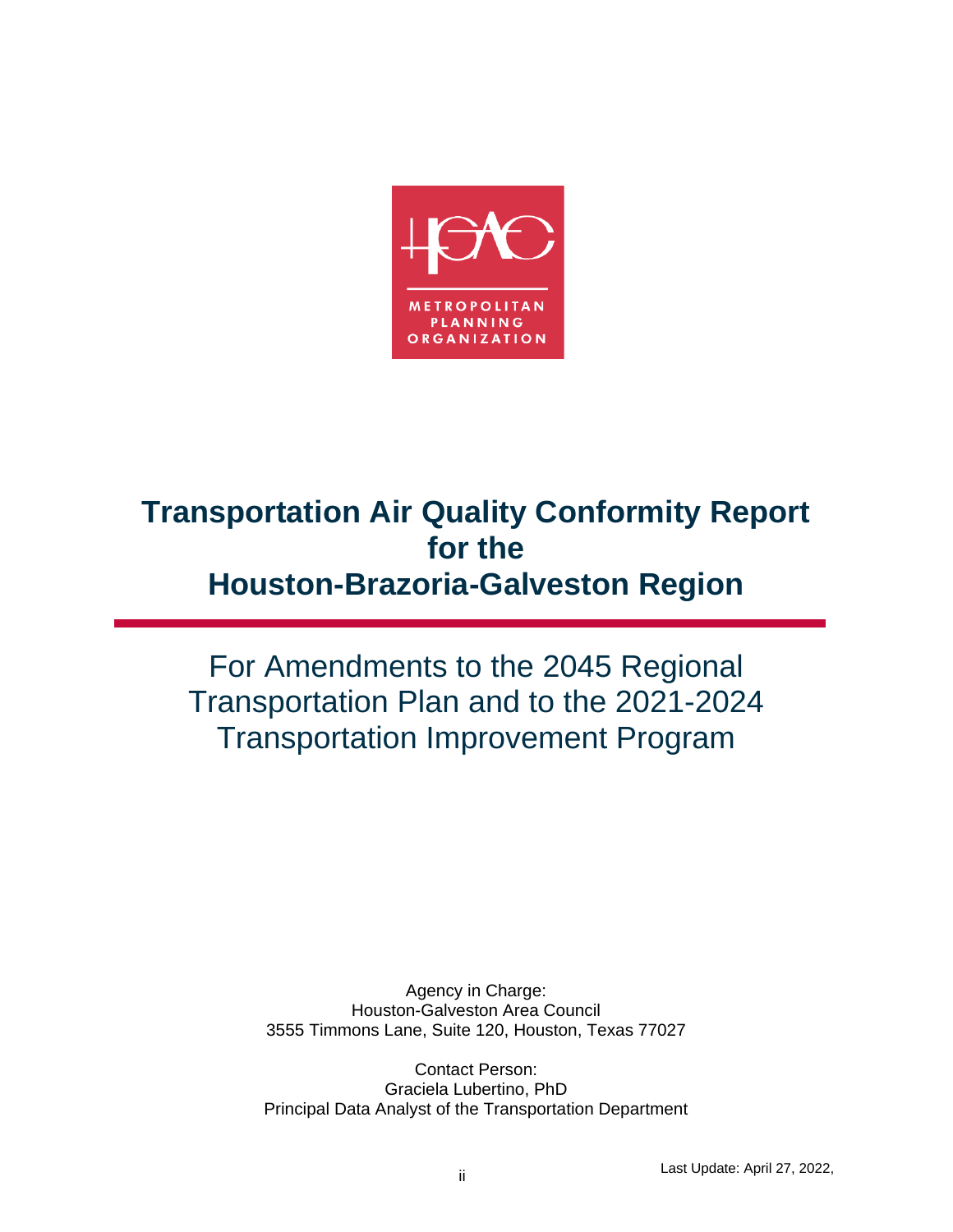# Preface

.

#### **What is the Houston-Galveston Area Council?**

The Houston-Galveston Area Council (H-GAC) is the designated Metropolitan Planning Organization (MPO) for the eight-county Houston-Brazoria-Galveston Transportation Management Area (TMA). This area of more than six million people includes the eight counties of Brazoria, Chambers, Fort Bend, Galveston, Harris, Liberty, Montgomery, and Waller Counties and includes 134 cities

#### **List of Transportation Policy Council and Technical Advisory Committee Members**

<http://h-gac.com/taq/transportation-committees/TPC/members.aspx> <http://h-gac.com/taq/transportation-committees/TAC/membership.aspx>

#### **Glossary of Abbreviations**

The [Glossary of Abbreviations](http://www.h-gac.com/taq/airquality_model/conformity/acronyms.aspx) are linked at the following location: [http://www.h-gac.com/taq/airquality\\_model/conformity/acronyms.aspx](http://www.h-gac.com/taq/airquality_model/conformity/acronyms.aspx)

#### **Document Format**

Each chapter of this report represents a distinct conformity step or milestone conducted for the analysis. The following information will be included to support the conformity findings:

- Executive Summary Providing an Overview of the Conformity Analysis and Findings
- Conformity Analysis Specific Requirements, Procedures, and Results
- Local Conformity Determination (MPO Policy Committee Resolution)
- Federal Conformity Determination (Federal Highway Administration & Federal Transit Administration joint U.S. Department of Transportation Memorandum of Review), when available
- Supplemental Information
- Appendix Information

#### **Electronic Submittal**

Conformity analysis documentation typically requires a significant amount of information to be submitted through an interagency consultation process. All items of this analysis are provided in electronic format. The electronic structure is organized consistent to this document's Table of Contents by chapter, section, and appendix for efficient reviewing. All supporting materials are provided in electronic format.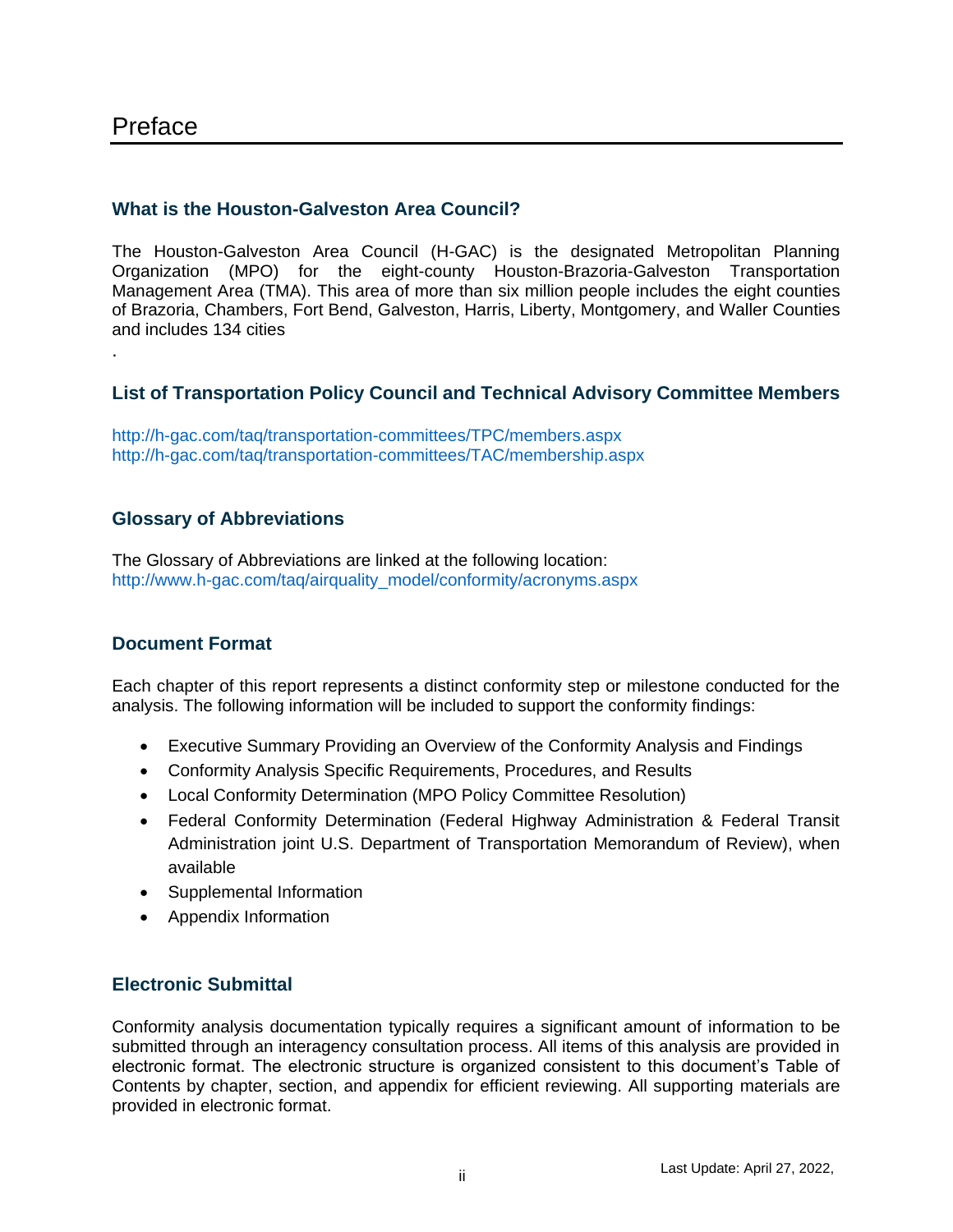# Table of Contents

#### **Executive Summary**

### **Chapter 1: Introduction**

#### **Chapter 2: Air Quality Conformity**

#### **Chapter 3: Regional Transportation Plan and Transportation Improvement Program**

### **Chapter 4: Estimation of Vehicle Activity**

| 4.2 Multimodal Transportation Analysis Process |  |
|------------------------------------------------|--|
|                                                |  |
|                                                |  |
|                                                |  |
|                                                |  |
|                                                |  |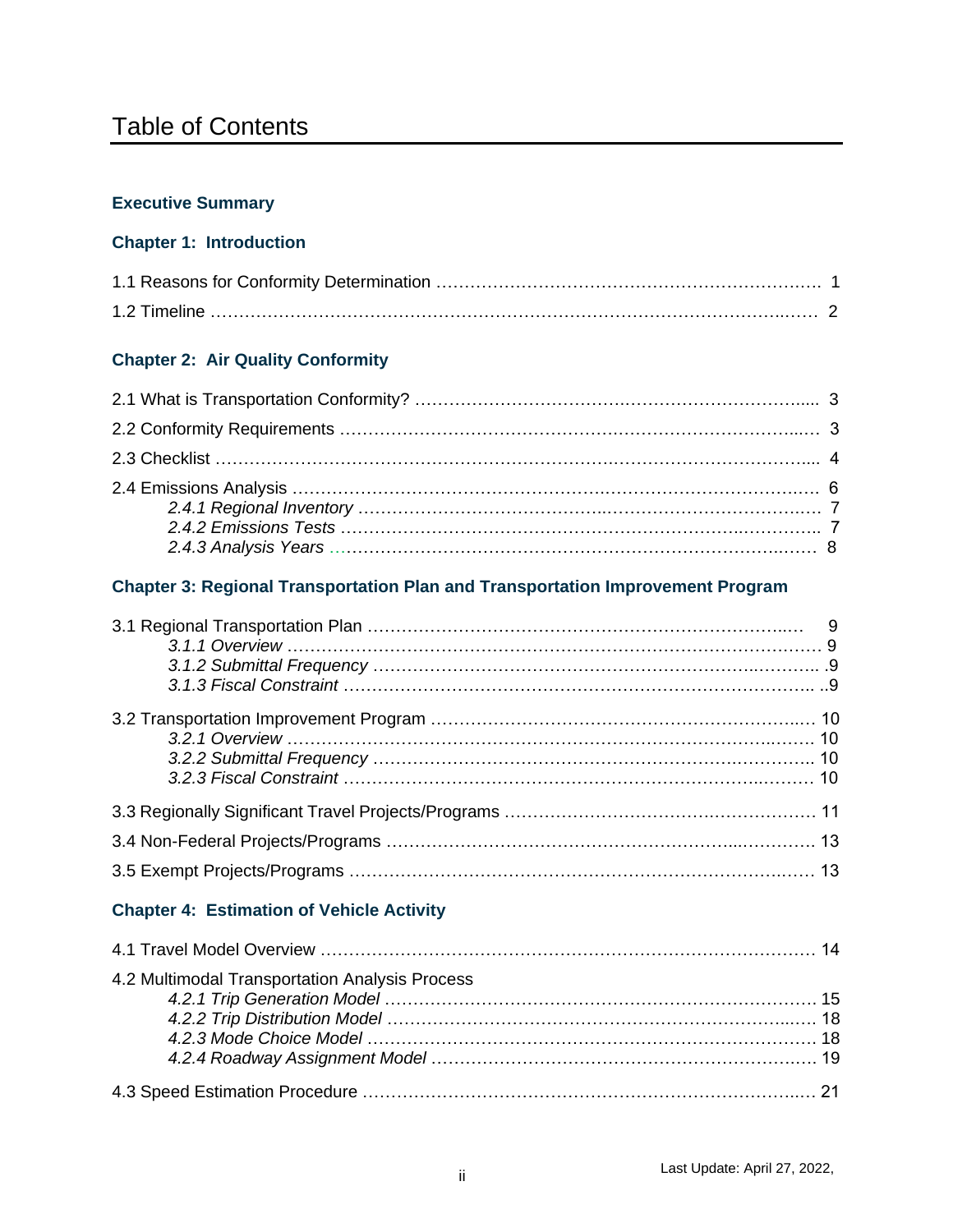| 4.5.1 Model Highway Performance Monitoring System Adjustments  23 |  |
|-------------------------------------------------------------------|--|
|                                                                   |  |
|                                                                   |  |
|                                                                   |  |

#### **Chapter 5: Estimation of Off-Network Activity**

| 5.3 Estimation of Source Hours Idling and Auxiliary Power Unit Hours  30 |
|--------------------------------------------------------------------------|
|                                                                          |
|                                                                          |

#### **Chapter 6: Regional Air Quality Transportation Emissions Model and Results**

#### **Chapter 7: Mobile Source Emission Reduction Strategies**

| 7.1.1 Timely Implementation of Transportation Control Measures 38 |  |
|-------------------------------------------------------------------|--|
|                                                                   |  |

#### **Chapter 8: Interagency Consultation**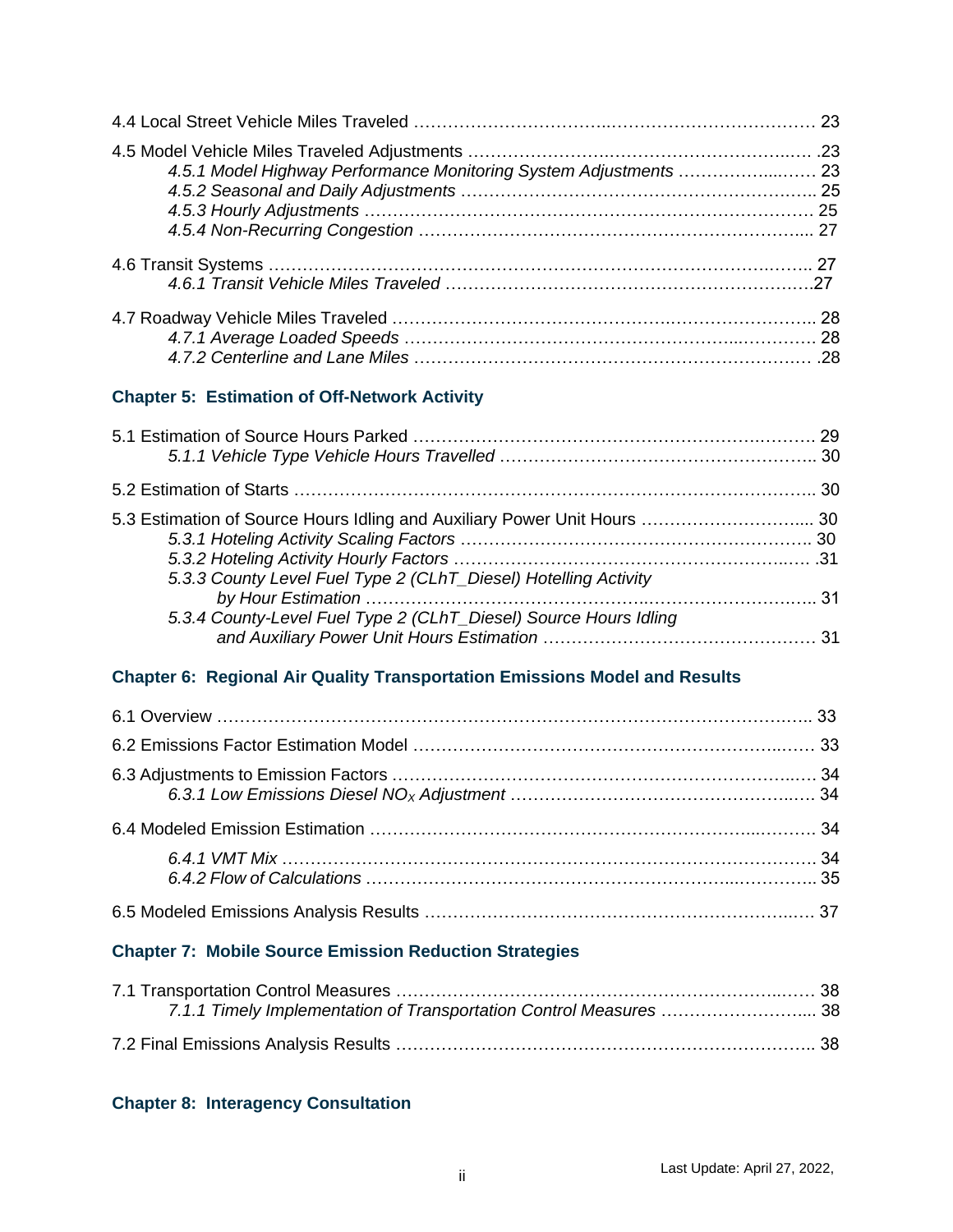| <b>Chapter 9: Public Participation</b> |  |
|----------------------------------------|--|
|                                        |  |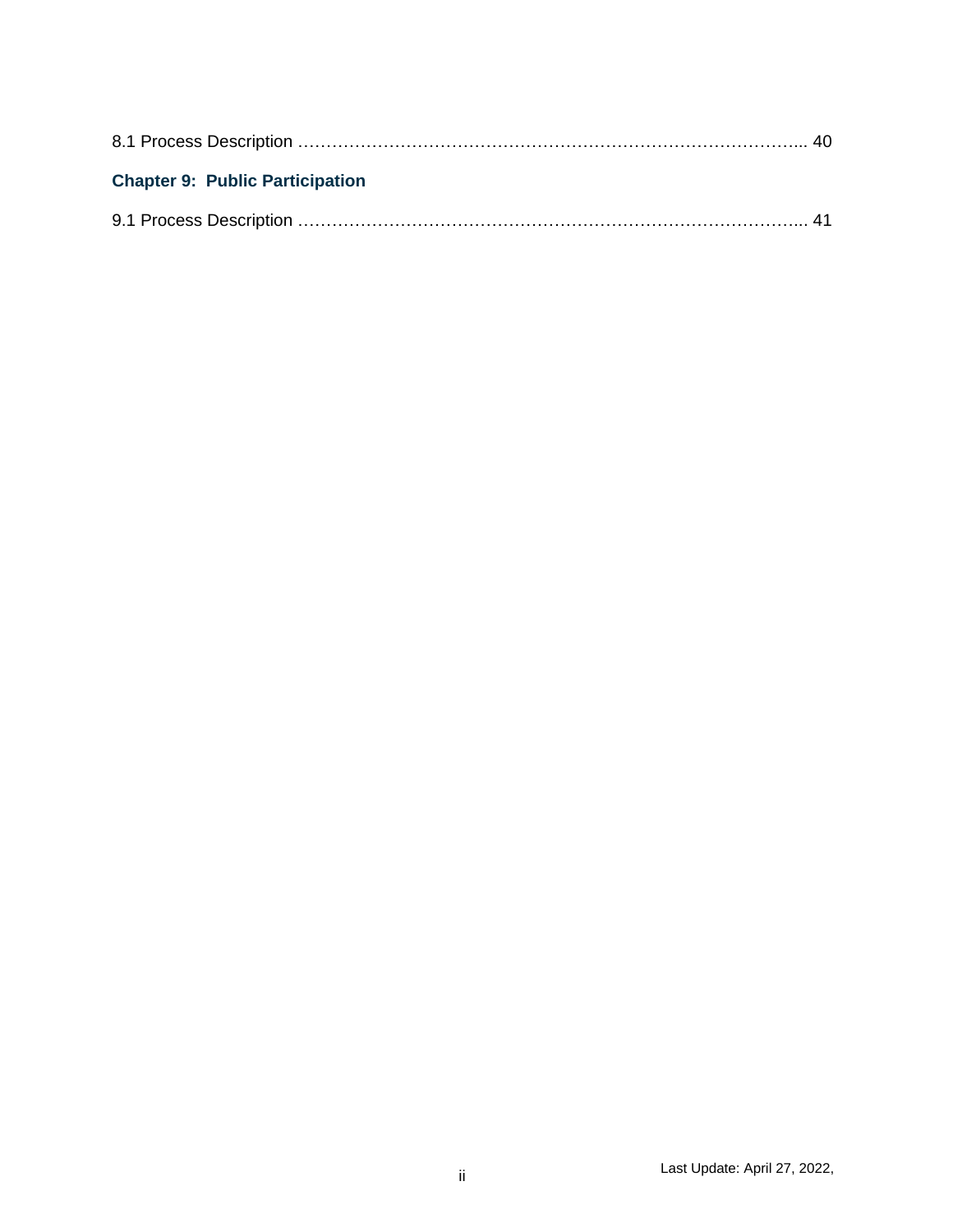# List of Appendices

- Appendix 1: Resolution from Transportation Policy Council
- Appendix 2: Applicable SIP Excerpts
- Appendix 3: Project Listing
- Appendix 4: Travel Model Validation
- Appendix 5: Final RTP Link Listing
- Appendix 6: MOVES information and Fact Sheets
- Appendix 7: MOVES input parameters
- Appendix 8: SEE Report
- Appendix 9: MOVES input files
- Appendix 10: Post Process (TxLED adjustment)
- Appendix 11: Final MOVES emission factors
- Appendix 12: Transportation Control Measures in the State Implementation Plan
- Appendix 13: VMEPs
- Appendix 14: Interagency Conformity Consultation Process
- Appendix 15: Public Comment process
- Appendix 16: Summary Output Files from SEE
- Appendix 17: Pre-Analysis Consensus Document
- Appendix 18: Output VMT and Speeds
- Appendix 19: Output Off-Network Activity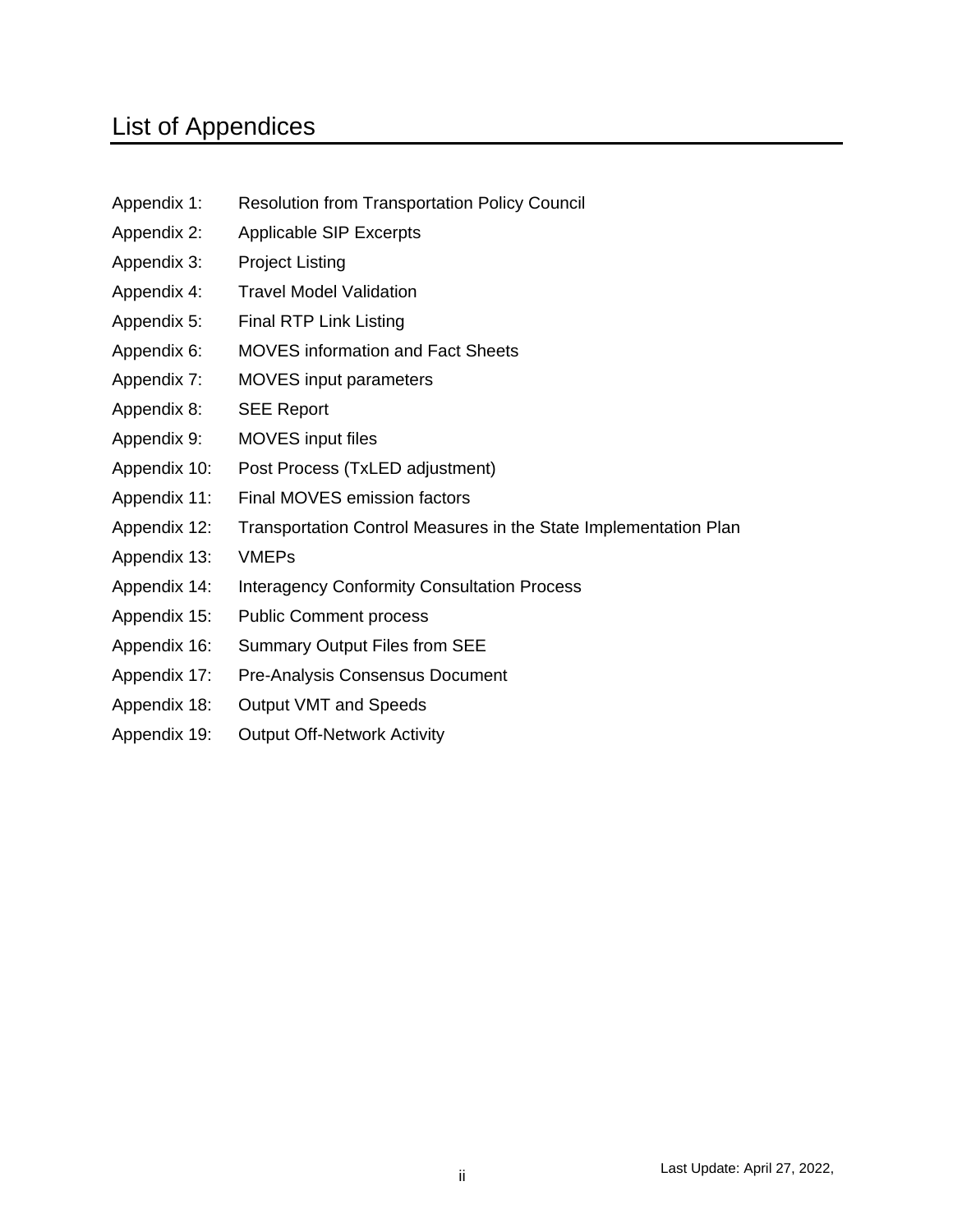# List of Exhibits

- Table 2.1: Conformity Checklist
- Table 2.2: HGB Moderate RFP SIP 2017 MVEBs
- Table 2.3 HGB Serious RFP SIP 2020 MVEBs
- Table 2.4 Conformity Analysis Years
- Figure 3-1: Regionally Significant Transportation Facilities
- Figure 4.1: Traditional 4-Step Model General Procedure
- Table 4-1: Year 2040 County Households from H-GAC's Regional Growth Forecast
- Table 4.2: Year 2040 County Employment from H-GAC's Regional Growth Forecast
- Figure 4.2: Mode Choice Model Structure
- Table 4.3: Travel Demand Model
- Table 4.4: Seasonal Correction Factors
- Table 4.5: Time Period Designations
- Table 4.6: Hourly Factors
- Table 4.7: Centerline and Lane Miles
- Table 6.1: Texas Low Emission Diesel Adjustment Factors
- Table 6.1: VMT Mix Year/Analysis Year Correlations
- Figure 6.1: Flow of SEE Model Calculations
- Table 6.2: Conformity Analysis Results
- Table 7.1: Transportation Control Measures
- Table 7.2: Final Emission Results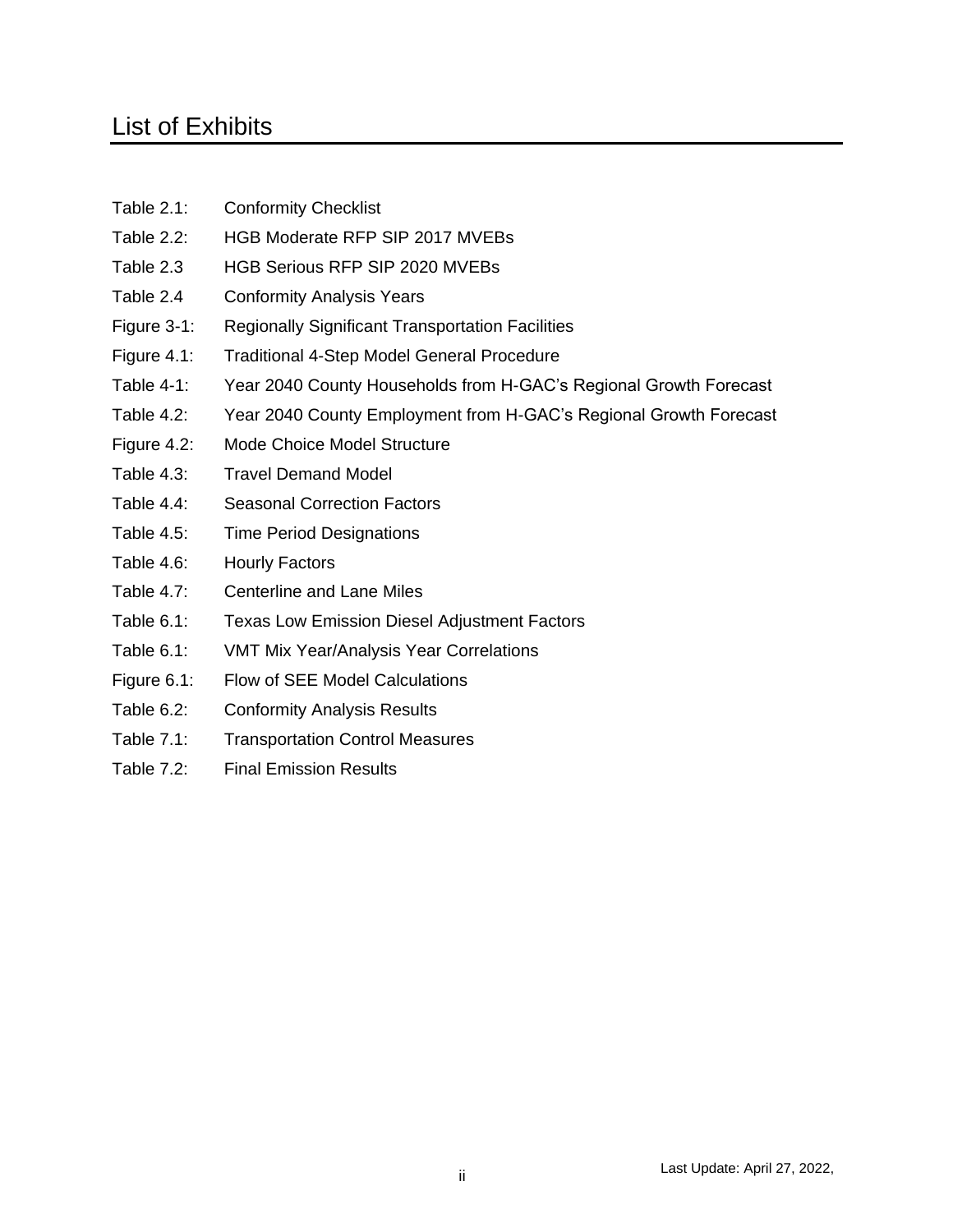# **Executive Summary**

#### **Milestones and Background**

On August 2, 2019, the Federal Highway Administration (FHWA) and the Federal Transit Administration (FTA) certified that the Houston-Brazoria-Galveston region's *2045 Regional Transportation Plan (RTP)* and the *2019-2022 Transportation Improvement Program (TIP)* met all the requirements for a joint conformity determination to the Air Quality State Implementation Plan (SIP) for the Houston-Galveston-Brazoria (HGB) ozone nonattainment area.

This new conformity determination is being prepared to support the amendments to the 2045 RTP and update to the 2021-2024 TIP. Major elements of the amendments include:

- a. Reconstruct and widen San Jacinto river bridge on IH 10 E
- b. Reconstruct Houston Ship Channel Bridge on IH 610 E
- c. Reconstruct IH 610 S between SH 35 (Mykawa Rd/SS 5) and SH 288 and IH 610 direct connectors at SH 35 (Mykawa Rd/SS 5)
- d. Widen Grand Parkway (SH 99) by adding Segments E and F.
- e. Reconstruct and Widen Beltway 8 (BW 8) frontage roads between E of Hardy Toll Rd to E of Aldine Westfield Rd
- f. Convert SH 288 to Freeway between future SH 99 to FM 1452
- g. Advance the IH 45 N interchange change at IH 10 W reconstruction and addition of IH 10 express lanes and IH 45 managed lanes part of the North Houston Highway Improvement Project (NHHIP) Segment 3 project to FY 2022.

In accordance with [23 CFR§450.324](https://www.ecfr.gov/cgi-bin/text-idx?rgn=div5&node=23:1.0.1.5.11#se23.1.450_1324) all projects are constrained by the financial resources estimated to be reasonably available within the RTP timeframe. A complete listing of the projects in the RTP and TIP that affect this conformity analysis will be included in Appendix 3 of the conformity report.

The Houston-Galveston-Brazoria region is in non-attainment of the 2008 8-hr ozone standard, with a classification of "serious". It is also in non-attainment of the 2015 8-hr ozone standard, with a classification of "marginal". This conformity will demonstrate compliance to both of these standards using the latest EPA approved emission budgets.

The latest EPA approved motor vehicle emission budgets are based on the latest revision to the air quality State Implementation Plan for the 2008 8-hr Ozone Standard due to the reclassification from "moderate" to "serious" with attainment year 2020. The Reasonable Further Progress (RFP) SIP budget was found adequate by the Environmental Protection Agency (EPA) on June 9, 2021, with the same effective date.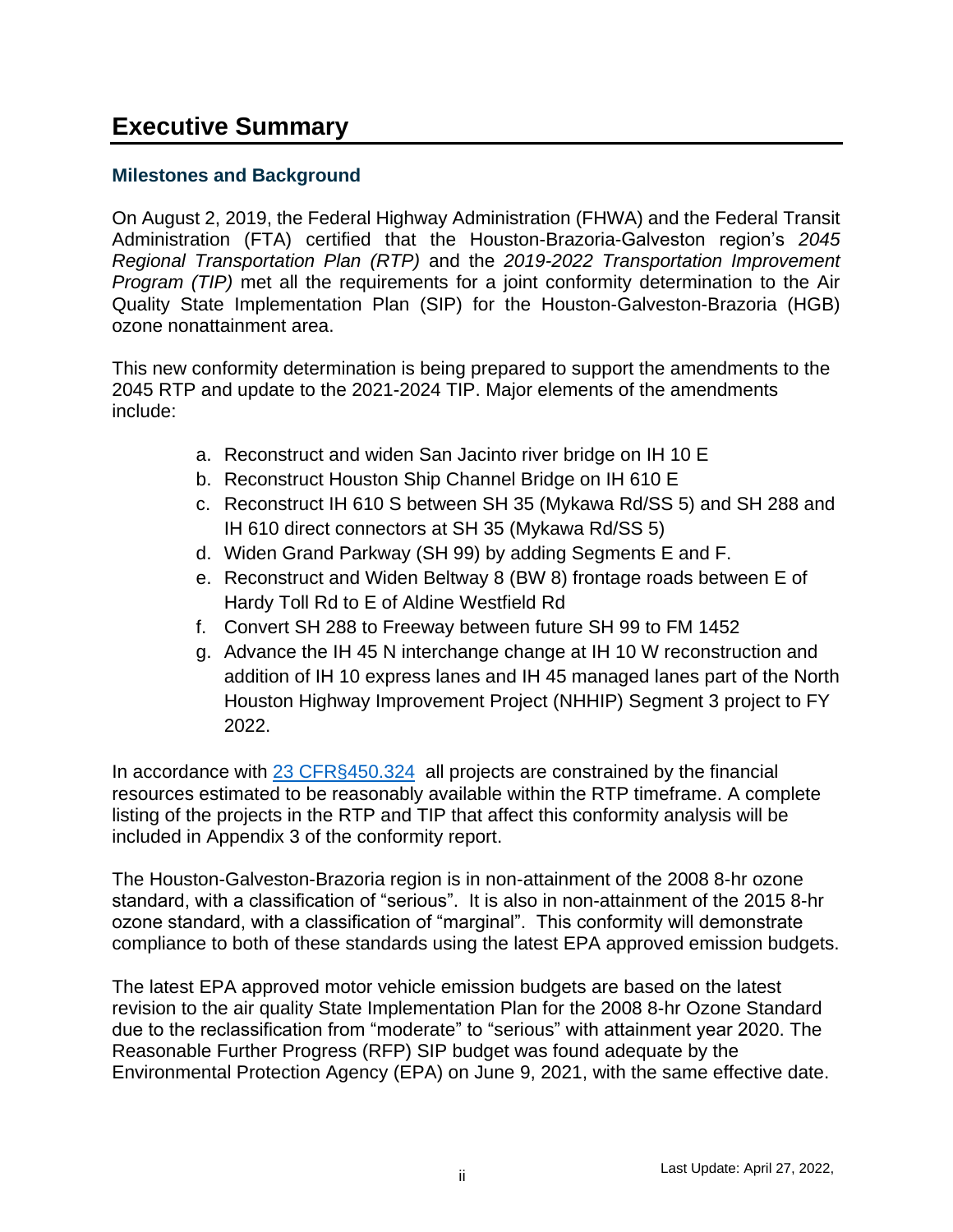#### **Conformity Requirements**

The Clean Air Act Amendments of 1990 (CAAA) require transportation plans, programs, and projects in nonattainment and maintenance areas, funded or approved by the FHWA or the FTA, to conform to the MVEBs established in the SIP. This ensures that transportation plans, programs, and projects do not produce new air quality violations, worsen existing violations, or delay timely attainment to National Ambient Air Quality Standards (NAAQS). Conformity analysis requirements include:

- Use the latest planning assumptions
- Analysis based on the latest emission estimation model available
- Interagency consultation, and a public involvement process, must be conducted during the analysis
- Timely implementation of Transportation Control Measures (TCMs)
- An RTP and TIP that are consistent with the MVEBs established in the applicable SIP (if there is an adequate or approved SIP budget), and
- Inclusion of all regionally significant projects expected in the nonattainment and maintenance area in the RTP and TIP

#### **Regional Inventory**

This conformity analysis developed an air quality regional inventory of the HGB nonattainment area. It accounts for emissions resulting from the nonattainment area's transportation plans, including all regionally significant projects and the effects of emission control programs, such as the inspection and maintenance programs.

#### **Motor Vehicle Emission Budgets**

The 2020 budgets established in the HGB RFP SIP for the serious classification for the 8-hr ozone standard are as follows:

| <b>RFP Demonstration Budgets (t/d)</b> |            |            |  |  |
|----------------------------------------|------------|------------|--|--|
| Year                                   | <b>NOx</b> | <b>VOC</b> |  |  |
| 2020                                   | 87.69      | 57.70      |  |  |

#### **HGB RFP 2020 MVEBs Serious classification for 2008 8-hr ozone standard**

*Source: HGB serious RFP SIP, TCEQ*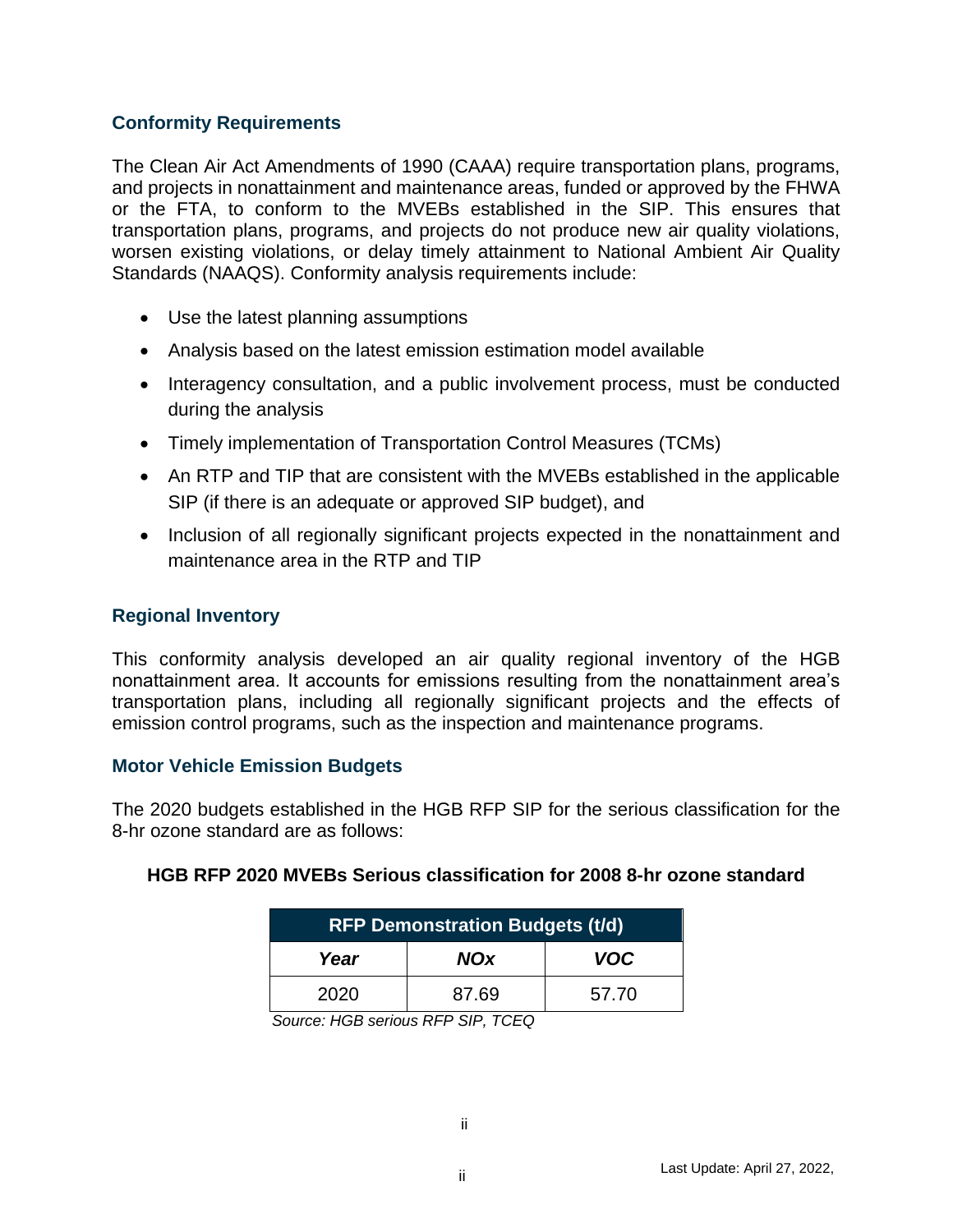#### **Emissions Tests**

As specified by the Code of Federal Regulations [\(40 CFR 93.109\[c\],](https://www.ecfr.gov/cgi-bin/text-idx?SID=55429cfeebaa6807e8ec8a2b85542a98&mc=true&node=se40.20.93_1109&rgn=div8) as amended by 62 [FR 43807, Aug. 15, 1997\)](https://www.govinfo.gov/content/pkg/FR-1997-08-18/pdf/97-21661.pdf) all ozone nonattainment areas designated moderate and above must pass a MVEB test if an approved SIP budget exists. At the time of this conformity determination, the HGB region is classified as "serious" for the 2008 8-hr ozone standard, with an attainment year of 2020. The RFP SIP budget for the serious classification was found adequate and effective by the EPA on June 9, 2021.

In addition, the HGB region is classified as "marginal" for the 2015 8-hr Ozone Standard, with attainment year also 2020. Since the "marginal" classification, the HGB region did not get new MVEBs, and therefore, according with the conformity rule, must use previous ones established in the SIP for the *2008 Eight-Hour Ozone Standard.*

In this case, the budget test must be satisfied using the MVEBs established in the RFP SIP mentioned above. Specifically, this test is satisfied when ozone precursor (VOC and NOx) emissions for each analysis year are less than or equal to the MVEBs established in the SIP. For the test, the regional emission analysis should be performed for any years selected according to the conformity rule. The table below shows the results of this conformity analysis.

| Year | <b>NO<sub>x</sub></b><br><b>Emissions</b><br>(tpd) | <b>NOx Budget</b><br>(tpd) | <b>VOC</b><br><b>Emissions</b><br>(tpd) | <b>VOC</b><br><b>Budget</b><br>(tpd) | <b>VMT</b>  |
|------|----------------------------------------------------|----------------------------|-----------------------------------------|--------------------------------------|-------------|
| 2020 | 77.00                                              | 87.69                      | 51.59                                   | 57.70                                | 187,732,361 |
| 2030 | 43.71                                              | 87.69                      | 33.41                                   | 57.70                                | 228,925,926 |
| 2040 | 38.15                                              | 87.69                      | 25.05                                   | 57.70                                | 268,588,372 |
| 2045 | 40.42                                              | 87.69                      | 25.63                                   | 57.70                                | 286,704,219 |

#### **Conformity Analysis Results versus HGB RFP MVEBs for serious classification**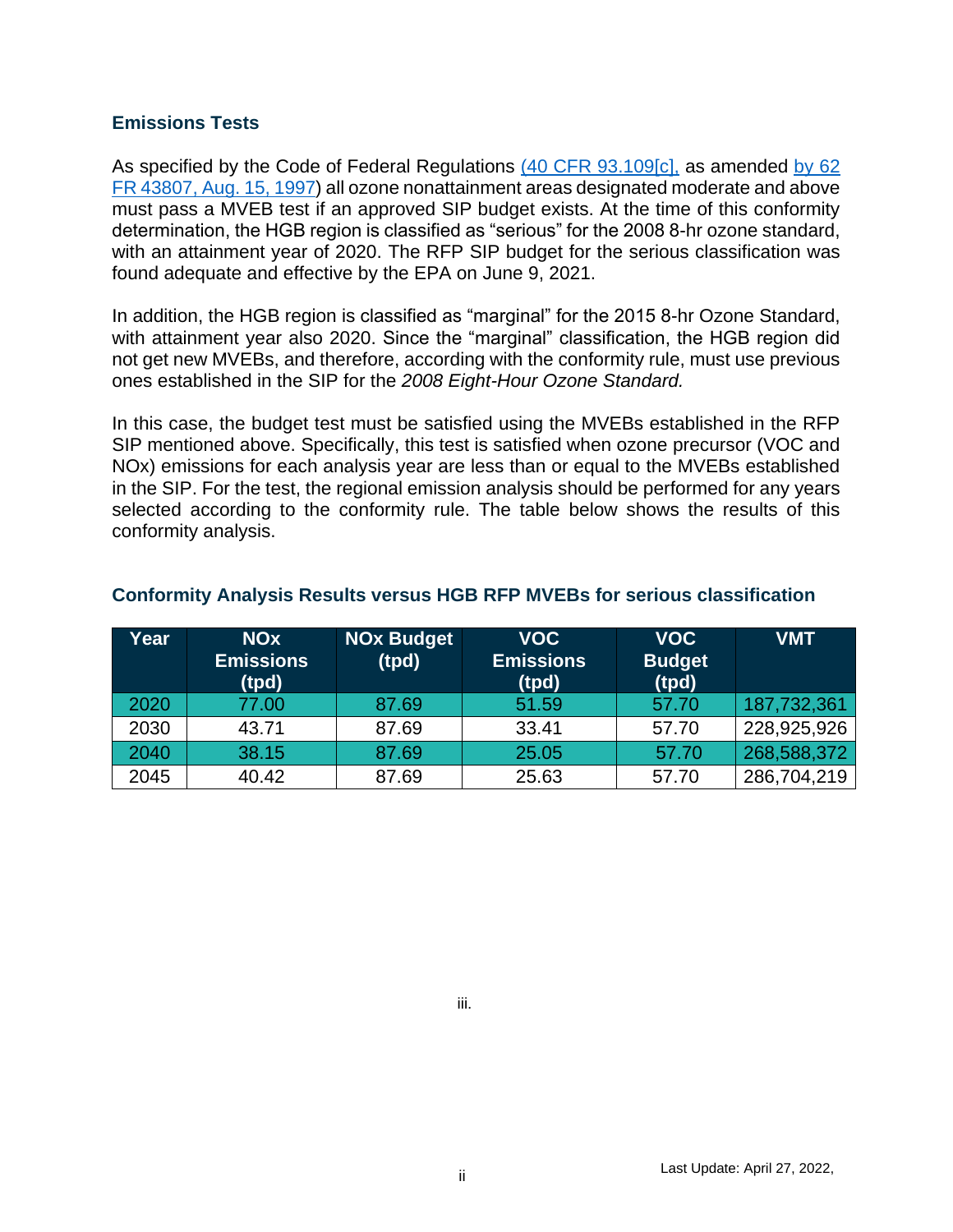

The results of this conformity determination demonstrate that the amendments to the *2045 RTP and to the 2021-2024 TIP* for the HGB TMA meet the requirements of the air quality SIPs for the HGB ozone nonattainment area and are in accordance with the Clean Air Act (42 U.S.C. 7504, 7506 (c) and (d)), as amended on November 15, 1990, and the final conformity rule (40 CFR Parts 51 and 93)**.**

#### **Background Information on Conformity**

More information on what conformity is and the regulations that apply to it can be found at: [https://www.fhwa.dot.gov/environment/air\\_quality/conformity/index.cfm](https://www.fhwa.dot.gov/environment/air_quality/conformity/index.cfm)

This conformity determination involved a pre-analysis review discussion with the review agencies (Chapter 14) and a public comment period (Chapter 15).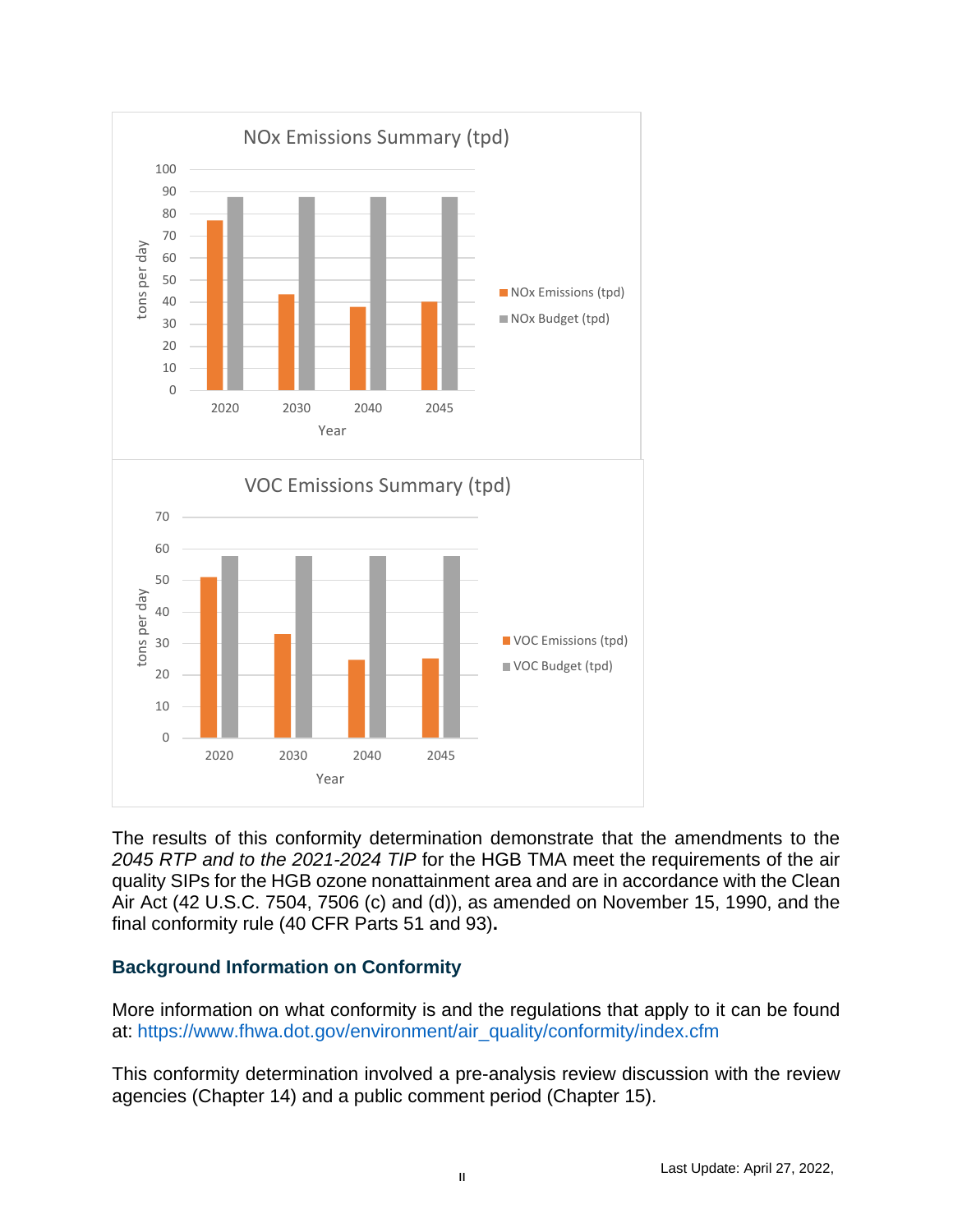# **Chapter 1: INTRODUCTION**

### **1.1 Reasons for Conformity Determination**

On August 2, 2019, the Federal Highway Administration (FHWA) and the Federal Transit Administration (FTA) certified that the Houston-Brazoria-Galveston region's *2045 Regional Transportation Plan (RTP)* and the *2019-2022 Transportation Improvement Program (TIP)* met all the requirements for a joint conformity determination to the Air Quality State Implementation Plan (SIP) for the Houston-Galveston-Brazoria (HGB) ozone nonattainment area.

This new conformity determination is being prepared to support the amendments to the 2045 RTP and to the 2021-2024 TIP.

Major elements of the amendments include:

- a. Reconstruct and widen San Jacinto river bridge on IH 10 E
- b. Reconstruct Houston Ship Channel Bridge on IH 610 E
- c. Reconstruct IH 610 S between SH 35 (Mykawa Rd/SS 5) and SH 288 and IH 610 direct connectors at SH 35 (Mykawa Rd/SS 5)
- d. Widen Grand Parkway (SH 99) by adding Segments E and F.
- e. Reconstruct and Widen Beltway 8 (BW 8) frontage roads between E of Hardy Toll Rd to E of Aldine Westfield Rd
- f. Convert SH 288 to Freeway between future SH 99 to FM 1452
- g. Advance the IH 45 N interchange change at IH 10 W reconstruction and addition of IH 10 express lanes and IH 45 managed lanes part of the North Houston Highway Improvement Project (NHHIP) Segment 3 project to FY 2024.

In accordance with [23 CFR§450.324](https://www.ecfr.gov/cgi-bin/text-idx?rgn=div5&node=23:1.0.1.5.11#se23.1.450_1324) all projects are constrained by the financial resources estimated to be reasonably available within the RTP timeframe. A complete listing of the projects in the RTP and TIP that affect this conformity analysis will be included in Appendix 3 of the conformity report.

The Houston-Galveston-Brazoria region is in non-attainment for the 2008 8-hr ozone standard with a classification of 'serious", and for the 2015 8-hr ozone standard with a classification of "marginal".<sup>1</sup> Both of these standards have attainment year 2020 for both of their classifications. Due to the non-attainment designation, the emissions from the transportation plan must show conformity with the latest approved motor vehicle emission budgets (MVEBs) coming from the latest revisions to the air quality state implementation plan.

--------------------------------------------------------------------------------------------------------------------

<sup>1</sup> [-https://www.epa.gov/sites/default/files/2018-04/documents/placeholder.pdf](https://www.epa.gov/sites/default/files/2018-04/documents/placeholder.pdf)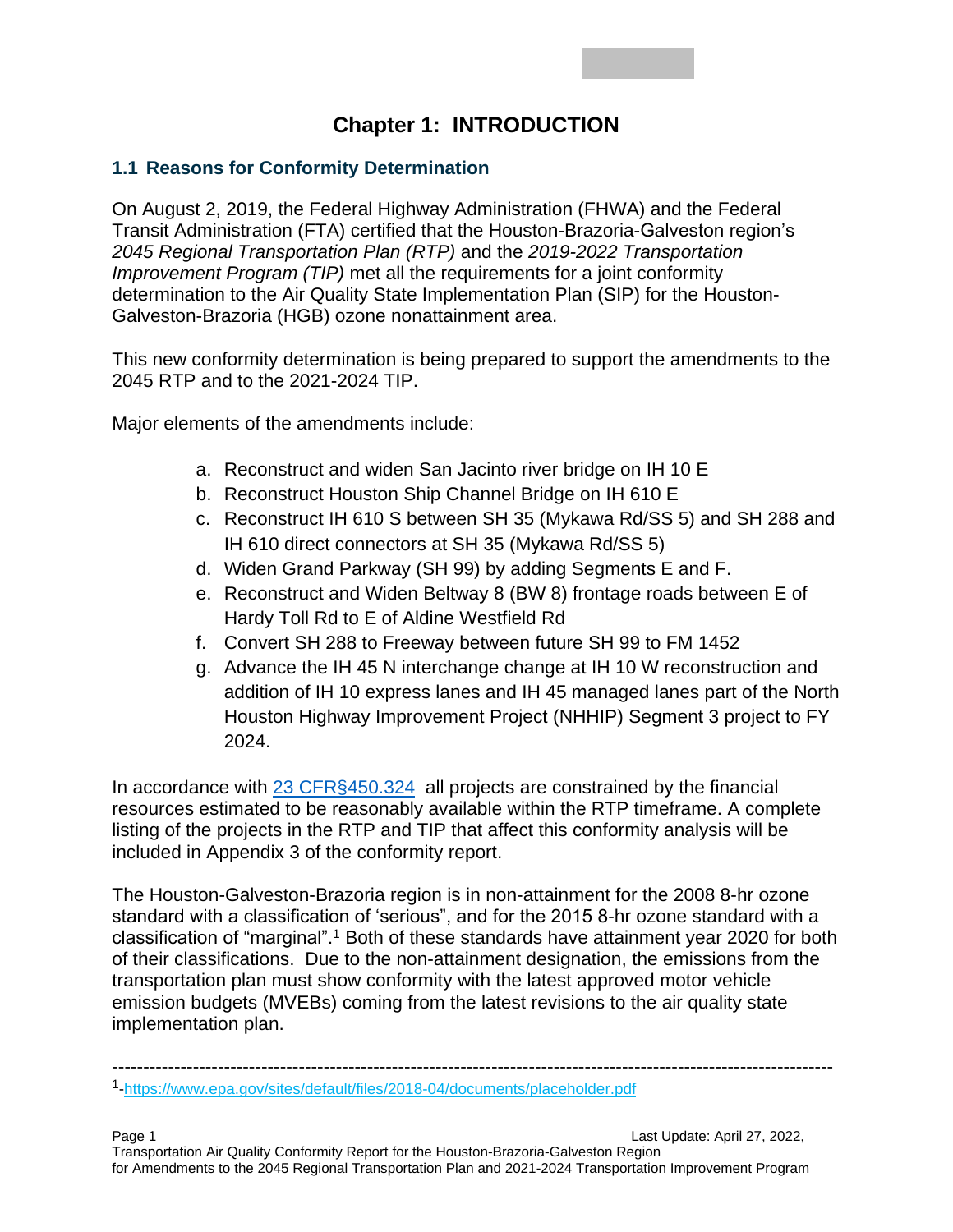This conformity will demonstrate compliance to both the 2008 and 2015 ozone standards using the latest approved MVEBs for the 2008 8-hr Ozone Standard due to the reclassification from "moderate" to "serious" with attainment year 2020. The Reasonable Further Progress (RFP) SIP budget was found adequate and approved by the Environmental Protection Agency (EPA) on April 30, 2021, with an effective date of June 9, 2021.<sup>2</sup>

### **1.2 Timeline**

- **EXEDENT ADDET 2021: Coordination with agency partners/TAC and TPC** announcement to continue conformity – Pre-Con consensus document
- November/December 2021: Review for model networks and Pre-Analysis Consensus document
- February 2022: Travel demand model runs
- **EXED** March 2022: Air quality model runs
- April 2022: TAC and TPC preview. Conformity documentation
- May 2022: Public comment period May 2-June 3, 2022
- May 2022: Virtual public meetings May 9, 2022
- **■** June 2022: TAC recommendation and TPC adoption of conformity determination for RTP/TIP amendments
- $\blacksquare$  Receive Federal Approval 3 months later

<sup>2</sup>[-https://www.govinfo.gov/content/pkg/FR-2021-05-10/pdf/2021-09626.pdf](https://www.govinfo.gov/content/pkg/FR-2021-05-10/pdf/2021-09626.pdf)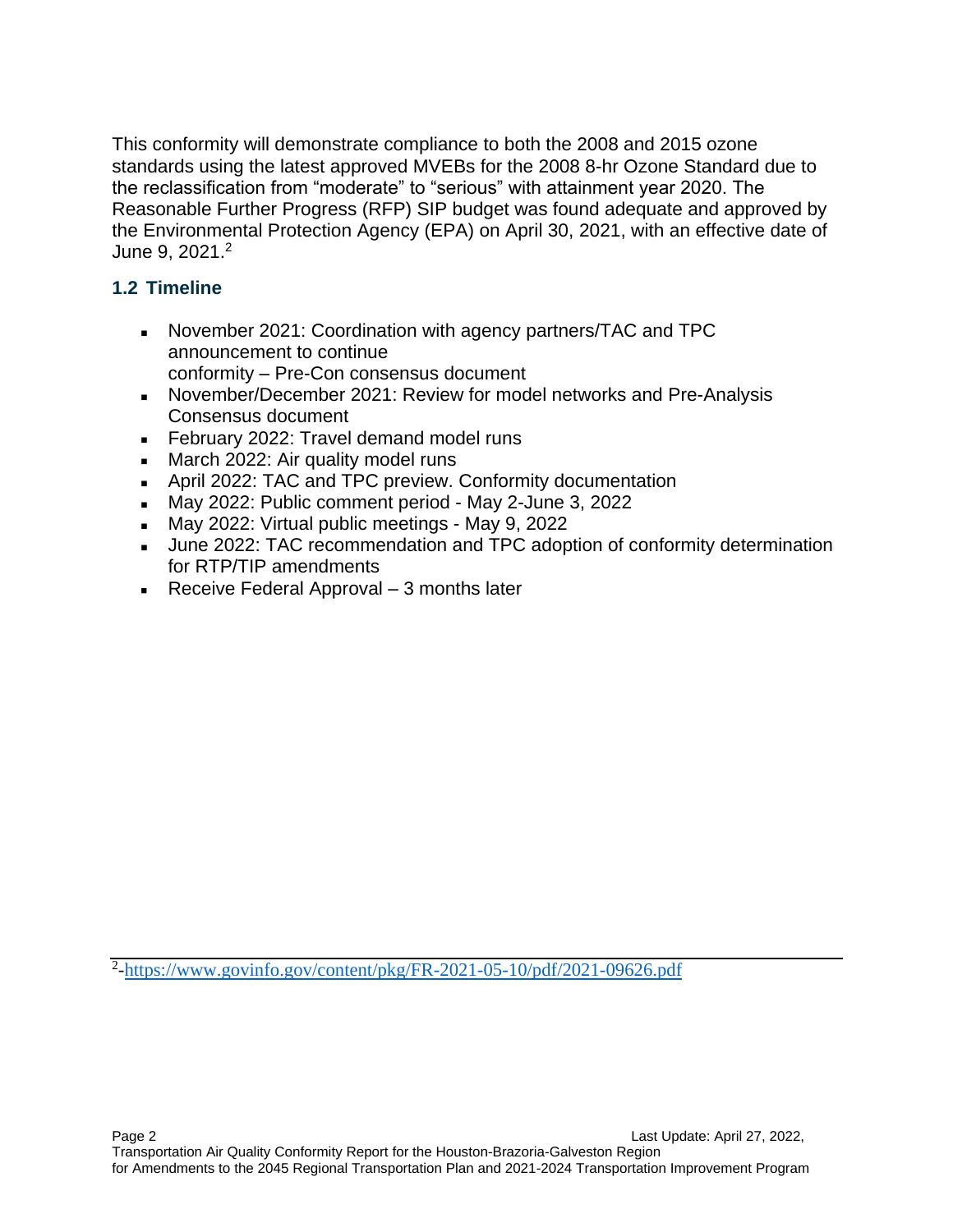# **Chapter 2: AIR QUALITY CONFORMITY**

### **2.1 What is Transportation Conformity?**

Transportation conformity is the process that links the Air Quality State Implementation Plan (SIP) with regional roadway planning, which occurs in the Regional Transportation Plan (RTP) and the Transportation Improvement Program (TIP). Conformity is demonstrated when projected regional air quality emissions from the transportation plan do not exceed the region's motor vehicle emissions budgets (MVEB) stated in the SIP.

While the MPO is ultimately responsible for making sure a conformity determination is made, the conformity process depends on federal, state, and local transportation and air quality agencies working together to meet the transportation conformity requirements.

A new conformity determination must be performed any time a transportation plan is amended in a significant manner, when a region's or state's air quality goals change, and/or every four years.

#### **2.2 Conformity Requirements**

The Clean Air Act Amendments of 1990 (CAAA) require transportation plans, programs, and projects in nonattainment and maintenance areas, which are funded or approved by the FHWA or the FTA, to conform to the MVEBs established in the SIP. This ensures that transportation plans, programs, and projects do not produce new air quality violations, worsen existing violations, or delay timely attainment of the National Ambient Air Quality Standards (NAAQS). Conformity analysis requirements include:

- Use of the latest planning assumptions
- Analysis based on the latest emission estimation model available
- Interagency consultation, as well as a public involvement process, must be conducted during the analysis
- Timely implementation of Transportation Control Measures (TCMs)
- An RTP and TIP that are consistent with the MVEBs established in the applicable SIP (if there is an adequate or approved SIP budget)
- Include all regionally significant projects expected in the nonattainment and maintenance area in the RTP and TIP

Please see next section for the list of applicable regulations for conformity.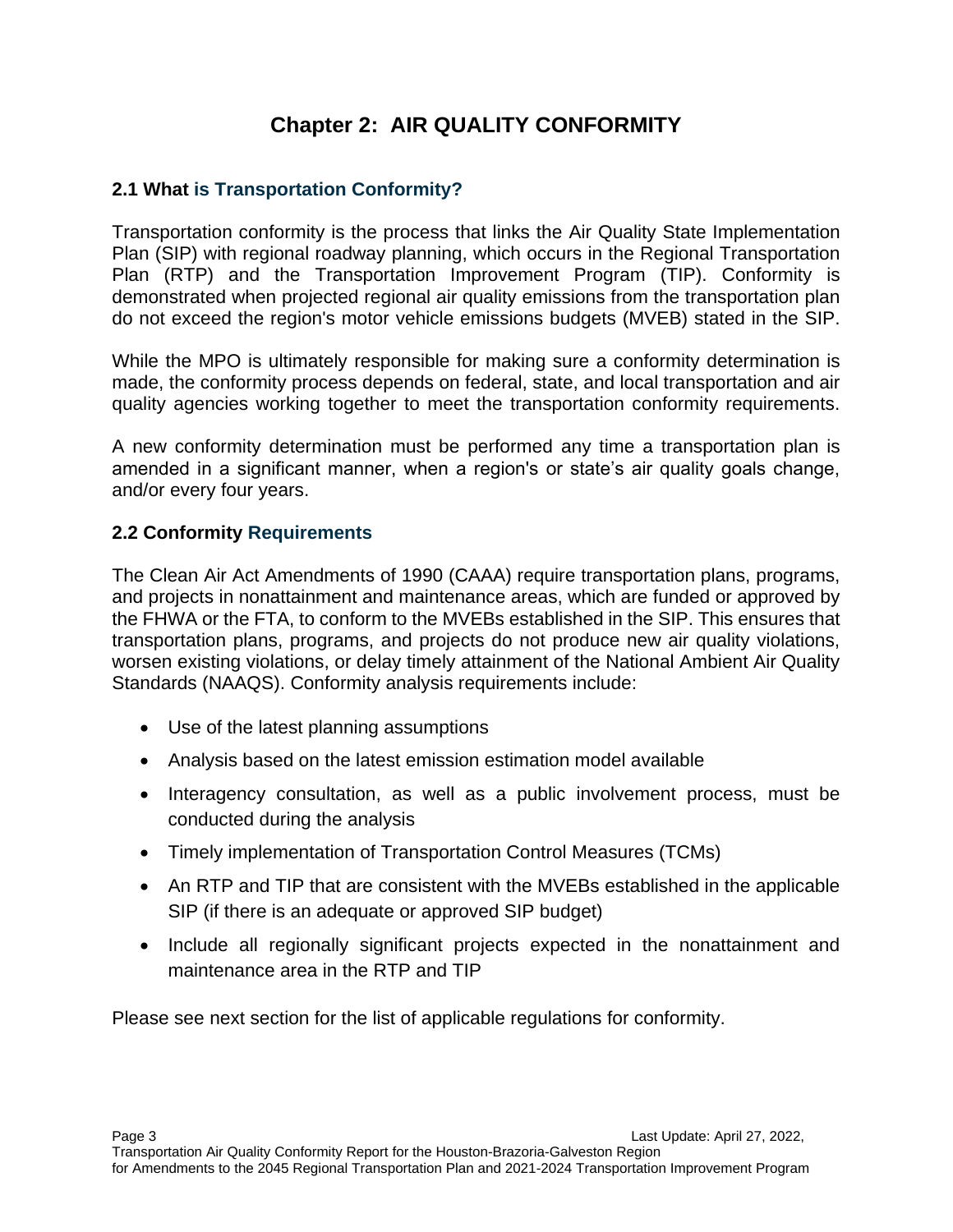#### **2.3 Checklist**

#### **Table 2.1: Conformity Checklist**

| <b>INFORMATION REQUIRED FOR TRANSPORTATION CONFORMITY REVIEW</b>                                           |                                       |                                                                          |                                                                                        |  |
|------------------------------------------------------------------------------------------------------------|---------------------------------------|--------------------------------------------------------------------------|----------------------------------------------------------------------------------------|--|
| <b>ITEM</b>                                                                                                | <b>REGULATION</b><br><b>REFERENCE</b> | <b>FORMAT</b>                                                            | <b>REPORT</b><br><b>LOCATION</b>                                                       |  |
| <b>Documents</b>                                                                                           |                                       |                                                                          |                                                                                        |  |
| 2045 Metropolitan Transportation Plan<br>(MTP)                                                             | 40 CFR 93 Subpart A                   | Independent Self-<br>Supporting<br>Document                              | http://2045rtp.c<br>om/default.asp<br>X                                                |  |
| 2021-2024 Transportation Improvement<br>Program (TIP)                                                      | 40 CFR 93 Subpart A                   | Independent Self-<br>Supporting<br>Document                              | https://www.h-<br>gac.com/transp<br>ortation-<br>improvement-<br>program/2021-<br>2024 |  |
| Conformity document for the MTP and<br><b>TIP</b>                                                          | 40 CFR 93 Subpart A                   | Independent Self-<br>Supporting<br>Document                              | This document<br>serves as the<br>conformity<br>document.                              |  |
| <b>Emission Model</b>                                                                                      |                                       |                                                                          |                                                                                        |  |
| <b>Guidance Supporting MOVES</b><br>Input Development (SIP Consistency,<br>EPA's Information Sheets, etc.) |                                       | Contained in conformity<br>document.<br>EPA information in<br>appendix   | Conformity<br>Document<br>Chapter 6.<br>Appendix 6.                                    |  |
| Description of Version of MOVES Model 40 CFR 93.111<br><b>Being Used</b>                                   |                                       | Contained in conformity<br>document and appendix                         | Conformity<br>Document<br>Chapter 6.<br>Appendix 6.                                    |  |
| <b>MOVES Input and Output Files</b>                                                                        |                                       | Contained in Appendix<br>(Electronic file - ASCII or<br>txt file format) | Appendix 9<br>Appendix 11                                                              |  |
| <b>MOVES Input Parameters</b>                                                                              |                                       | Contained in Appendix                                                    | Appendix 7                                                                             |  |
| <b>MOVES Emission Factors</b>                                                                              |                                       | Contained in Appendix<br>(Electronic file - ASCII or<br>txt file format) | Appendix 11                                                                            |  |
| <b>MOVES External Reference Files</b>                                                                      |                                       | Contained in Appendix<br>(Electronic file - ASCII or<br>txt file format) | Appendix 9                                                                             |  |
| <b>Mobile Source Emissions Reduction Strategies (MoSERS)</b>                                               |                                       |                                                                          |                                                                                        |  |
| MoSERS Methodology and Calculation<br>Descriptions                                                         |                                       | N/A                                                                      | N/A                                                                                    |  |
| <b>MoSERS Project Listing</b>                                                                              |                                       | N/A                                                                      | N/A                                                                                    |  |
| <b>Travel Demand Model</b>                                                                                 |                                       |                                                                          |                                                                                        |  |
| <b>Highway Performance Monitoring</b><br>System Adjustment(s), Factors,                                    | 40 CFR 93.122(b)(3)                   | Contained in conformity<br>document and appendix                         | Conformity<br>document<br>Chapter 4 and                                                |  |

Page 4 Last Update: April 27, 2022,

Transportation Air Quality Conformity Report for the Houston-Brazoria-Galveston Region for Amendments to the 2045 Regional Transportation Plan and 2021-2024 Transportation Improvement Program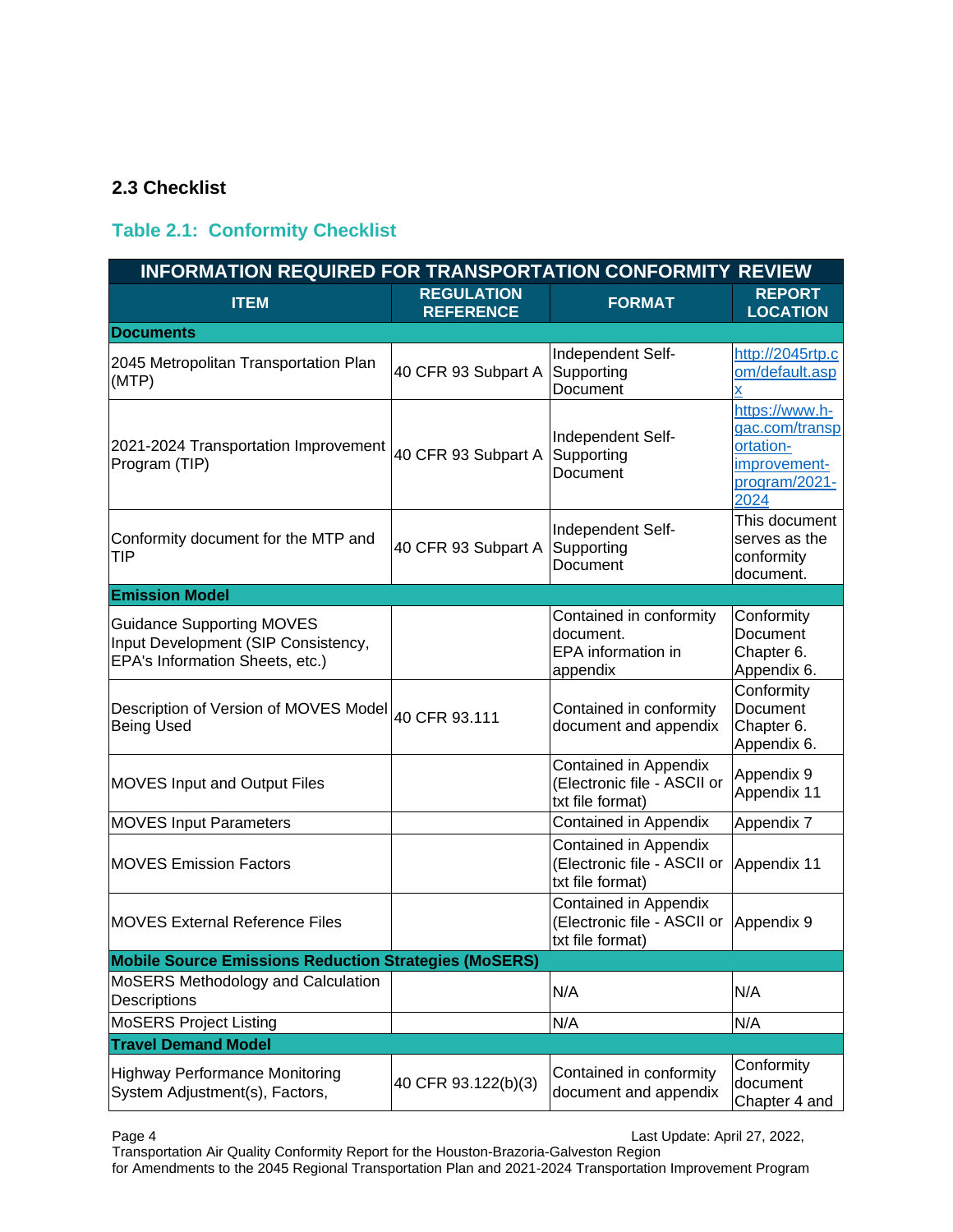| Approach                                                                                                                                                                                                                                           |                                               |                                                                                          | Appendix 4                                             |
|----------------------------------------------------------------------------------------------------------------------------------------------------------------------------------------------------------------------------------------------------|-----------------------------------------------|------------------------------------------------------------------------------------------|--------------------------------------------------------|
| Description of Travel Demand Model<br>Validation, Including Validation Year                                                                                                                                                                        | 40 CFR<br>93.106(a)(1)(ii)                    | Contained in conformity<br>document and appendix                                         | Conformity<br>document<br>Chapter 4 and<br>Appendix 4  |
| Vehicle Miles of Travel (VMT) (August<br>Midweek 24- hour by Roadway Type)                                                                                                                                                                         |                                               | Contained in conformity<br>document                                                      | Conformity<br>document<br>Chapter 4                    |
| Average Loaded Speeds (August<br>Midweek 24- hour by Roadway Type)                                                                                                                                                                                 |                                               | Contained in conformity<br>document                                                      | Conformity<br>document<br>Chapter 4                    |
| INFORMATION REQUIRED FOR TRANSPORTATION CONFORMITY REVIEW                                                                                                                                                                                          |                                               |                                                                                          |                                                        |
| <b>ITEM</b>                                                                                                                                                                                                                                        | <b>REGULATION</b><br><b>REFERENCE</b>         | <b>FORMAT</b>                                                                            | <b>REPORT</b><br><b>LOCATION</b>                       |
| <b>Travel Demand Model (continued)</b>                                                                                                                                                                                                             |                                               |                                                                                          |                                                        |
| <b>Centerline Mile Summaries for</b><br>Each Analysis Year                                                                                                                                                                                         |                                               | Contained in conformity<br>document                                                      | Conformity<br>document<br>Chapter 4                    |
| Definition of Regionally Significant<br>Roadway System                                                                                                                                                                                             |                                               | Contained in conformity<br>document                                                      | Conformity<br>document<br>Chapter 3                    |
| Network Link Listing for Each<br>Analysis Year                                                                                                                                                                                                     |                                               | Contained in appendix                                                                    | Appendix 5                                             |
| Files Containing Hourly Distribution By<br>County, Roadway Type, and Vehicle<br>Type for:<br><b>Vehicle Miles of Travel</b><br><b>Vehicle Hours</b><br><b>Average Operational Speed</b><br><b>NO<sub>X</sub></b> Emissions<br><b>VOC Emissions</b> |                                               | Contained in appendix<br>(Electronic Files in Tab<br><b>Delimited Summary</b><br>Tables) | Appendix 16<br>and Appendix<br>18                      |
| <b>SIP Requirements</b>                                                                                                                                                                                                                            |                                               |                                                                                          |                                                        |
| <b>TCMs in SIP Including Emission</b><br>Reductions, Methodologies,<br>Implementation Dates, etc.                                                                                                                                                  |                                               | Contained in conformity<br>document and appendix                                         | Conformity<br>document<br>Chapter 7 and<br>Appendix 12 |
| Timely Implementation of TCMs<br>(progress)                                                                                                                                                                                                        | 40 CFR 93.113                                 | Contained In<br>conformity document                                                      | Conformity<br>document<br>Chapter 7                    |
| <b>Project Listings</b>                                                                                                                                                                                                                            |                                               |                                                                                          |                                                        |
| <b>Congestion Mitigation and Air Quality</b><br>Projects Containing: Emission Benefits,<br>Methodologies, and Implementation<br>Dates                                                                                                              |                                               | Identified in RTP, TIP<br>and appendix                                                   | See RTP and<br>TIP links above<br>and Appendix<br>3    |
| Roadway System (Capacity Staging)                                                                                                                                                                                                                  |                                               | Identified in RTP, TIP<br>and appendix                                                   | See RTP and<br>TIP links above<br>and Appendix<br>3    |
| List of Non-Federal Projects                                                                                                                                                                                                                       | In response to March<br>2, 1999, court ruling | Identified in RTP, TIP<br>and appendix                                                   | See RTP and<br>TIP links above<br>and Appendix<br>3    |

Page 5 Last Update: April 27, 2022,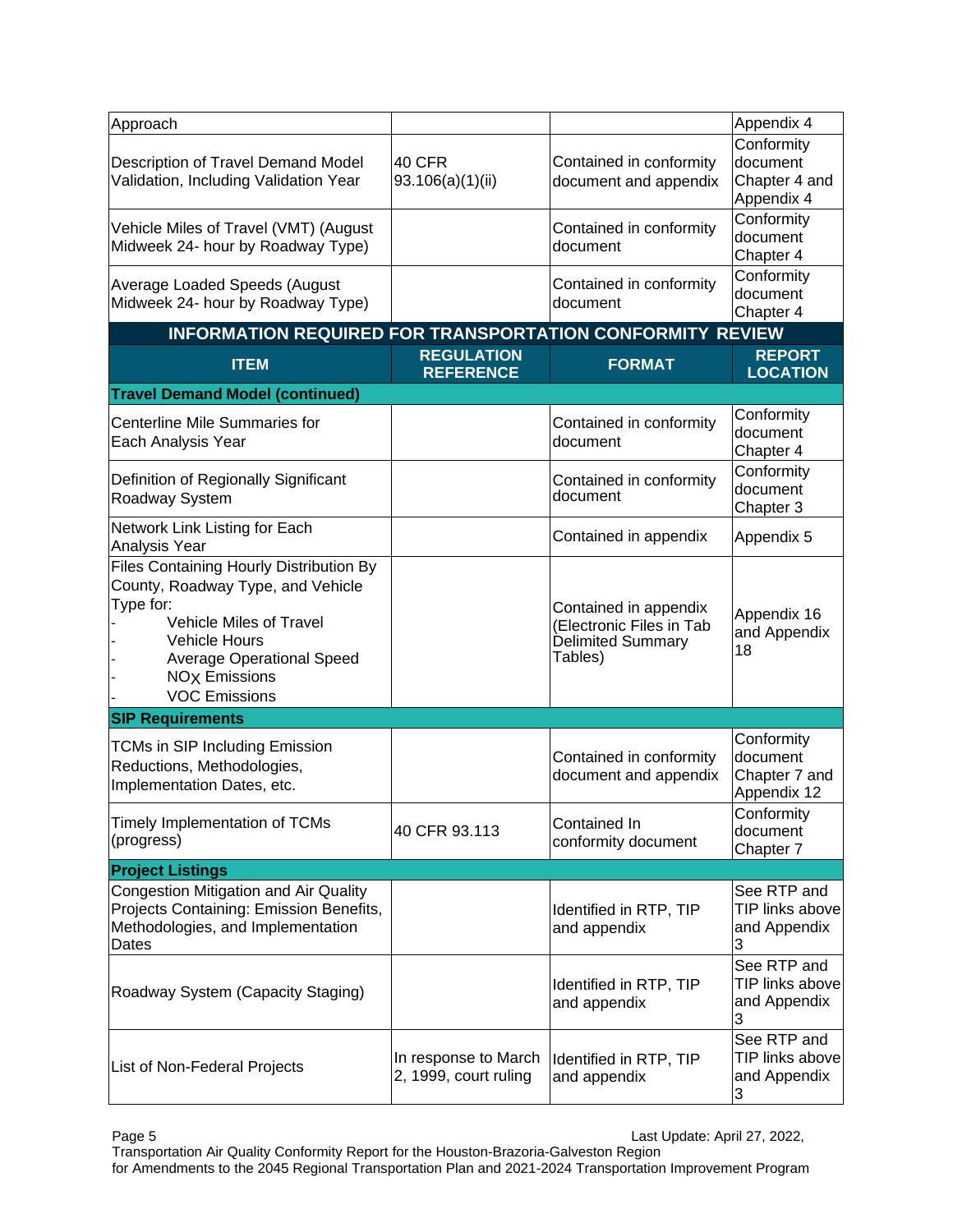| INFORMATION REQUIRED FOR TRANSPORTATION CONFORMITY REVIEW                                                           |                                                                      |                                                     |                                                                                    |  |
|---------------------------------------------------------------------------------------------------------------------|----------------------------------------------------------------------|-----------------------------------------------------|------------------------------------------------------------------------------------|--|
| <b>ITEM</b>                                                                                                         | <b>REGULATION</b><br><b>REFERENCE</b>                                | <b>FORMAT</b>                                       | <b>REPORT</b><br><b>LOCATION</b>                                                   |  |
| <b>Project Listings (continued)</b>                                                                                 |                                                                      |                                                     |                                                                                    |  |
| List of Exempt Projects                                                                                             | 40 CFR 93.105(c)<br>40 CFR 93.126<br>40 CFR 93.1271<br>40 CFR 93.128 | Identified in RTP, TIP<br>and appendix              | See RTP and<br>TIP links above<br>and Appendix<br>3                                |  |
| <b>Evidence of Fiscal Constraint</b>                                                                                | 40 CFR 93.108                                                        | Identified in RTP, TIP                              | See RTP and<br>TIP links above                                                     |  |
| <b>Evidence of MTP Specifically</b><br>Describing the Transportation<br>System Envisioned for Each<br>Analysis Year | 40 CFR 93.106(a)                                                     | Identified in RTP                                   | See RTP link<br>above                                                              |  |
| <b>Public, State, and Federal Involvement</b>                                                                       |                                                                      |                                                     |                                                                                    |  |
| <b>Conformity Pre-Consensus Plan</b>                                                                                |                                                                      | Contained in appendix                               | Appendix 17                                                                        |  |
| Documentation of pre-interagency<br>consultation dialogue (conference calls,<br>$etc.$ )                            | 40 CFR 93.105(b)                                                     | Contained In conformity<br>document and appendix    | Conformity<br>document<br>Chapter 8 and<br>Appendix 14                             |  |
| Questions and comments raised<br>through interagency consultation<br>process and responses                          | 40 CFR 93.105(b)(2)                                                  | Contained in appendix                               | Appendix 14                                                                        |  |
| Evidence of Public Participation and<br><b>Response to Comments</b>                                                 | 40 CFR 93.105(7)(e)                                                  | Contained In<br>conformity document<br>and appendix | Conformity<br>document<br>Chapter 9 and<br>Appendix 15                             |  |
| General                                                                                                             |                                                                      |                                                     |                                                                                    |  |
| <b>Glossary of Abbreviations</b>                                                                                    |                                                                      | Website                                             | http://www.h-<br>gac.com/taq/air<br>quality_model/<br>conformity/acro<br>nyms.aspx |  |
| <b>Endorsements and/or Resolutions</b>                                                                              |                                                                      | Contained in appendix                               | Appendix 1                                                                         |  |
| Memorandum of Agreements                                                                                            |                                                                      | N/A                                                 | N/A                                                                                |  |
| Applicable Federal Register Notices and<br><b>Related Documents</b>                                                 |                                                                      | Contained in conformity<br>document and appendix    | Throughout<br>conformity<br>document and<br>appendices                             |  |

*DISCLAIMER: This checklist is intended solely as an informal guideline to be used in preparing and reviewing transportation conformity documentation. It is not intended to replace or supersede the Transportation Conformity Regulations 40 CFR Parts 51 and 93, Statewide and Metropolitan Planning Regulations 23 CFR Part 450, or any EPA, FHWA, and FTA guidance pertaining to Transportation Conformity or Statewide and Metropolitan Plan*

*\_\_\_\_\_\_\_\_\_\_\_\_\_\_\_\_\_\_\_\_\_\_\_\_\_\_\_\_\_\_\_\_\_\_\_\_\_\_\_\_\_\_\_\_\_\_\_\_\_\_\_\_\_\_\_\_\_\_\_\_\_\_\_\_\_\_\_\_\_\_\_\_\_\_\_\_\_\_\_\_\_\_\_\_\_\_\_\_\_\_\_\_\_\_\_\_\_\_\_\_\_\_\_\_\_* <sup>1</sup> Projects listed in 40 CFR 93.127 are exempt from regional emissions analysis, but not localized emissions (hot-spot) analysis.

#### **2.4 Emissions Analysis**

A regional emissions analysis is the key analytic component of the transportation conformity process. It is conducted to demonstrate that regional emissions from mobile sources do not exceed the established MVEBs from air quality SIPs, cause or contribute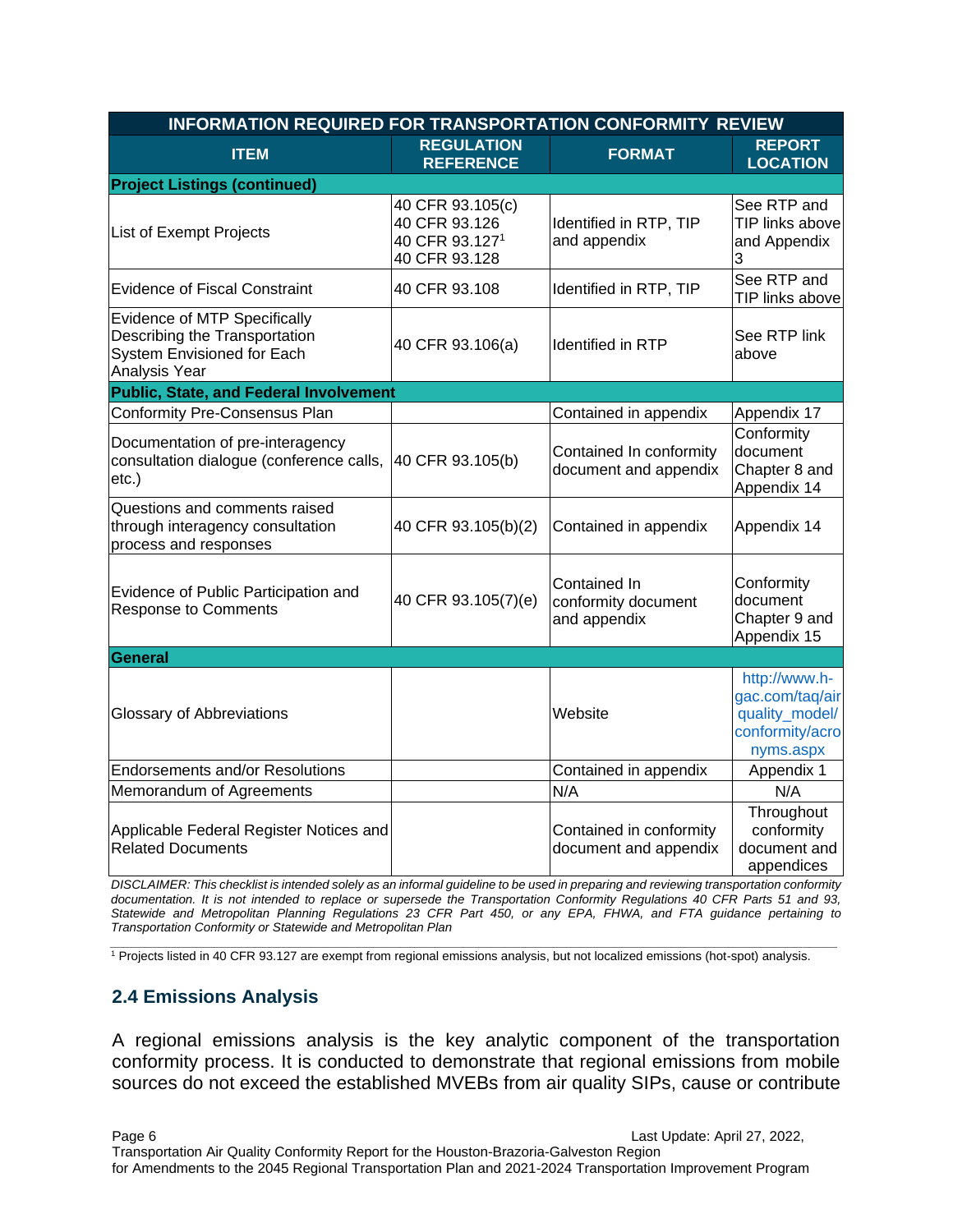to violations of the NAAQS, and ensure transportation activities are consistent with air quality goals identified in the SIP.

#### *2.4.1 Regional Inventory*

This conformity analysis develops an air quality regional inventory of the HGB nonattainment area. It accounts for emissions resulting from the nonattainment area's transportation plans, including all regionally significant projects and the effects of emission control programs, such as the inspection and maintenance programs.

#### *2.4.2 Emissions Tests*

The Houston-Galveston-Brazoria (HGB) region is in non-attainment for the 8-hr Ozone Standard and therefore the Air Quality SIP must regulate the Ozone precursors, which are nitrogen oxides (NOx) and volatile organic compounds (VOC's). As specified by the Code of Federal Regulations [\(40 CFR 93.109\[c\],](https://www.govinfo.gov/content/pkg/CFR-2018-title40-vol22/xml/CFR-2018-title40-vol22-part93.xml#seqnum93.109) as amended by [62 FR 43807,](https://www.govinfo.gov/app/search/%7B%22query%22%3A%2262%20CFR%2043780%22%2C%22offset%22%3A0%7D) Aug. 15, 1997) all ozone nonattainment areas designated moderate and above must pass a MVEB test if an approved SIP budget exists.

This conformity determination will be using the latest EPA approved MVEBs from the RFP SIP for the serious classification, which was found adequate by the EPA on June 9, 2021, with the same effective date. This SIP has the year 2020 as the attainment year.

In addition, the HGB region is classified "marginal" for the 2015 8-hr Ozone Standard, with attainment year also 2020. Since the "marginal" classification, the HGB region did not get new MVEBs, and therefore, according with the conformity rule, must use previous ones established in the SIP for the *2008 Eight-Hour Ozone Standard.*

Specifically, the budget test is satisfied when ozone precursor (VOC and NOx) emissions for each analysis year are less than or equal to the MVEBs established in the SIP. For the test, the regional emission analysis should be performed for any years selected according to the conformity rule.

The 2020 budgets established in the HGB serious RFP SIP are as follows:

#### **Table 2.2: HGB Serious RFP 2020 MVEBs (2008 8-hr ozone standard)**

| <b>RFP Demonstration Budgets (t/d)</b> |            |            |  |
|----------------------------------------|------------|------------|--|
| Year                                   | <b>NOx</b> | <b>VOC</b> |  |
| 2020                                   | 87.69      | 57.70      |  |

*Source: RFP SIP, TCEQ*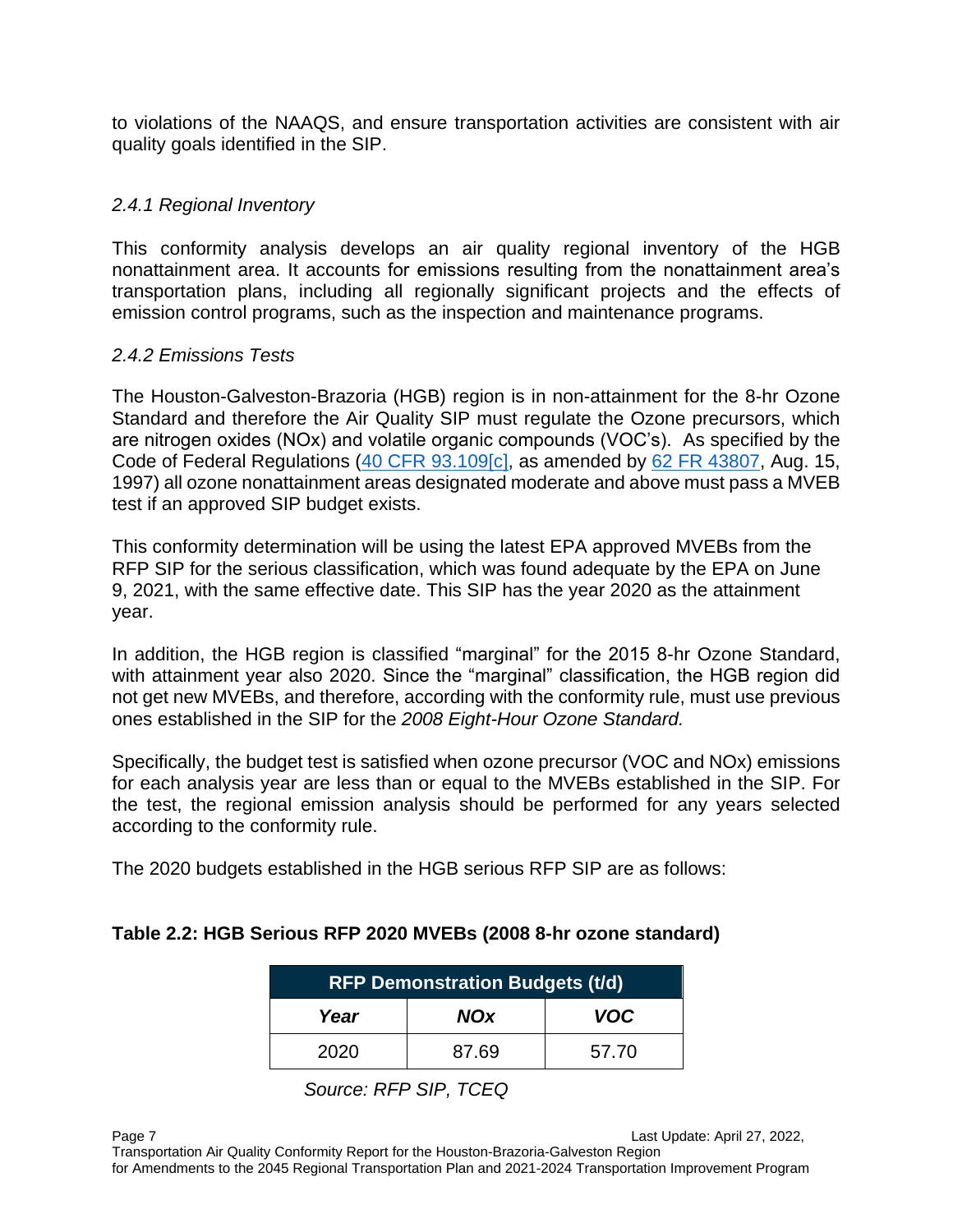These MVEBs represent the maximum allowable amount of emissions that may be produced by on-road sources due to the implementation of the RTP and TIP. These budgets are developed based on the emission inventories and the analysis conducted for the development of the RFP SIP and include emission reduction benefits from federal and state control programs.

#### *2.4.3 Analysis Years*

For the emission budget test, according to the conformity rule, [40 CFR 93.106,](https://www.govinfo.gov/app/details/CFR-1999-title40-vol14/CFR-1999-title40-vol14-sec93-106) the regional emission analysis years should be selected according to the following:

- any years within the timeframe of the transportation plan, provided they are not more than ten years apart,
- any year with an emission analysis budget,
- the attainment year, and
- the transportation plan horizon year.

Table 2.3 shows the conformity analysis years and describes their corresponding requirements for calculations.

#### **Table 2.3: Conformity Analysis Years**

| <b>Requirement</b>                          | <b>Years</b> |
|---------------------------------------------|--------------|
| <b>Attainment Year</b>                      | 20201        |
| <b>Motor Vehicle Emissions Budget Years</b> | 2020         |
| <b>First Analysis Year</b>                  | 2020         |
| <b>Intermediate Analysis Years</b>          | 2030, 2040   |
| Last Year of RTP                            | 2045         |

*<sup>1</sup>Attainment year 2020 for the 2015 8-hr Ozone Standard and for the 2008 8-hr Ozone Standard*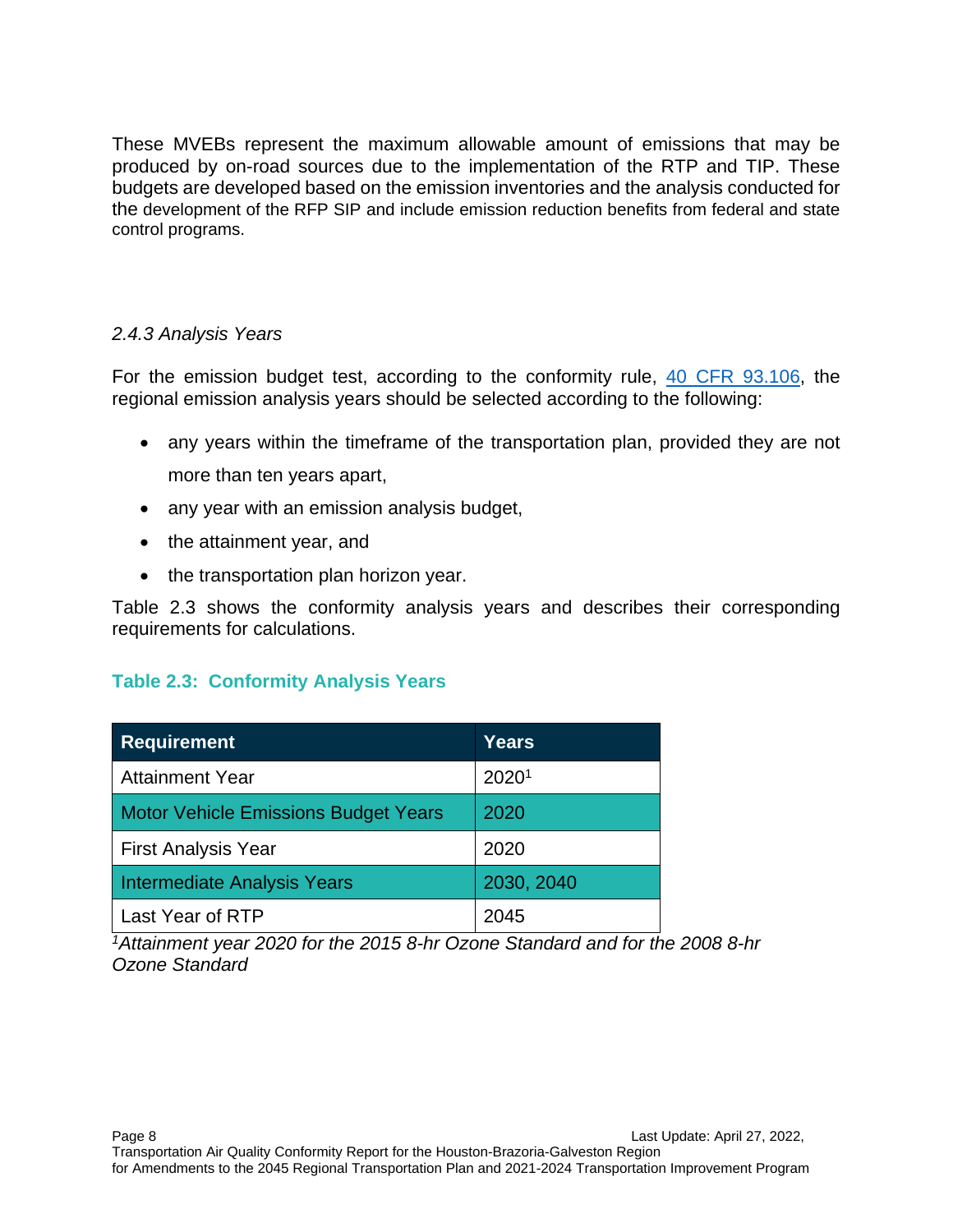# **Chapter 3: REGIONAL TRANSPORTATION PLAN AND TRANSPORTATION IMPROVEMENT PROGRAM**

### **3.1 Regional Transportation Plan**

#### *3.1.1 Overview*

H-GAC's Transportation Policy Council (TPC) is anticipated to consider the amendment to the 2021-2024 Transportation Improvement Program (TIP) for approval on May 28, 2021

The 2045 RTP covers a planning period of 2019 through 2045 and contains a list of projects fiscally constrained by estimates of reasonably available revenues. The complete 2045 RTP is available online at http://2045rtp.com/default.aspx.

The 2045 RTP reflects the priorities for transportation investments within the H-GAC TMA. A complete listing of fiscally constrained projects, as proposed under this conformity determination, is provided under Appendix 3. This listing denotes projects which are regionally significant or otherwise subject to transportation conformity and those projects which are exempt from transportation conformity, exempt from regional emissions analysis, or have been determined to be not regionally significant.

#### *3.1.2 Submittal Frequency*

Consistent with the requirements of [Title 23 United States Code \(U.S.C.\) Section 134,](https://www.ecfr.gov/cgi-bin/text-idx?SID=d3ab88163bfb0f7dd5b1484c8d55658a&mc=true&node=sp23.1.450.c&rgn=div6#se23.1.450_1324) the Regional Transportation Plan (RTP) is required to be updated every four years. Since the HGB area is a non-attainment area for the Ozone Standard, every amendment or update to the RTP must show conformity to the air quality budgets coming from the latest revisions to the State Air Quality Plan. If more than four years elapse after FHWA's conformity determination for a plan update, a 12-month grace period shall be in force. At the end of this 12-month grace period, the existing conformity determination will lapse.

A conformity determination for a transportation plan must be based on the plan and all amendments. According to [40 CFR 93.104,](https://www.ecfr.gov/cgi-bin/text-idx?SID=73059b2feaddab607b80cd0611a52aca&mc=true&node=pt40.22.93&rgn=div5#se40.22.93_1104) Regional Transportation Plan amendments must be demonstrated to conform before amendments are approved by the H-GAC's TPC or accepted by DOT, unless the amendment merely adds or deletes exempt projects listed in [40 CFR 93.126](https://www.ecfr.gov/cgi-bin/text-idx?SID=9ca479c3c02f9f49afd131920781cf2f&mc=true&node=se40.22.93_1126&rgn=div8) or [40 CFR 93.127](https://www.ecfr.gov/cgi-bin/text-idx?SID=9ca479c3c02f9f49afd131920781cf2f&mc=true&node=se40.22.93_1127&rgn=div8)

#### *3.1.3 Fiscal Constraint*

All transportation plans prepared by the MPO are required to be fiscally constrained. Fiscal constraint is demonstrated by a financial plan that outlines reasonably available future revenues to implement the projects listed in the transportation plan.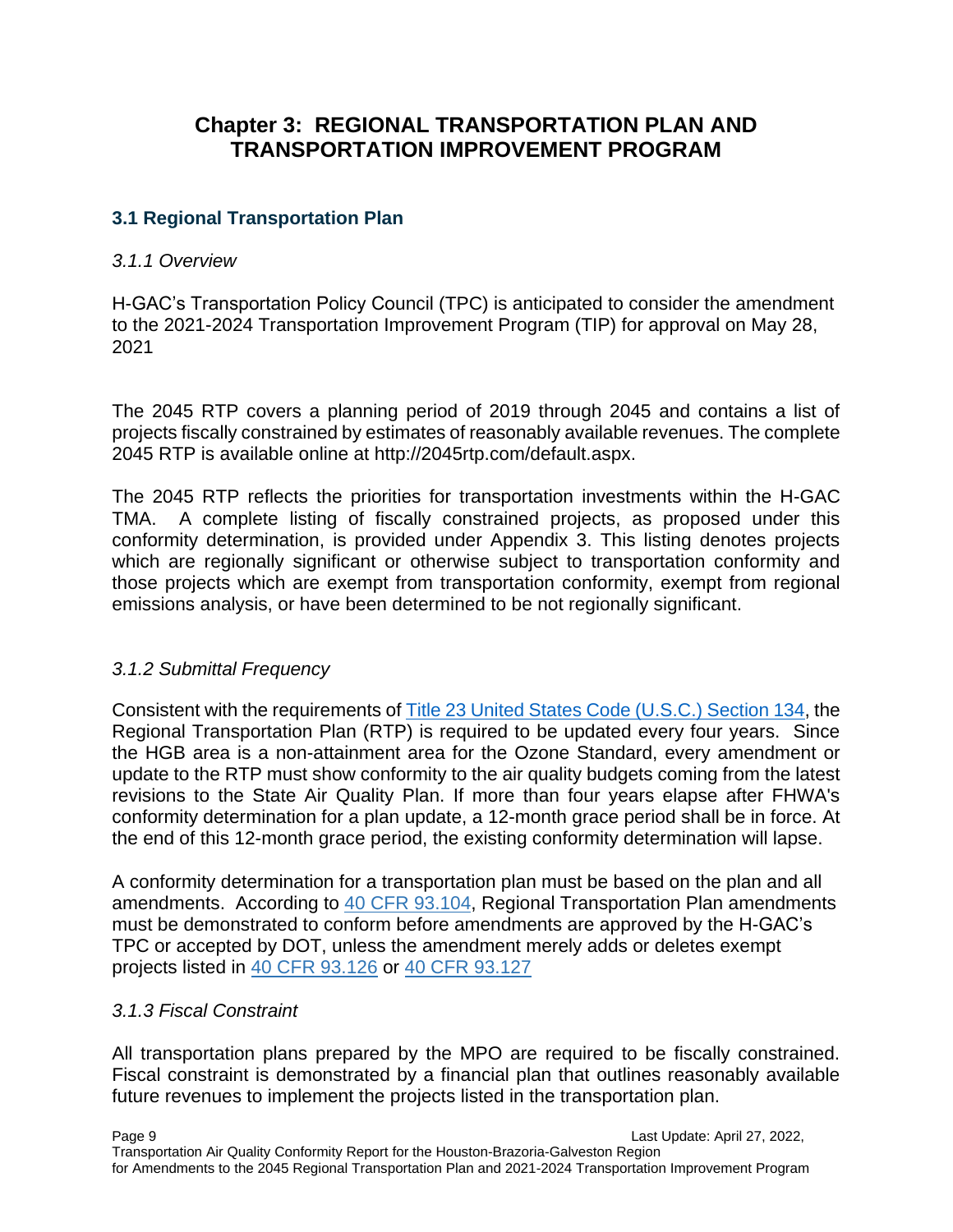H-GAC utilizes a financial model and works with TxDOT, regional public transportation operators, and stakeholder agencies to develop estimates of future expenditures and revenues for the transportation plan. The amended 2045 RTP's total expenditure is estimated to be approximately \$141 billion The 2045 RTP estimates \$147 billion of revenues reasonably available for recommended improvements.

#### **3.2 Transportation Improvement Program**

#### *3.2.1 Overview*

H-GAC's TPC is anticipated to consider the amendment to the 2021-2024 Transportation Improvement Program (TIP) for approval on May 28, 2021. This TIP covers a planning period of 2021 through 2024 and contains a list of projects fiscally constrained by funding commitments and estimates of reasonably available revenues. The original adopted TIP and subsequent amendments are available online at [http://h](http://h-gac.com/taq/tip)[gac.com/taq/tip.](http://h-gac.com/taq/tip)

The current 2021-2024 TIP is amended to reflect the changes to fiscally constrained regionally significant projects A complete listing of projects, as proposed under this conformity determination, is provided in Appendix 3. This listing denotes projects which are regionally significant or otherwise subject to transportation conformity and those projects which are exempt from transportation conformity, exempt from regional emissions analysis, or have been determined to be not regionally significant.

#### *3.2.2 Submittal Frequency*

Every MPO must update the Transportation Improvement Program (TIP) at least once every four years in accordance with [23 CFR 450.326.](https://www.ecfr.gov/cgi-bin/retrieveECFR?gp=&SID=65c567dde115b55c5c41961bc5b7d2f5&mc=true&n=pt23.1.450&r=PART&ty=HTML#se23.1.450_1326) Within the State of Texas, MPOs work with TxDOT, local public agencies and public transportation providers to update their STIP every 2 years. An MPO's TIP update cycle must be compatible with the Texas STIP development and approval process.

As a designated nonattainment area H-GAC and TxDOT must make a conformity determination on any updated or amended TIP, in accordance with the Clean Air Act requirements and the EPA's transportation conformity regulations [\(40 CFR 93, subpart](https://www.ecfr.gov/cgi-bin/text-idx?SID=eff26648f613c38d44a2ba6f009cb468&mc=true&node=pt40.22.93&rgn=div5#sp40.22.93.a) [A\)](https://www.ecfr.gov/cgi-bin/text-idx?SID=eff26648f613c38d44a2ba6f009cb468&mc=true&node=pt40.22.93&rgn=div5#sp40.22.93.a). Conformity determination for a TIP must be based on the TIP and all amendments taken as a whole, and must be demonstrated to conform before the TIP amendments are approved by H-GAC's TPC or is accepted by DOT, unless the amendment merely adds or deletes exempt projects listed in [40 CFR 93.126](https://www.ecfr.gov/cgi-bin/text-idx?SID=eff26648f613c38d44a2ba6f009cb468&mc=true&node=pt40.22.93&rgn=div5#se40.22.93_1126) or [40 CFR 93.127.](https://www.ecfr.gov/cgi-bin/text-idx?SID=eff26648f613c38d44a2ba6f009cb468&mc=true&node=pt40.22.93&rgn=div5#se40.22.93_1127)

#### *3.2.3 Fiscal Constraint*

All TIPs prepared by the MPO are required to be fiscally constrained. This is demonstrated by a financial plan that identifies all the reasonably available future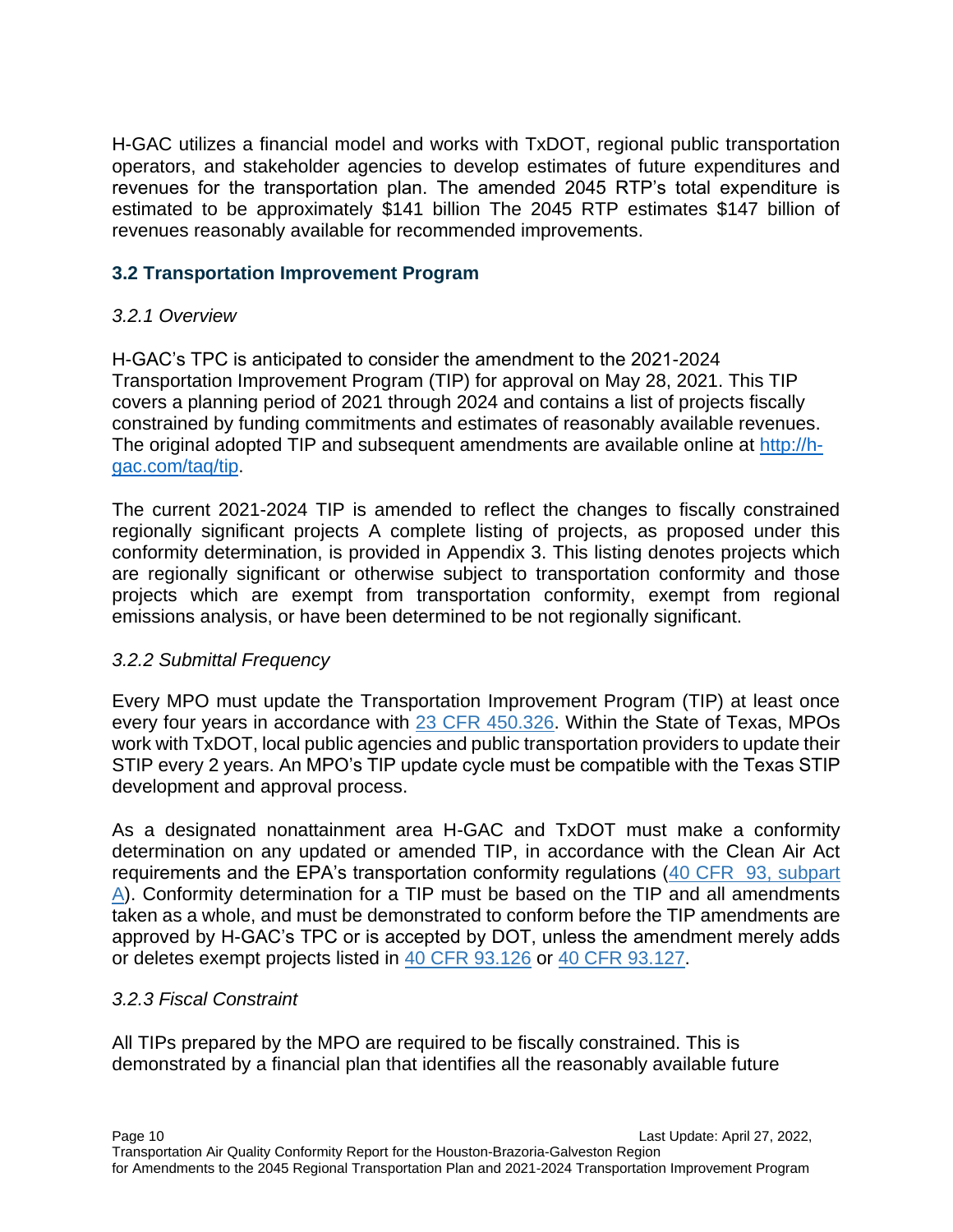revenues for programing. Chapter 2 of the 2021 – 2024 TIP outlines the financial plan utilized to implement the projects programed through the 2021-2024 TIP

## **3.3 Regionally Significant Travel Projects/Programs**

Projects determined to be regionally significant, except as specifically exempted under [40 CFR 93.126](https://www.ecfr.gov/current/title-40/chapter-I/subchapter-C/part-93#93.126) and [40 CFR 93.127,](https://www.ecfr.gov/current/title-40/chapter-I/subchapter-C/part-93#93.127) must come from a conforming RTP and TIP, or be individually found to conform prior to the issuance of federal approvals and other actions. H-GAC has developed the following definition to classify projects as regionally significant for conformity purposes:

#### Regionally Significant Roadway Projects

Non-exempt<sup>1</sup> projects on regionally significant roadways will be treated as regionally significant projects if they:

- a. Provide additional through traffic lanes greater than 1 mile in length.
- b. Construct a bypass to a principal arterial/interstate along a new alignment.
- c. Add or extend freeway auxiliary/weaving lanes from one interchange to a point beyond the next interchange.
- d. Construct a new interchange that provides access from or allows movement between facilities that was not previously possible; and/or
- e. Remove an existing interchange and result in the elimination of access from or movement between facilities which previously existed.

Regionally significant roadways are limited to:

- 1. All freeways, tollways and other highways classified as principal arterial or higher; and
- 2. Selected highways as identified in Figure 3.1, currently designated as minor arterials that serve significant interregional and intraregional travel and connect rural population centers not already served by a principal arterial or connect with intermodal transportation terminals not already served by a principal arterial.

### Regionally Significant Transit Projects

Any transit facility within an exclusive right-of-way ("fixed guideway") that offers an alternative to regional highway travel including light rail, commuter rail, bus rapid transit,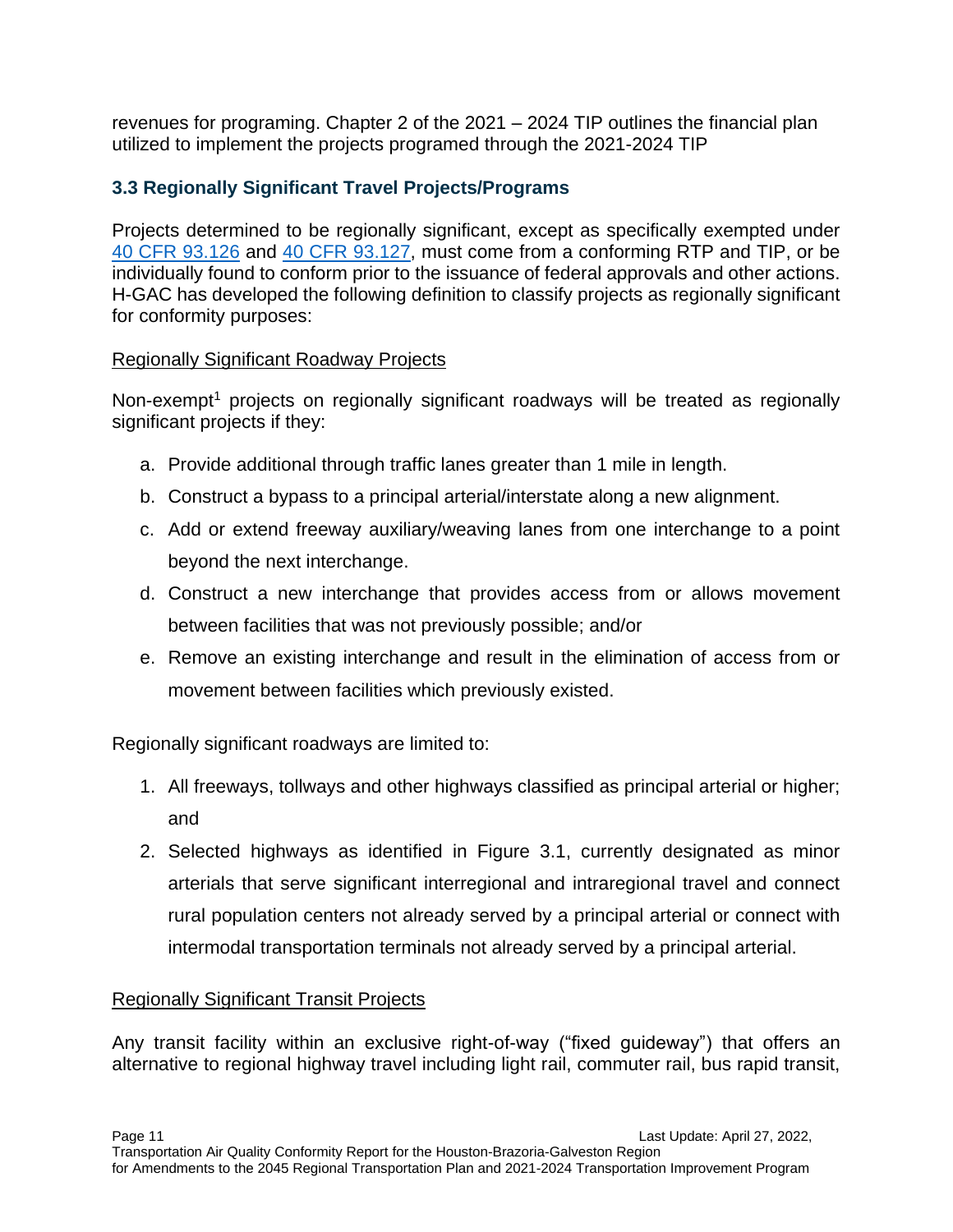and barrier separated High Occupancy Vehicles (HOV) lanes shall be considered regionally significant.

#### **Other Projects**

The regional significance of non-exempt projects<sup>1</sup> not addressed in the statements above will be decided on a case-by-case basis through the interagency consultation process. The consultation will occur before the plan is taken to the Transportation Policy Council (TPC) (either plan or TIP revision), and prior to the environmental determination.

\_\_\_\_\_\_\_\_\_\_\_\_\_\_\_\_\_\_\_\_\_\_\_\_\_\_\_\_\_\_\_\_\_\_\_\_\_\_\_\_\_\_\_\_\_\_\_\_\_\_\_\_\_\_\_\_\_\_\_\_\_\_\_\_\_\_\_\_\_\_\_\_\_\_\_\_\_\_  $1$  Non-exempt projects include all projects that are not identified under  $40$  CFR  $93.126$  or  $40$  CFR  $93.127$  as exempt or exempt from regional emissions analysis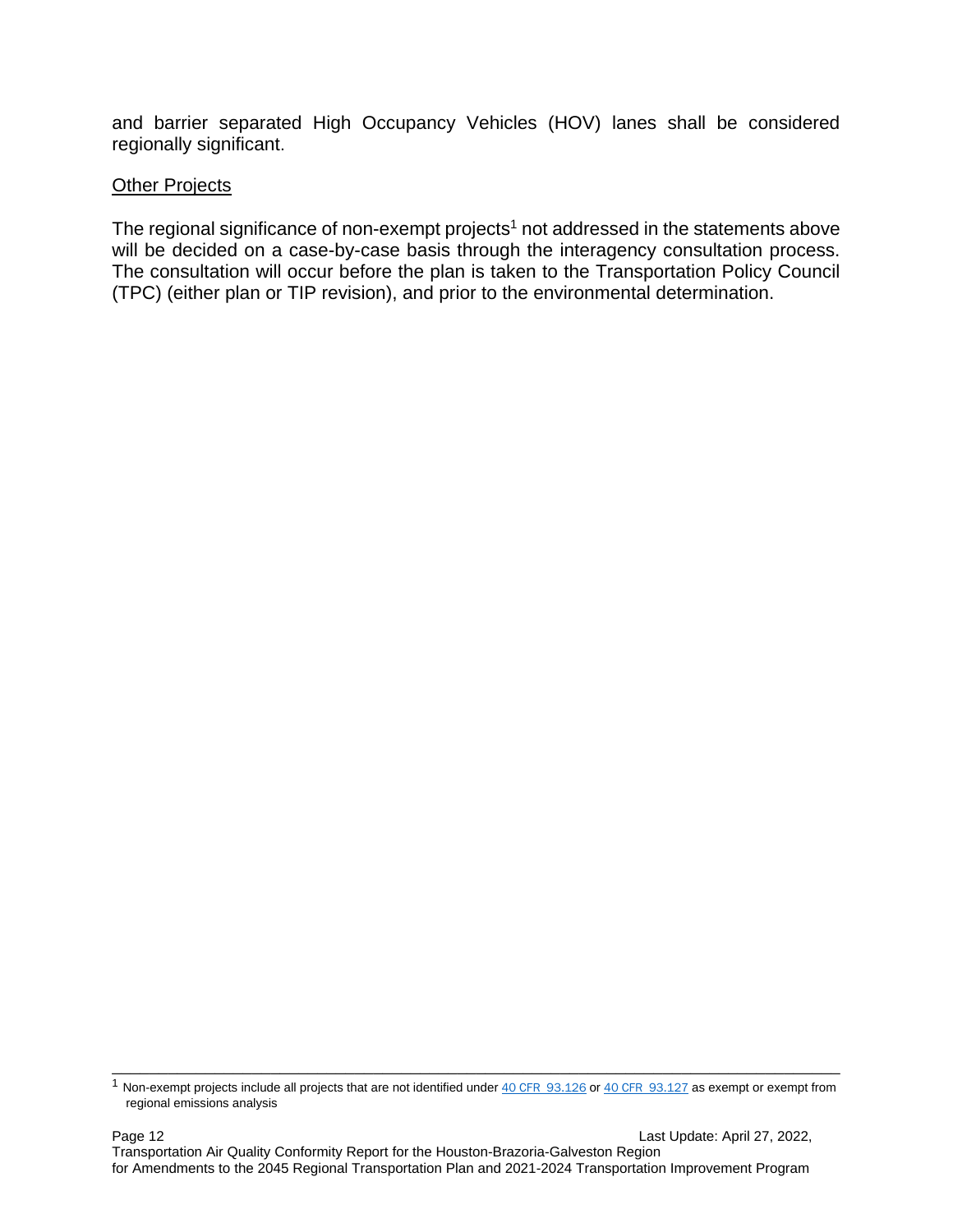

**Figure 3.1: Regionally Significant Transportation Facilities**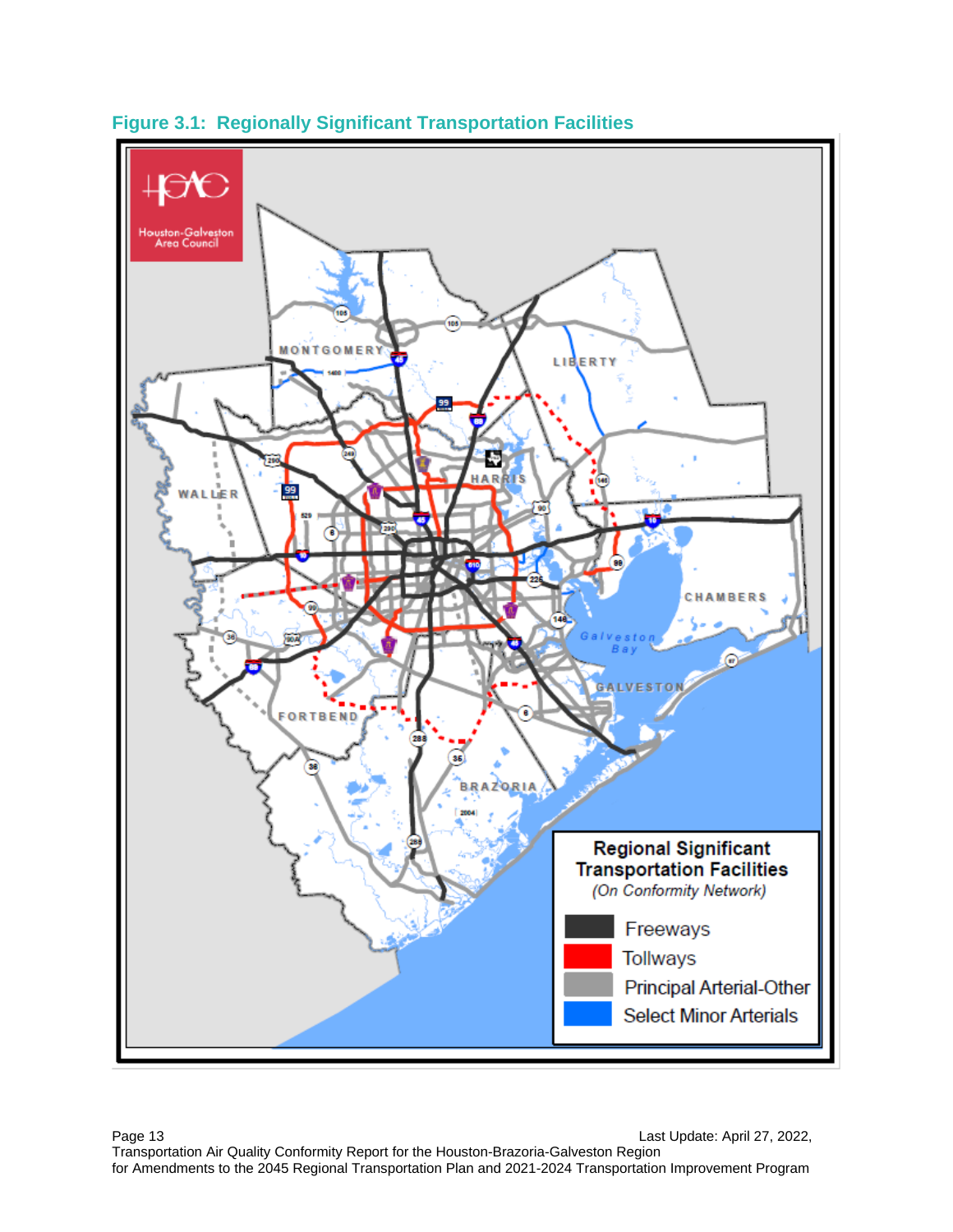#### **3.4 Non-Federal Projects/Programs**

In accordance with [23 CFR 450.324](https://www.ecfr.gov/current/title-23/chapter-I/subchapter-E/part-450/subpart-C#450.324) the transportation plan must include the design concept and descriptions for all existing and proposed regionally significant transportation projects, regardless of funding source, and must identify all necessary financial resources from public and private sources that are reasonably expected to be available to carry out the plan. Such regionally significant projects are included within the plan's conformity determination.

Non-federal projects funded by sources such as local governments and local transportation authorities, such as signal improvements, intersection improvements, and local roadway widening, may be of insufficient scale or scope to require inclusion within a transportation conformity regional emissions analysis. These "non-regionally significant" projects that do not require any federal project approval actions (e.g. environmental clearance or permit approvals) are not individually listed within the RTP or TIP.

#### **3.5 Exempt Projects/Programs**

[40 CFR 93.126](https://www.ecfr.gov/current/title-40/chapter-I/subchapter-C/part-93#93.126) identifies several project types exempt from the requirement of a conformity determination. When a conforming plan or TIP is revised by the addition or deletion of an exempt project, a new conformity determination is not required. Some of the exempt projects listed under [40 CFR 93.126](https://www.ecfr.gov/current/title-40/chapter-I/subchapter-C/part-93#93.126) include: continuation of ridesharing and vanpooling promotion activities at current levels, bicycle and pedestrian facilities, railroad/highway crossing, fencing, shoulder improvements, purchasing replacement transit vehicles, and road landscaping. [40 CFR 93.127](https://www.ecfr.gov/current/title-40/chapter-I/subchapter-C/part-93#93.127) identifies project types which are exempt from a regional emissions analysis, but that may require project-level conformity. These include intersection channelization projects, intersection signalization projects at individual intersections, interchange reconfiguration projects, changes in vertical and horizontal alignment, truck size and weight inspection stations, and bus terminals and transfer points. Additionally, [40 CFR 93.128,](https://www.ecfr.gov/current/title-40/chapter-I/subchapter-C/part-93#93.128) of the final conformity rule, exempts traffic signal synchronization projects; however, regionally significant traffic signal synchronization projects must include in subsequent regional emissions analyses.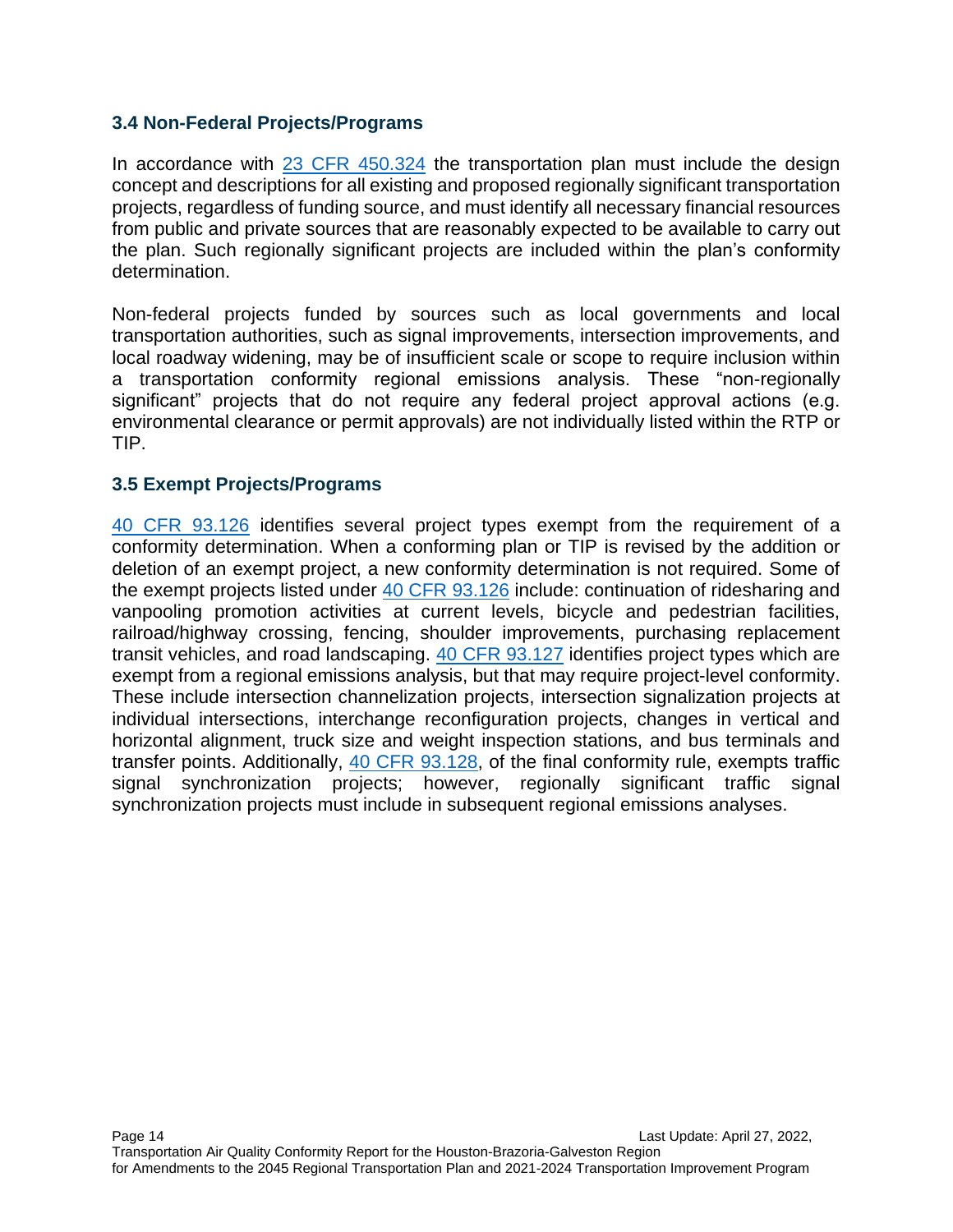# **Chapter 4: ESTIMATION OF VEHICLE ACTIVITY**

#### **4.1 Travel Model Overview**

The previous 2045 RTP conformity analyses (executed in year 2019) and this conformity analysis (executed in year 2022) utilize the 2016 model validation year and identical model components and parameters. The only changes are the transportation network and future demographic forecast. The transportation network was updated to reflect projects to be added or removed by amendments to the RTP 2045. In addition, the transit routes were updated to include transit service changes made by various transit agencies since the last conformity, as well as the METRO Next transit plan.

The model set is a traditional 4-step regional travel demand model with iterative feedback procedures. The four steps are represented in the figure below:



### **Figure 4.1: Traditional 4-Step Model General Procedure**

This model forecasts every trip traveled in the region based on the number of households and employment figures. The trip characteristics forecasted include the number of trips, trip origins / destinations (OD), and travel mode. The model assigns all vehicle trips to the roadway network and produces vehicle miles traveled (VMT) at the link-level. The assigned roadway network with forecasted VMT is then processed by the emissions model for mobile emission analysis, as discussed in Chapter 6.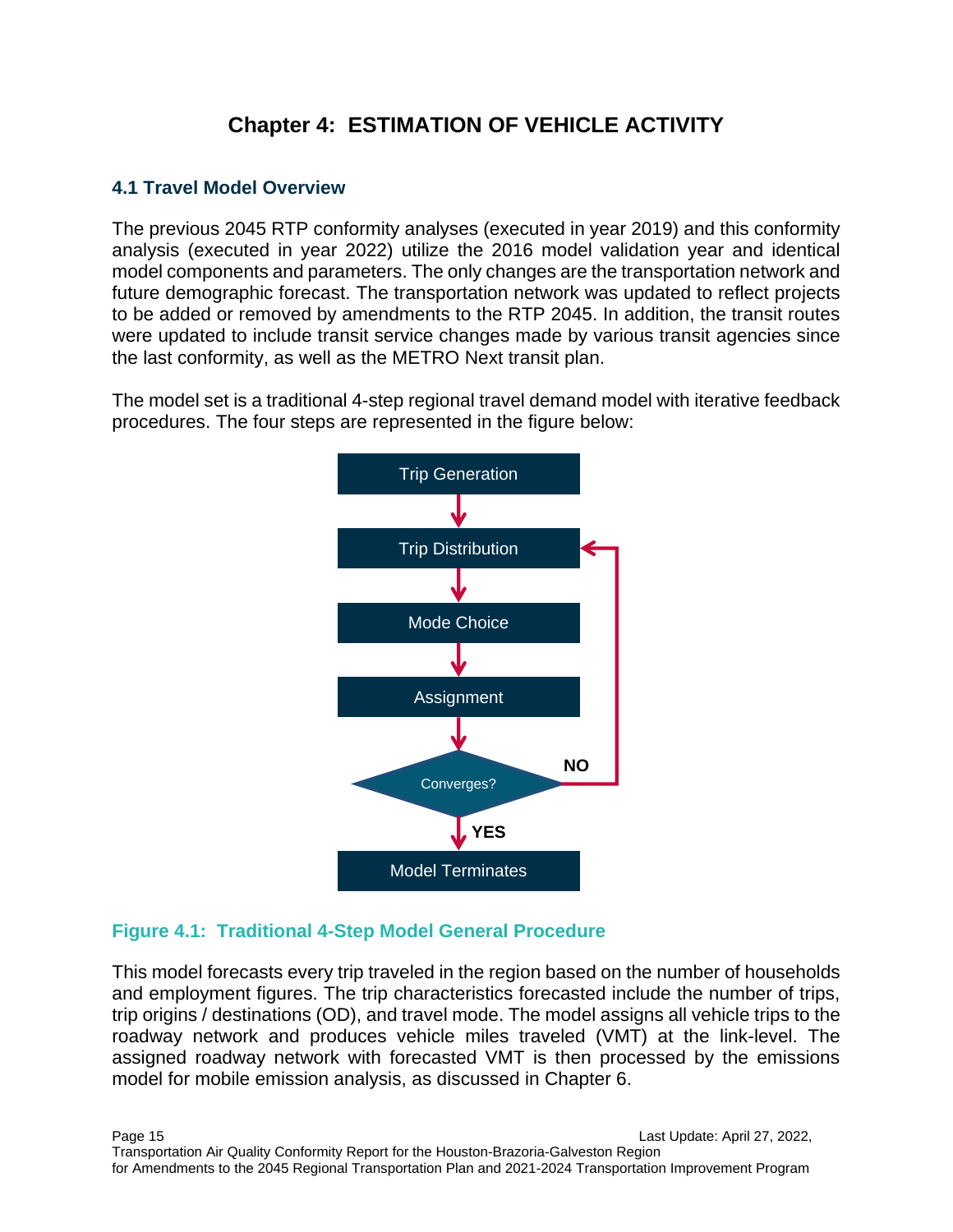The model is calibrated using the 2007-2009 household travel survey, the 2010 on-board transit survey, and the 2010-2011 Workplace and Special Generator Survey. The base year of the model is 2012; (hereinafter referred to as the 2012 model). The roadway assignment is validated using the year 2012 annual traffic counts collected by the Texas Department of Transportation.

Brief descriptions of the 2012 model components are provided in section 4.2. Further, details of the 2012 model components and validation results are attached in Appendix 4.

### **4.2 Multimodal Transportation Analysis Process**

#### *4.2.1 Trip Generation Model*

#### Traffic Analysis Zones (TAZ) and Socio-Demographic Inputs

The eight-county Houston-Galveston-Brazoria Consolidated Metropolitan Statistical Area (CMSA) has been federally designated as the Transportation Management Area (TMA) for the Houston-Galveston region. The Houston-Galveston TMA counties are Harris County, Brazoria, Fort Bend, Waller, Montgomery, Liberty, Chambers, and Galveston counties, and cover an area of about 7,809 square miles.

The 2016 model contains 5,263 traffic analysis zones (TAZs), of which 5,217 are internal zones and are 46 external zones (or stations).

Demographic estimates and forecasts for the TMA are developed in-house by H-GAC staff. H-GAC's 2016 Regional Growth Forecast of population and employment provides the demographic inputs to the travel demand model. The Regional Growth Forecast system produces household, employment, and land use forecasts in annual increments from the year 2016 to the year 2045. For this conformity analysis, the defined base year for the forecast is 2016. The 2016 base year data was assembled from the 2010 U.S. Census, American Community Survey (ACS) data, Texas Workforce Commission, Woods & Poole, and other observed data sources. The Regional Growth Forecast system produces future year socio-demographic forecasts in the following phases:

- 1. Forecast the total number of people and households in the region
- 2. Based on the future labor force, forecast the number of jobs.
- 3. Predict the location, type, and size of residential and non-residential development

projects needed to accommodate the expected growth in households and jobs.

4. Allocate the expected growth in households and jobs to different parcels.

The basic geographic unit for the travel demand model is the TAZ. Parcel level forecasts for each parcel within the TAZ are aggregated to define the number of households and level of employment for the TAZ.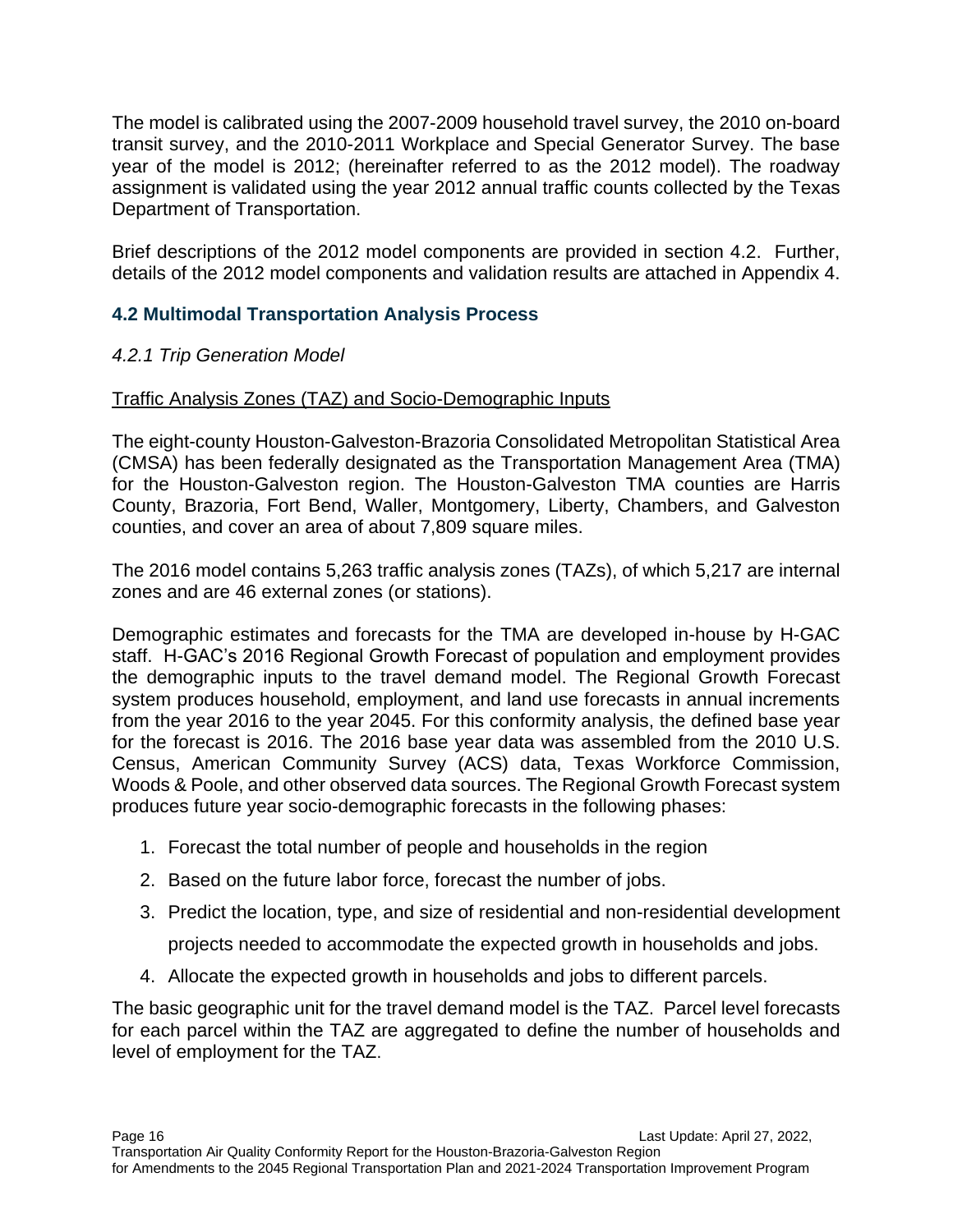The validation of the 2016 base year demographics is documented in Appendix 4. The details and documentation of H-GAC's Regional Growth Forecast<sup>1</sup> can be found on H-GAC's web site [http://www.h-gac.com/community/socioeconomic/2040-regional-growth](http://www.h-gac.com/community/socioeconomic/2040-regional-growth-forecast/default.aspx)[forecast/default.aspx](http://www.h-gac.com/community/socioeconomic/2040-regional-growth-forecast/default.aspx)

The socio-demographic forecast has been updated since the 2016 conformity was completed. The 2015 second quarter H-GAC Regional Growth Forecast was used for the 2016 conformity, and the year 2016 forecast release was used for this 2017 conformity. Table 4.1 summarizes the year 2045 forecast number of households by county (which excludes group quarters such as prisons and dormitories) for the year 2015 and 2016 socio-demographic forecasts. The total number of persons and households remain the same for both versions of the socio-demographic forecast, but the spatial distribution of these demographics have changed. The year 2016 release is more optimistic for households moving into Waller County.

| <b>County</b>       | <b>Year 2010</b> | <b>Year 2016</b> | <b>Change</b> | % Change |
|---------------------|------------------|------------------|---------------|----------|
| <b>Brazoria</b>     | 81,954           | 127,952          | 45,998        | 56.13%   |
| Chambers            | 9,139            | 13,452           | 4,313         | 47.19%   |
| <b>Fort Bend</b>    | 110,915          | 258,521          | 147,606       | 133.08%  |
| Galveston           | 94,782           | 121,785          | 27,003        | 28.49%   |
| <b>Harris</b>       | 1,205,516        | 1,619,688        | 414,172       | 34.36%   |
| Liberty             | 23,242           | 29,134           | 5,892         | 25.35%   |
| Montgomery          | 103,297          | 208,612          | 105,315       | 101.95%  |
| Waller              | 10,557           | 18,778           | 8,221         | 77.87%   |
| <b>Region Total</b> | 1,639,402        | 2,397,922        | 758,520       | 46.27%   |

### **Table 4.1: County Households for 2000 and 2016**

A comparison of the year 2000 and year 2016 employment for the eight-county region, as presented in Table 4.2, shows that employment increased comparably with population growth, 48.76% percent overall. Harris County gained over 707,447 jobs while Montgomery County employment grew more than 150.57% percent (over 127,563 jobs). In addition to the household, population, and employment values themselves, the ratio of these variables to each other is frequently used to assess changes to a region's demographic characteristics over time.

<sup>1</sup> H-GAC, 2016. "H-GAC's Regional Growth Forecast." *H-GAC*, 2016, Website: <http://www.h-gac.com/community/socioeconomic/2040-regional-growth-forecast/default.aspx>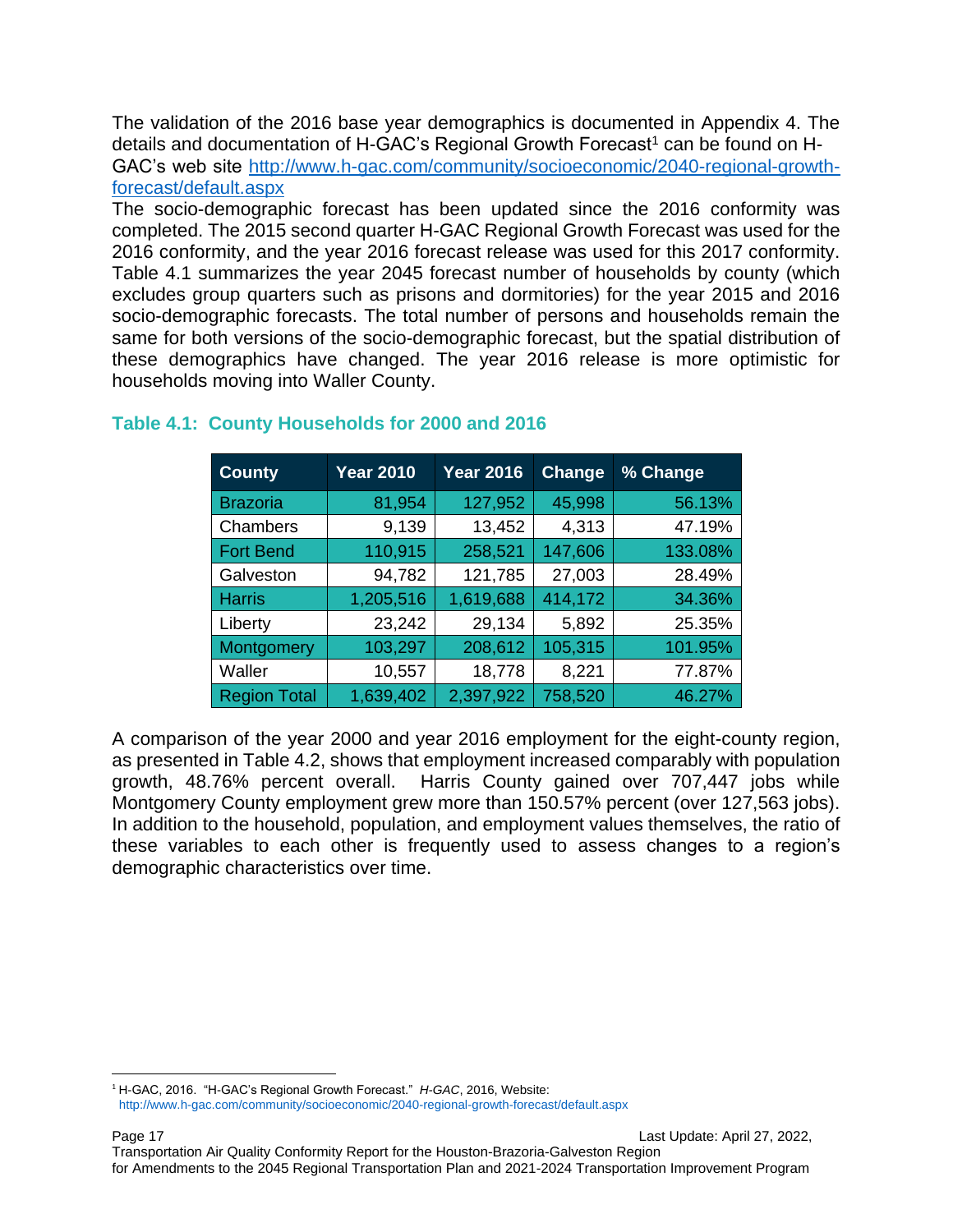| <b>County</b>       | <b>Year 2000</b> | <b>Year 2016</b> | Change    | % Change |
|---------------------|------------------|------------------|-----------|----------|
| <b>Brazoria</b>     | 75,556           | 117,472          | 41,916    | 55.48%   |
| Chambers            | 7,759            | 17,430           | 9,671     | 124.64%  |
| <b>Fort Bend</b>    | 96,316           | 214,742          | 118,426   | 122.96%  |
| Galveston           | 86,469           | 130,118          | 4,3649    | 50.48%   |
| <b>Harris</b>       | 1,802,351        | 2,509,798        | 707,447   | 39.25%   |
| Liberty             | 15,484           | 18,045           | 2,561     | 16.54%   |
| Montgomery          | 84,719           | 212,282          | 127,563   | 150.57%  |
| Waller              | 9,611            | 20,434           | 10,823    | 112.61%  |
| <b>Region Total</b> | 2,178,265        | 3,240,321        | 1,062,056 | 48.76%   |

#### **Table 4.2: Year 2040 County Employment from H-GAC's Regional Growth Forecast**

#### Trip Generation

Trip generation is performed with a trip production model and a trip attraction model for each trip purpose. These models use the zonal demographic forecast from the year 2016 release to estimate the total number of trips for each TAZ.

#### Trip Rates

The trip production model uses cross-classification household trip production rates derived from the 2007-2009 regional household survey. The production rates have three dimensions: household income, household size, and workers per household. This allows for trip demand to be sensitive to differences in the number of workers in a household.

Trip attraction rates were developed based on the 2010/2011 regional workplace survey. Trip attraction rates are stratified by employment category and area type. The area type is determined by geographic location and development density of neighboring TAZs.

#### Special Generators

Special generators are locations where the number of trip ends cannot be accurately predicted using standard trip rate procedures. Two special generators in the 2016 model are the region's two large commercial airports, Bush Intercontinental and Hobby airports. The site control totals for these airports were developed using data from the 2010/2011 regional special generator survey.

#### Non-resident trips

Estimates of trip ends for trips made by non-residents for the coastal portions of the region were updated based on year 2016 estimates of tract-level seasonal housing as well as hotel and seasonal housing vacancy rates.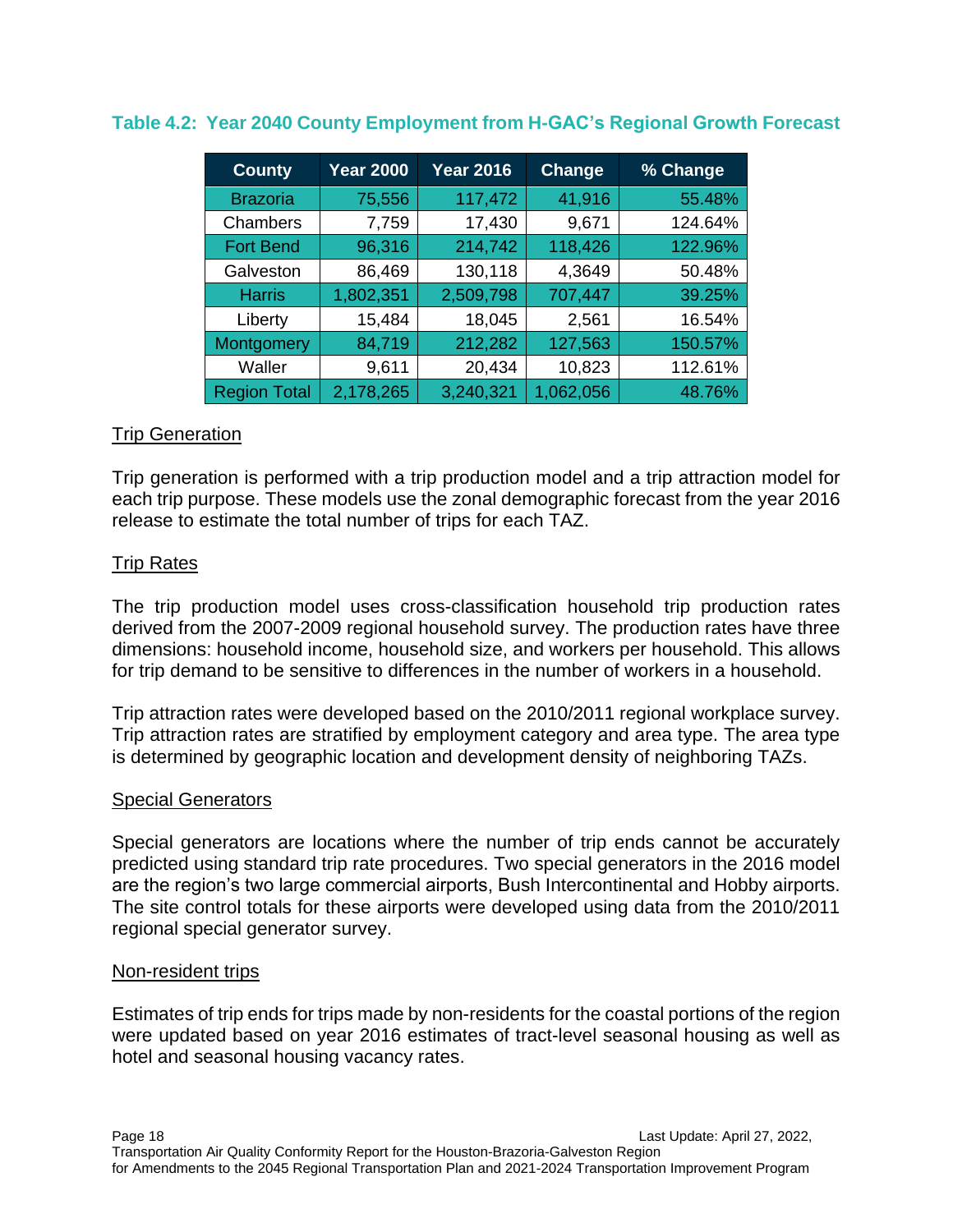#### Truck Trips

Truck trip demand for the 2016 model was developed using H-GAC's Cube Cargo-based truck model. The model segments truck demand into cargo truck or service truck demands and estimates both internal and external-local (external-internal) truck movements occurring within the H-GAC region. As opposed to estimating truck demand based on trip rates, H-GAC's truck model estimates demand for cargo-carrying trucks based on demand for and flow of commodities to, from, and through the Houston region.

#### External travel

External travel demand, both local (internal-external trips or vice versa) and through (external-external trips), was updated based on external volume and vehicle classification counts conducted by H-GAC in 2016. The new volume and classification counts were used to create external-local (external-internal) and through trip ends for auto travel and external-through (external-external) trips for truck travel. External-local (external-internal) truck travel was estimated separately through the Cube Cargo-based truck demand modeling.

#### *4.2.2 Trip Distribution Model*

The trip distribution model connects trip ends estimated in the trip generation model, creating origin-destination (OD) TAZ pairs and resulting in OD trip tables. The methodology utilized to produce such tables is the Disaggregated Trip Distribution Model, or Atomistic Model, a gravity-analogy-based model. The Atomistic Model considers the effects of impedance and accessibility of potential zonal destinations in assigning the number of trips produced from one originating TAZ to each destination TAZ.

The trip distribution of all Home-Based Work (HBW) trips use a composite travel time as the measure of zonal impedance, while all other trip purposes use volume-to-capacity results from the Mid-Day (9 am to 3 pm) traffic assignment. The composite travel time used in HBW distribution is a weighted combination of AM peak period traffic assignment results and peak transit travel time. The zonal impedance is iteratively updated over the course of multiple iterations of trip distribution, mode choice, and assignment models of the 4-step procedure.

Friction factors for all internal trip purposes were calibrated so that model-estimated average trip lengths (or trip travel times) by trip purpose were consistent with self-reported average trip length from the 2007-2009 regional household survey.

#### *4.2.3 Mode Choice Model*

The Mode Choice model determines the mode of travel for every trip with the consideration of numerous factors. The factors considered include auto operating costs, transit fares, parking cost, and travel time of each available mode between each OD TAZ pair. The outputs of the mode choice model are the number of auto and transit trips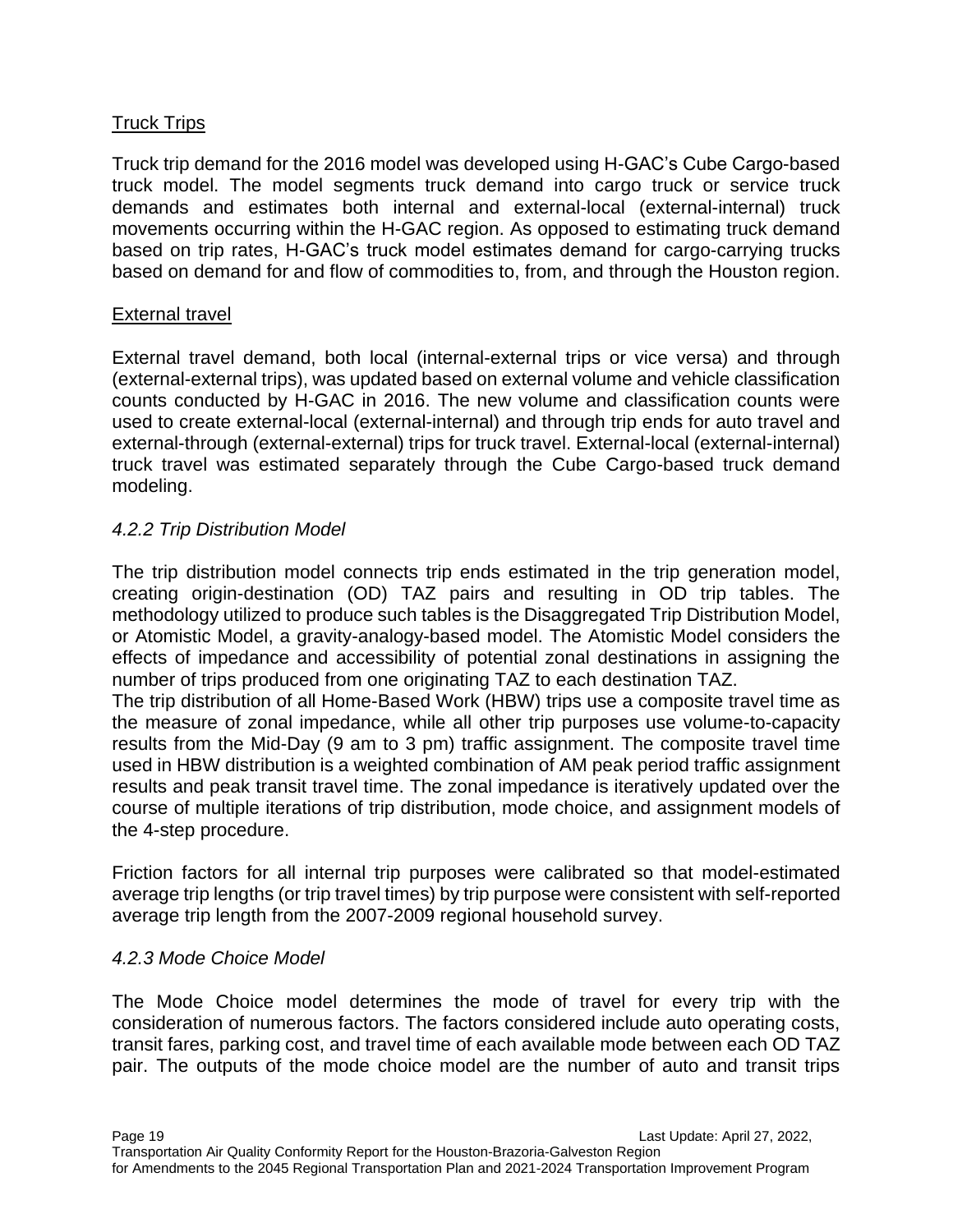between every OD TAZ pair. Note that transit trips are only considered/forecasted if transit service connecting the two OD TAZ pairs is available.

The 2016 mode choice model is a nested logit model. It has two major nests of auto and transit, and there are various modes under each nest, refer to Figure 4.2 below. Toll demand is not estimated in the mode choice model; hence toll was not included in the nested model. Figure 4.2 is the graphical depiction of the nested logit model structure.

The mode choice model was calibrated with year 2010 modal target values developed from the 2007-2009 regional household survey and a 2010 transit on-board survey.



#### **Figure 4.2: Mode Choice Model Structure**

#### *4.2.4 Assignment Model*

#### Time-of-Day Model

The time-of-day mode l distributed the daily auto travel demands into one of the four timeof-day periods. The four time-of-day periods are AM Peak (6 am to 8:59 am), Mid-Day (9 am to 2:59 pm), PM Peak (3 pm to 6:59 pm), and Overnight period (7 pm to 5:59 am).

Using data from the 2007-2009 regional household travel survey, time-of-day (or diurnal) factors for each time-of-day periods were developed. These diurnal factors perform two functions: First, to factor the daily demand to the time period of interest, and second, impart the appropriate directionality of travel for time period of interest. The time-of-day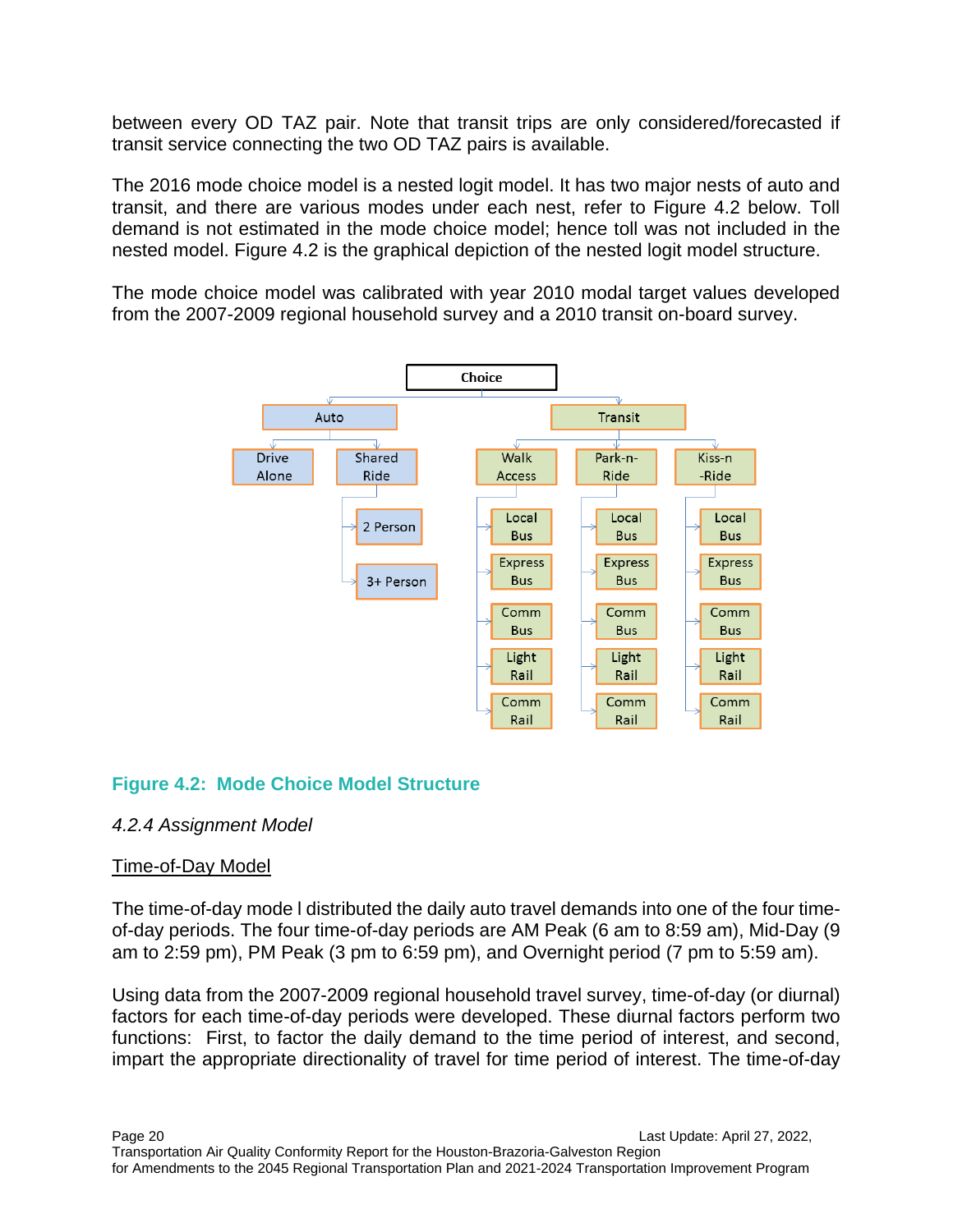models utilize these diurnal factors to produce the trip table inputs for the Roadway Assignment Model.

#### Assignment Methodology

The Roadway Assignment Model consists of multi-class, generalized-cost, user equilibrium assignments for each of the four time periods defined above. The travel time is calculated using the assigned route's volume-capacity ratio and distance. The user equilibrium applies an iterative process to achieve a convergent solution in which no travelers can improve their path by shifting routes, otherwise known as user-optimized equilibrium.

The toll demands are estimated through the generalized cost method which makes use of values-of-time that are segmented by trip purpose, income, and mode. Tolls are converted into travel time equivalent according to values-of-time. In this way, toll demands may be responsive not only to the time-of-day, but also to a trip's purpose and occupancy (e.g., Single Occupancy Vehicle or High-Occupancy Vehicle).

The Roadway Assignment Model performs the vehicle assignment for each time-of-day period independently, using the trip tables produced in the Time-of-Day model. The daily demand is the sum of the four time-of-day assignment results.

#### Iterative Feedback

The 2016 model used two measures of zonal impedance in the distribution of trip ends. A set of assumed zonal impedances were used in trip distribution and mode choice models, and another set of zonal impedances were calculated upon the assigned volumes. These two sets of zonal impedances would be interpreted as the difference between perceived impedance of travelers and the actual impedance on the roads. As travelers perceive zonal impedance based upon their experience travelling on the transportation network, there should be some similarity between the two sets of zonal impedance. The iterative feedback ensures that the zonal impedances used in trip distribution and mode choice model are within acceptable range of difference with impedances calculated from subsequent traffic assignment travel times. These impedance measures were iteratively updated following traffic assignment and fed-back as inputs to the trip distribution models for repetitive applications of the trip distribution, mode choice, and traffic assignment models (see Figure 4.1). This iterative feedback ends when the gap of impedance used in trip distribution models and the impedance calculated from successive assignment results reaches the predefined threshold. Appendix 4 outlines and discusses these convergence criteria.

For HBW trips, a composite measure of AM peak period congestion was fed-back. The composite measure is developed by combining highway travel times based upon speeds from the AM peak period traffic assignment and transit travel time based on peak transit service levels. The technique used to feedback congested travel times to the non-work trip distribution process used speeds from a mid-day period traffic assignment. Both the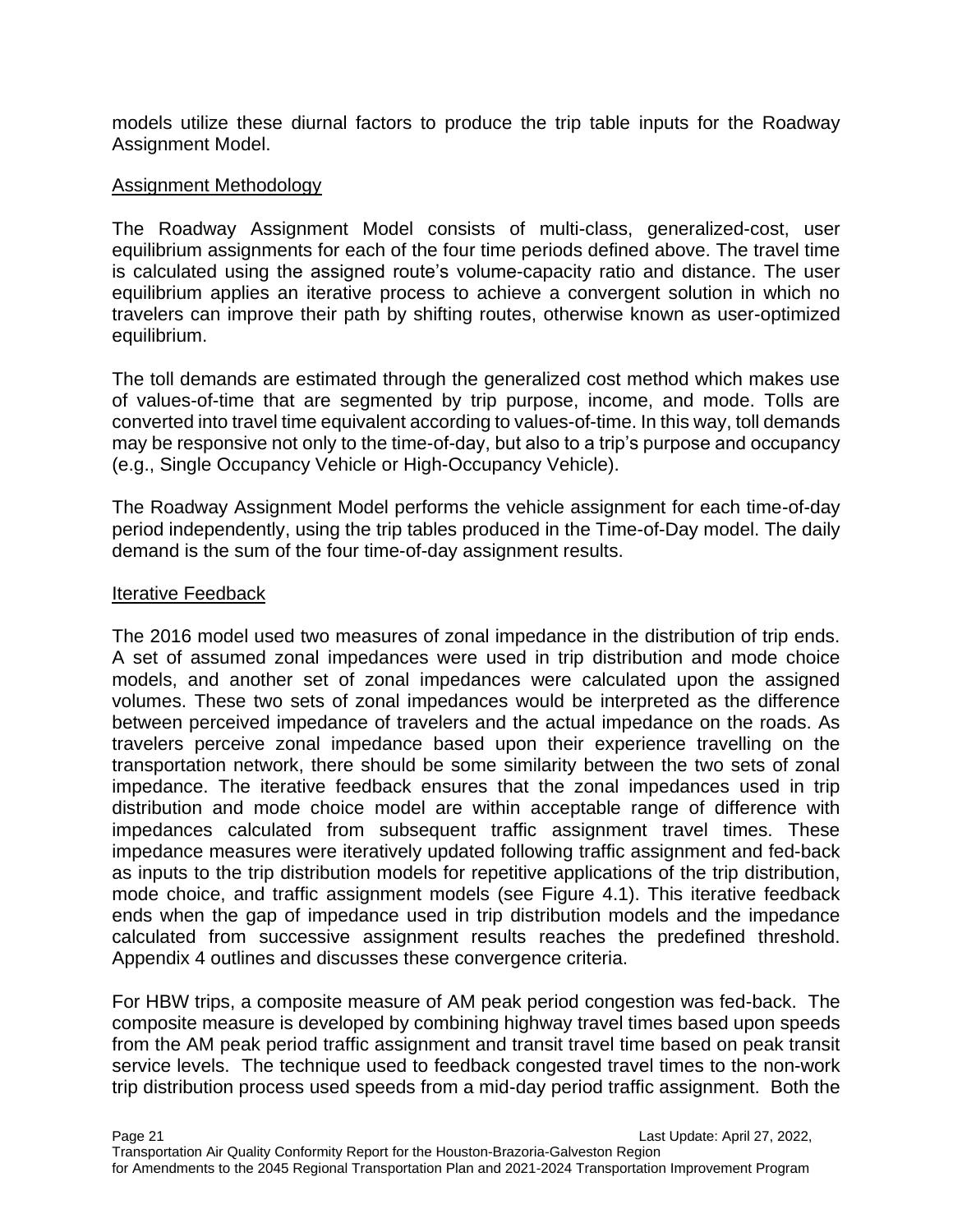HBW and non-work feedback used the Method of Successive Average (MSA) technique to calculate values of the traffic volumes to be used to calculate the travel times to be fedback to trip distribution model.

#### **Table 4.3: Travel Demand Model**

| <b>Model Factors*</b>                                | <b>Detail and Methodology</b>                                                                                             |
|------------------------------------------------------|---------------------------------------------------------------------------------------------------------------------------|
| <b>Model Validation Year</b>                         | 201                                                                                                                       |
| Software                                             | Cube Voyager                                                                                                              |
| VMT adjustment - HPMS                                | H-GAC will adjust the forecasted<br>VMT to TxDOT's HPMS for all<br>roadway facilities. Please see below<br>and Appendix 4 |
| VMT adjustment -Seasonal<br><b>Correction Factor</b> | Please see Table 4.4                                                                                                      |
| <b>Time Periods Designation</b>                      | Refer to Section 4.2.5                                                                                                    |
| <b>Counties Covered by</b><br>Model                  | Harris, Galveston, Brazoria, Fort<br>Bend, Montgomery, Liberty,<br>Chambers, and Waller.                                  |

#### **4.3 Speed Estimation Procedure**

The original Houston Speed Model is based on the speed estimation procedures suggested in a report, *Highway Vehicle Speed Estimation Procedures for Use in Emissions Inventories* (a draft report prepared for the U.S. Environmental Protection Agency [EPA] by Cambridge Systematics Inc., September 1991). The original Houston Speed Model is described in the technical memorandum, *Implementation and Calibration of a Speed Model for the Houston-Galveston Region,* prepared by TTI for the Houston-Galveston Area Council (H-GAC), March 1993. The model approach used to estimate freeway speeds in the original Houston Speed Models could be described as the Speed Reduction Factor (SRF) approach. This approach is used for freeways, arterials, and collectors.

Using the SRF approach requires estimates of both free-flow speed (i.e., the speed at a v/c ratio approaching 0.0) and the LOS E speed (i.e., LOS E speed, or speed at a v/c ratio of 1.0). The analyst provides these paired speed factors for each functional class and area type that can be applied to the link-data input speed to estimate a link's free-flow speed and LOS E speed. The analyst supplied SRFs describe the general shape of the speed curve for v/c ratios varying from 0.0 to 1.0. These estimate the speeds for v/c ratios between 0.0 and 1.0. The extensions of the models for v/c ratios exceeding 1.0 are based on the traditional Bureau of Public Records (BPR) impedance adjustment function. The following provides a more detailed description of the congested speed estimation process.

The directional v/c ratios, free-flow speeds, and LOS E speeds for a non-directional assignment are calculated as follows: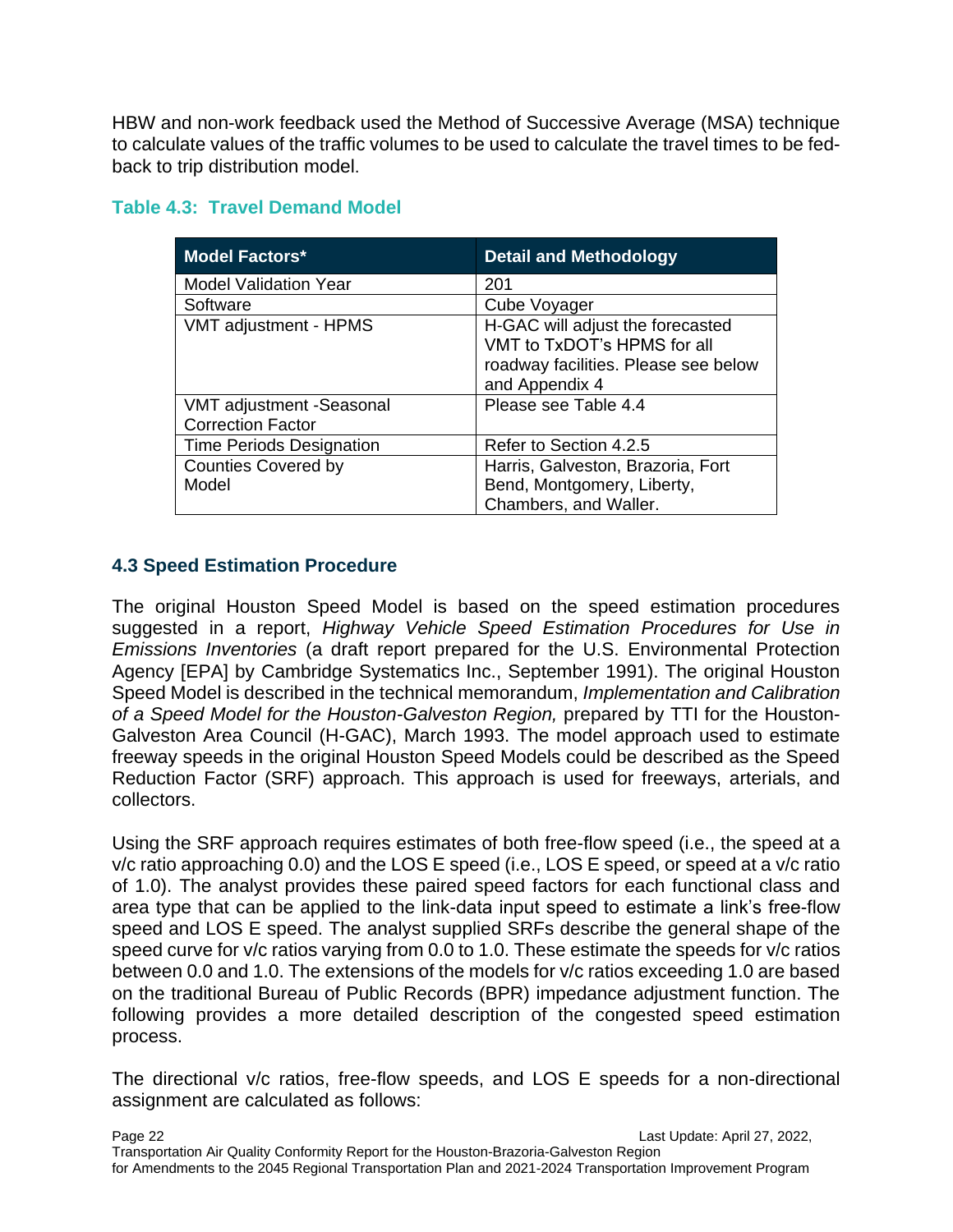$VC1(A, B) = VOL1(A, B) / (CAP24(A, B) \times CAPFAC (AT, FC) \times 0.5)$  $VC2(A, B) = VOL2(A, B) / (CAP24ndir (A, B) \times CAPFAC (AT, FC) \times 0.5)$  $SPD0(A, B) = SPD24 \times SPD0FAC (AT, FC)$  $SPD1(A, B) = SPD24 \times SPD1FAC (AT, FC)$ 

where,

- A, B = the A-Node and B-Node of the link obtained from the link data.
- $AT =$  the area type number obtained from the link data.
- FC = the functional classification number obtained from the link data.
- $VC1(A, B)$  = the estimated time-of-day v/c ratio in one direction.
- $VC2(A, B)$  = the estimated time-of-day  $v/c$  ratio in the other direction. If the assignment is directional, the VC2 will be 0.0.
- $VOL1(A, B) =$  the estimated time-of-day volume in one direction.
- $VOL2(A, B)$  = the estimated time-of-day volume in the other direction. If the assignment is directional, the VOL2(A, B) will be 0.0.
- $CAP24$ ndir  $(A, B)$  = the link's 24-hour non-directional capacity from the assignment data set.
- CAPFAC  $(AT, FC)$  = the analyst-supplied factor used to estimate time-of-day nondirectional capacity from the 24-hour non-directional capacity. Half of the non-directional time-of-day capacity is used for each direction.
- $SPDO(A, B) = estimated free-flow speed on link A, B;$
- $SPD1(A, B)$  = estimated LOS speed (i.e., the expected speed at a v/c ratio of 1.0) on link A, B.

 $SPD24(A, B)$  = the input speed for the link data (i.e., the 24-hour input link data speed); SPD0FAC (AT, FC) = the analyst-supplied factor used to estimate time-of-day freeflow speed from the input link-data speed; and

SPD1FAC (AT, FC) = the analyst-supplied factor used to estimate time-of-day LOS E speed from the link-data input speed.

For directional assignments, the same process discussed previously is used except only one volume and one v/c ratio exist. Since the capacity for the link is also directional, the capacity is

not split in half. For a directional assignment, the v/c ratio is calculated as follows:

 $VC1(A, B) = VOL1(A, B) / (CAP24dir(A, B) \times CAPFAC(AT, FC))$ 

where,

CAP24dir (A, B) = the link's 24-hour directional capacity from the assignment data set.

The speed factors are applied to the link's TDM coded speed to estimate the link's free flow speed (i.e., the speed for a v/c ratio approaching 0.0) and the LOS E speed (i.e., the speed for a v/c ratio of 1.0). The SRFs, which essentially describe the shape of the speed curve, are by area type and functional group. These factors are inputs for v/c ratios from 0.0 to 1.0 in increments of 0.05. The analyst-supplied SRFs describe the decay from a free-flow speed to a LOS E speed for a v/c ratio of 1.0. The values of the SRFs vary from 0.0 to 1.0.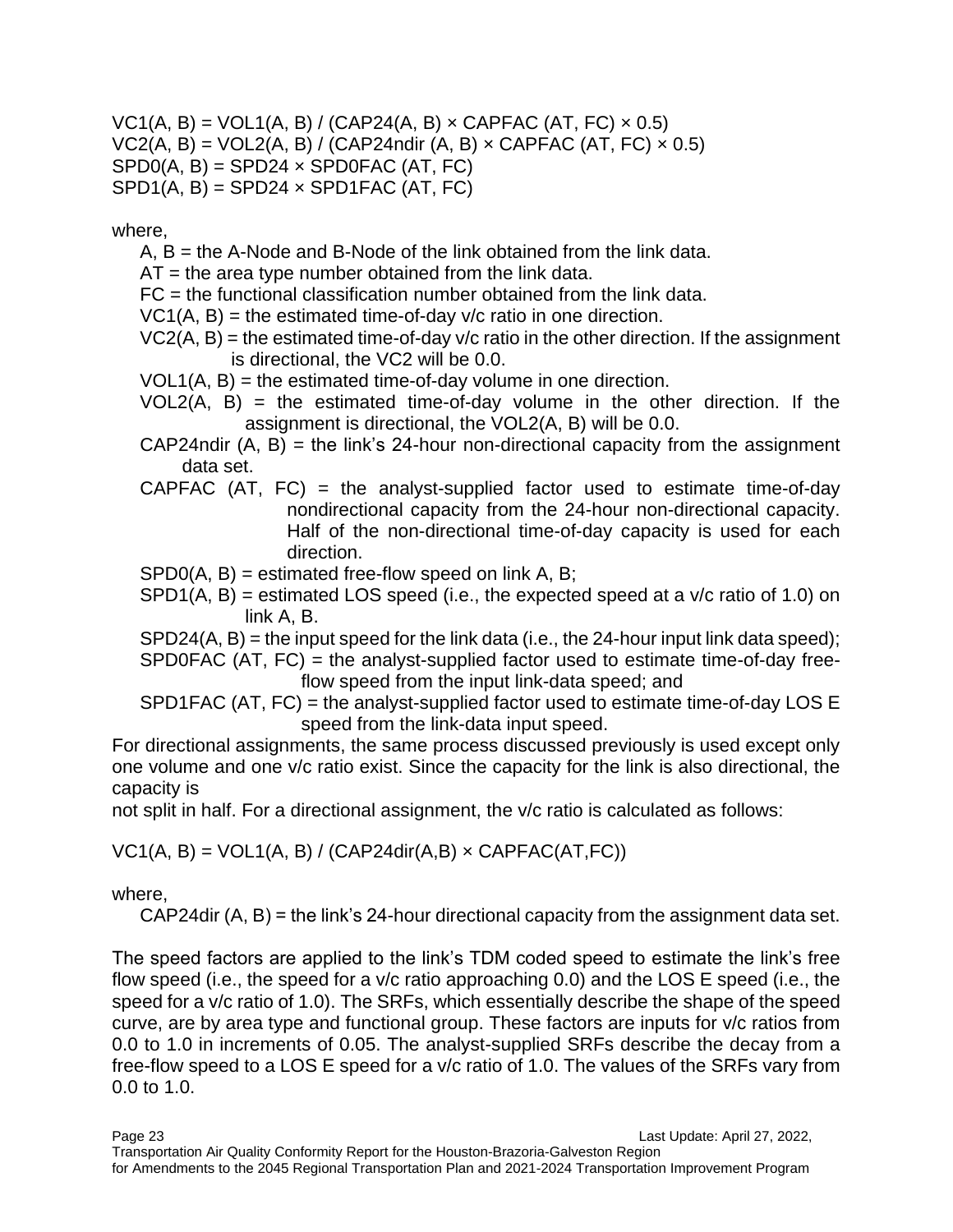The speed model (for v/c ratios from 0.0 to1.0) may be described as:

$$
S_{V/C} = S_{0.0} - SRF_{V/C} \times (S_{0.0} - S_{1.0})
$$

where,

 $S_{V/C}$  = estimated directional speed for the forecast  $V/C$  ratio on the link in the selected direction.

 $S_{0.0}$  = estimated free-flow speed for the v/c ratio equal to 0.0.

 $S_{1.0}$  = estimated LOS E speed for the v/c ratio equal to 1.0.

 $SRFV/C = SRF$  for the forecast  $V/C$  ratio: and

 $V/C =$  the forecast v/c ratio on the link. The v/c ratio can be 0.0 to 1.0.

In TDMs, the traffic assignment model can produce  $v/c$  ratios greater than 1.0, hence a model extension like that used in the Houston Speed Model is used. The extension is based on the BPR model where for links with a v/c ratio greater than 1.0 and less than 1.5, the following model extension is used to estimate the link's speed:

$$
S_{V/C} = S_{1.0} \times \left(\frac{1.15}{1.0 + (0.15 \times (v/c)^4)}\right)
$$

where,

 $S_{V/C}$  = estimated directional speed for the forecast  $V/C$  ratio on the link in the selected direction;

 $S_{1.0}$  = estimated LOS E speed for the v/c ratio equal to 1.0; and

 $V/C =$  the forecast v/c ratio on the link. The v/c ratio can be 1.0 to 1.5.

For v/c ratios greater than 1.5, the speed is calculated using the model extension shown above for the v/c ratio of 1.5. Capacity data are not used for centroid connectors and intrazonal links. Thus, for local streets, which these represent, the free-flow speed factors and LOS E speed factors should be defined as 1.0, and the speed reduction factors should be set to 0 for all v/c entries. The operational speed (i.e., assignment speed) for centroid connectors is assumed to be the speed input from the link data.

#### **4.4 Local Street Vehicle Miles Traveled**

The roadway network of the regional travel demand model does not contain the details of local (residential) streets. However, a VMT estimate is possible based on data provided by the travel model. Local street VMT is calculated for each county by multiplying the number of intrazonal trips by the intrazonal trip length and then adding the VMT from the zone centroid connectors. The temporal distribution is assumed to be the same as for non-local streets.

#### **4.5 Model Vehicle Miles Traveled Adjustments**

Several adjustment factors were applied to this conformity determination. A Highway Performance Monitoring System (HPMS) was applied to the overall VMT from the travel demand model, and seasonal adjustment factors were developed to convert the network to represent an August weekday. The HPMS factors are consistent with model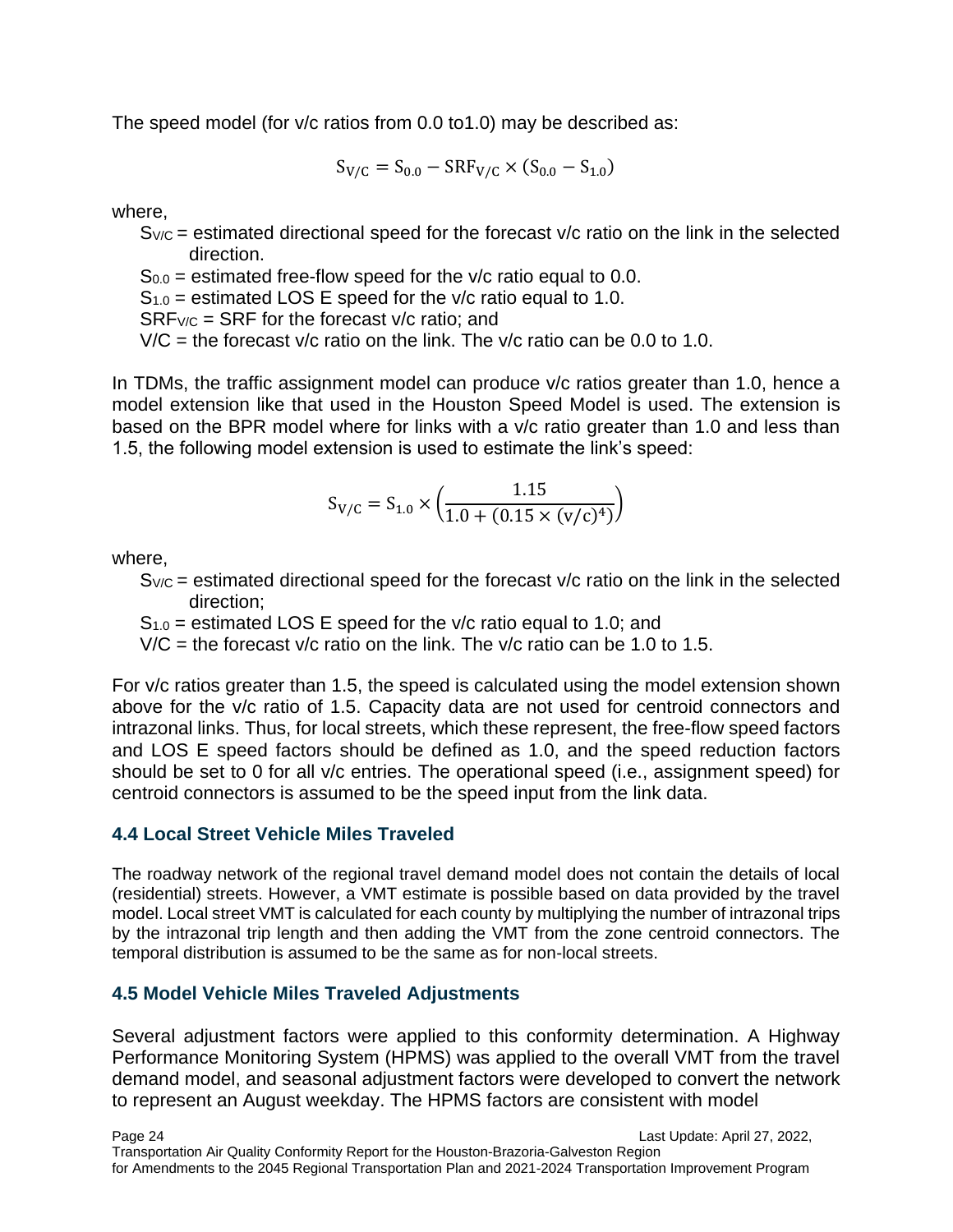adjustments applied to the eight-hour Ozone Standard Reasonable Further Progress State Implementation Plan (RFP SIP) used to develop the motor vehicle emission budgets applicable to this transportation conformity analysis. The seasonal, daily, and hourly distribution factors used in the RFP SIP are based on Automatic Traffic Recorder (ATR) data over the years 2005-2014. This methodology is consistent with the procedures used by the Texas A&M Transportation Institute in developing model adjustment factors for the rest of the State of Texas.

#### *4.5.1 Model Highway Performance Monitoring System Adjustments*

In order to compare Base Year 2016 estimated regional VMT to HPMS estimated 2016 VMT, an estimate of total model estimated regional VMT is calculated. Model assigned regional network VMT is combined with assigned regional centroid connector VMT and an estimate of travel within each zone (intrazonal VMT). Because the reconciliation is made for estimated non-summer weekday VMT, both VMT estimates (model and HPMS) are made to represent non-summer weekday VMT. The model VMT is produced in its original form as non-summer weekday VMT, as shown. HPMS VMT represent average annual daily travel (AADT) and is adjusted to represent average non-summer weekday travel, based on an adjusted factor developed using TxDOT permanent traffic recorder data.

| <b>County</b>                       | <b>HPMS VMT</b> |
|-------------------------------------|-----------------|
| <b>Brazoria</b>                     | 8,129,044       |
| Chambers                            | 2,926,505       |
| <b>Fort Bend</b>                    | 11,893,199      |
| Galveston                           | 6,877,234       |
| <b>Harris</b>                       | 104,891,842     |
| Liberty                             | 2,244,970       |
| Montgomery                          | 13,713,224      |
| Waller                              | 2,183,184       |
| <b>Total Non-Toll VMT</b>           | 152,859,202     |
| <b>Brazoria</b>                     | 322             |
| Chambers                            | 26,665          |
| <b>Fort Bend</b>                    | 788,944         |
| Galveston                           | 2,924           |
| <b>Harris</b>                       | 11,042,153      |
| Montgomery                          | 288,880         |
| <b>Total Toll VMT</b>               | 12,149,888      |
| <b>Total 2016 Regional HPMS VMT</b> | 165,009,090     |

**2016 HPMS VMT**

HPMS estimated average non-summer weekday travel (ANSWT) = (HPMS AADT) \* (AADT to Non-Summer Weekday Travel Adjustment Factor)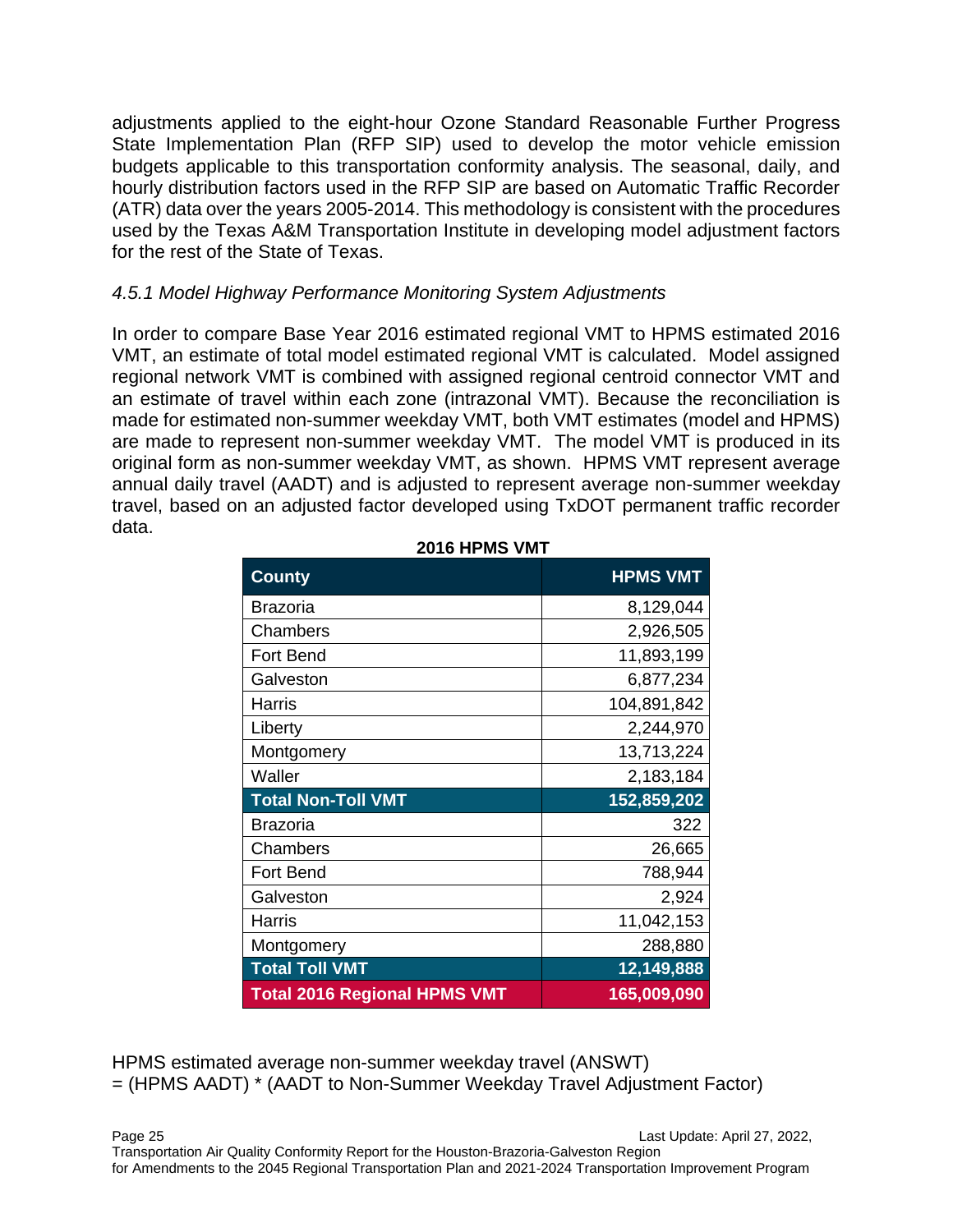$=$  (165,009,090)  $*$  (1.06178)  $= 172,203,352$ 

### **CALCULATION OF HPMS ADJUSTMENT FACTOR**

The factor used to reconcile model estimated regional VMT to HPMS estimated regional VMT is calculated by dividing the HPMS estimated average non-summer weekday VMT as follows:

HPMS Adjustment Factor

= (HPMS estimated ANSWT) / (Model estimated ANSWT) = (172,203,352) / (186,710,076)  $= 0.93837$ 

### **APPLICATION OF HPMS ADJUSTMENT FACTOR**

The HPMS adjustment factor is applied to the model estimated time-of-day VMT prior to the estimation of time-of-day speed. In this way, the time-of-day speeds used in the estimation of emissions are based upon HPMS adjusted VMT.

#### *4.5.2 Seasonal and Daily Adjustments*

Seasonal Corrections Factors

Seasonal adjustment factors are used to adjust the Travel Demand Model (TDM) and estimated intrazonal VMT to summer weekday VMT. The adjustment factors were developed using aggregated Automated Traffic Recorder (ATR) data for the years 2010-2019. These factors, provided in Table 4.4, were calculated by dividing the average day-of-week (weekday) count for the June – August episode by the Annual Non-Summer Weekday Traffic (ANSWT) count.

Two seasonal factors are needed because there are two different sources for data. The counties of Liberty and Chambers belong to the Beaumont TxDOT District while the counties of Harris, Brazoria, Fort. Bend, Galveston, Montgomery, and Waller belong to the Houston TxDOT District.

### **Table 4.4: Seasonal Correction Factors**

|                       | <b>County</b>                                                     | <b>Factors</b> |
|-----------------------|-------------------------------------------------------------------|----------------|
| <b>Weekday Summer</b> | Harris, Brazoria, Fort Bend, Galveston,<br>Montgomery, and Waller |                |
| <b>June to August</b> | Liberty, Chambers                                                 | 0.98644        |

*Source: \*Data from Texas A&M Transportation Institute*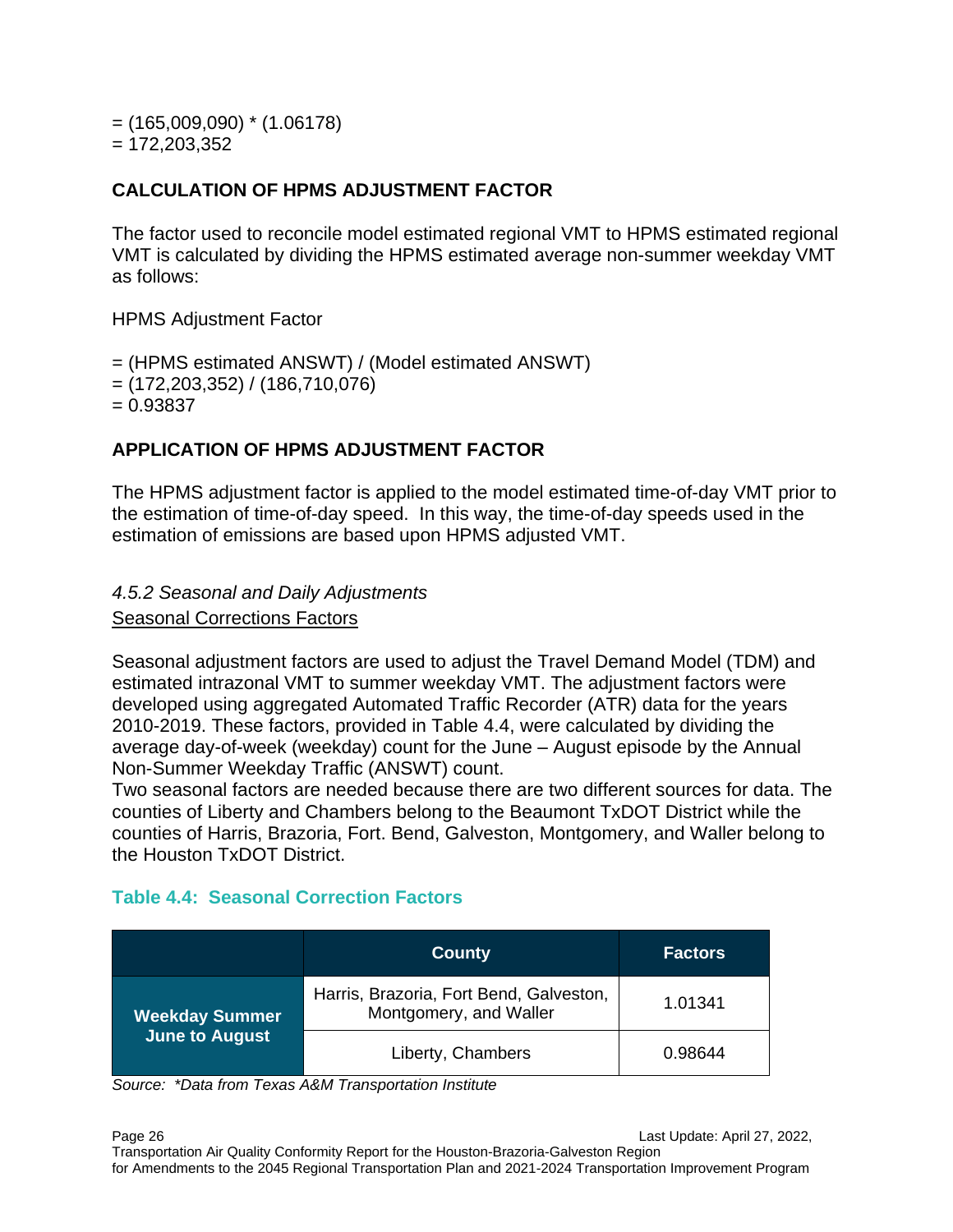#### *4.5.3 Hourly Adjustments*

The output VMT of the TDM is represented by four time periods (Overnight, AM Peak, Mid-Day, and PM Peak), as described in Table 4.5. The hourly factors in Table 4.6 are used to convert the TDM output into hourly VMT.

| <b>Hours</b>                        | <b>Period Designations</b> |
|-------------------------------------|----------------------------|
| 12:00 am - 12:59 am                 | Overnight                  |
| 1:00 $am - 1:59 am$                 | Overnight                  |
| $2:00$ am $- 2:59$ am               | Overnight                  |
| $3:00$ am $-3:59$ am                | Overnight                  |
| 4:00 $am - 4:59 am$                 | Overnight                  |
| $5:00$ am $-5:59$ am                | Overnight                  |
| $6:00$ am $-6:59$ am                | <b>AM Peak</b>             |
| $7:00$ am $-7:59$ am                | <b>AM Peak</b>             |
| $8:00$ am $-8:59$ am                | <b>AM Peak</b>             |
| $9:00$ am $-9:59$ am                | Mid-Day                    |
| 10:00 am - 10:59 am                 | Mid-Day                    |
| 11:00 am $-$ 11:59 am               | Mid-Day                    |
| 12:00 pm $-$ 12:59 pm               | Mid-Day                    |
| 1:00 pm $-$ 1:59 pm                 | Mid-Day                    |
| $2:00 \text{ pm} - 2:59 \text{ pm}$ | Mid-Day                    |
| $3:00 \text{ pm} - 3:59 \text{ pm}$ | <b>PM Peak</b>             |
| 4:00 pm $-$ 4:59 pm                 | <b>PM Peak</b>             |
| 5:00 pm $-$ 5:59 pm                 | <b>PM Peak</b>             |
| 6:00 pm $-$ 6:59 pm                 | <b>PM Peak</b>             |
| 7:00 pm - 7:59 pm                   | Overnight                  |
| $8:00$ pm $-8:59$ pm                | Overnight                  |
| $9:00$ pm $-9:59$ pm                | Overnight                  |
| 10:00 pm - 10:59 pm                 | Overnight                  |
| $11:00$ pm $- 11:59$ pm             | Overnight                  |

#### **Table 4.5: Time Period Designations**

### **Table 4.6: Hourly Factors\***

| HGB region average summer weekday hourly travel factors |  |
|---------------------------------------------------------|--|
|---------------------------------------------------------|--|

| <b>Hours Description</b>   | Periods   | 24-hour  | 4-period |
|----------------------------|-----------|----------|----------|
| $12:00$ a.m. $-12:59$ a.m. | Overnight | 0.009164 | 0.039330 |
| $1:00$ a.m. $-1:59$ a.m.   | Overnight | 0.006058 | 0.026000 |
| $2:00$ a.m. $-2:59$ a.m.   | Overnight | 0.005639 | 0.024202 |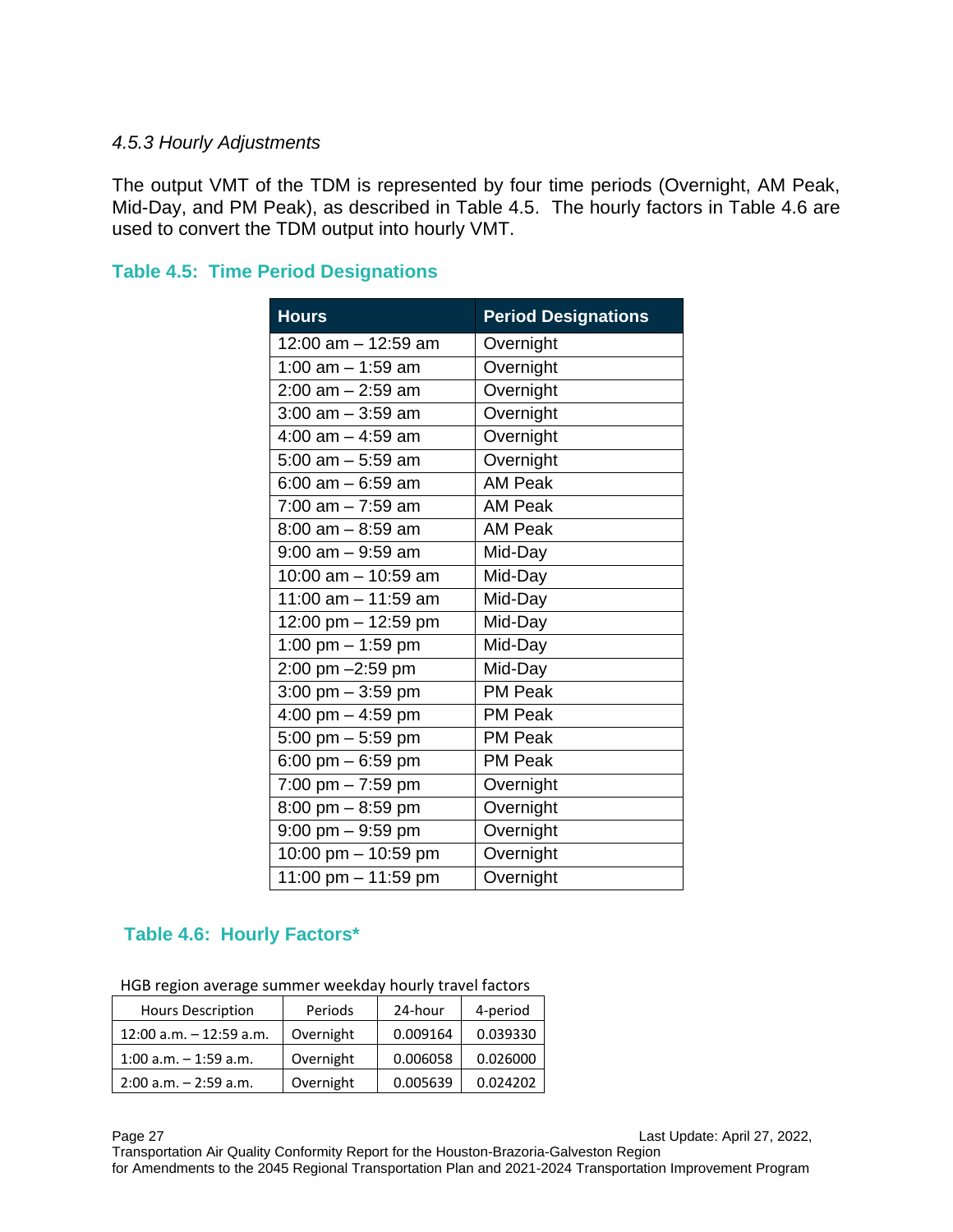| $3:00$ a.m. $-3:59$ a.m.   | Overnight      | 0.006211 | 0.026656 |
|----------------------------|----------------|----------|----------|
| $4:00$ a.m. $-4:59$ a.m.   | Overnight      | 0.013328 | 0.057201 |
| $5:00$ a.m. $-5:59$ a.m.   | Overnight      | 0.038017 | 0.163162 |
| $6:00$ a.m. $-6:59$ a.m.   | <b>AM Peak</b> | 0.062469 | 0.334676 |
| $7:00$ a.m. $-7:59$ a.m.   | <b>AM Peak</b> | 0.066920 | 0.358523 |
| $8:00$ a.m. $-8:59$ a.m.   | <b>AM Peak</b> | 0.057266 | 0.306801 |
| $9:00$ a.m. $-9:59$ a.m.   | Midday         | 0.051661 | 0.161257 |
| 10:00 a.m. - 10:59 a.m.    | Midday         | 0.050387 | 0.157280 |
| $11:00$ a.m. $-11:59$ a.m. | Midday         | 0.052108 | 0.162652 |
| 12:00 p.m. - 12:59 p.m.    | Midday         | 0.053986 | 0.168515 |
| 1:00 p.m. $-$ 1:59 p.m.    | Midday         | 0.054713 | 0.170784 |
| 2:00 p.m. -2:59 p.m.       | Midday         | 0.057509 | 0.179512 |
| $3:00$ p.m. $-3:59$ p.m.   | <b>PM Peak</b> | 0.062908 | 0.241973 |
| 4:00 p.m. $-$ 4:59 p.m.    | <b>PM Peak</b> | 0.067456 | 0.259467 |
| 5:00 p.m. - 5:59 p.m.      | <b>PM Peak</b> | 0.070399 | 0.270788 |
| 6:00 p.m. $-6:59$ p.m.     | <b>PM Peak</b> | 0.059216 | 0.227772 |
| 7:00 p.m. - 7:59 p.m.      | Overnight      | 0.046370 | 0.199011 |
| 8:00 p.m. - 8:59 p.m.      | Overnight      | 0.036011 | 0.154552 |
| 9:00 p.m. - 9:59 p.m.      | Overnight      | 0.031184 | 0.133836 |
| 10:00 p.m. - 10:59 p.m.    | Overnight      | 0.024436 | 0.104875 |
| 11:00 p.m. - 11:59 p.m.    | Overnight      | 0.016584 | 0.071175 |

*Source: \**Data from Texas A&M Transportation Institute – Hourly factors calculated using 2010-2019 ATR data.

#### *4.5.4 Non-Recurring Congestion*

Regional travel demand model does not model for non-recurring congestion, and this emission model does not use any adjustment factor developed to account for nonrecurring congestion. H-GAC is not aware of any up-to-date, systematic, and empirical studies on observed data which quantifies the impact of non-recurring congestion on emission within the 8-county region.

#### **4.6 Transit Systems**

A reflection of the level-of-service experienced by a potential transit user is constructed through development of a computerized network representation of the system of routes and service levels. This computer-coded transit network must be an accurate representation of the individual bus routes, fixed guideway lines, headways, and travel times that define that service. Consistency in representation methods across all alternatives is essential to ensure that differences in travel times between those alternatives are accurate portrayals of service level differences, and not simply differences in coding conventions. Highway/Transit Networks & Related Data H-GAC Regional Travel Demand Models 3-7 Reflection of the choice of "path" or route(s) selected between TAZs within the network is an equally important consideration in properly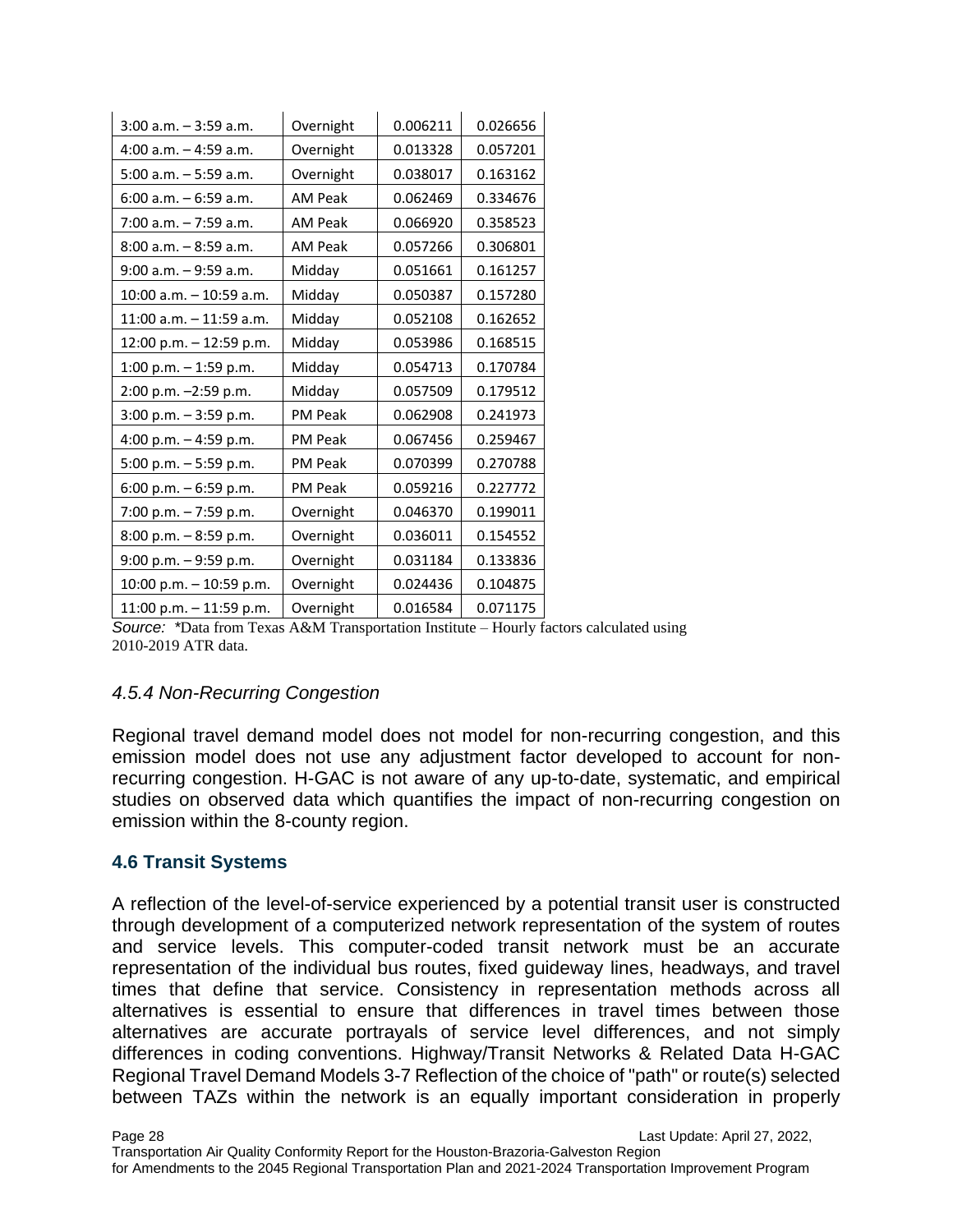determining transit supply characteristics. The algorithm which applies the "path-building" step of the process must examine all the possible ways in which a transit user could travel on one or more transit lines between each OD pair of TAZs. This algorithm selects the path that involves the minimum inconvenience in terms of in-vehicle time, wait time, transfer time, and access to the service.

#### *4.6.1 Transit Vehicle Miles Traveled*

The mode choice model forecasts number and the locations of the transit trips. The transit trips are excluded from the highway assignment and do not contribute to roadway VMT.

#### **4.7 Roadway Vehicle Miles Traveled**

Roadway VMT is provided by hour, county, road type and area type. Appendix 18 contains .tab files of all the network years with the final VMT estimates, which are submitted electronically through H-GAC website.

#### *4.7.1 Average Loaded Speeds*

Average Loaded Speeds are provided by hour, county, road type and area type in the same .tab files provided for the Roadway VMT. As stated above, this data is provided electronically through H-GAC website in Appendix 18.

#### *4.7.2 Centerline and Lane Miles*

The table below shows the centerline (CL) and lane (LN) miles for the 8-county region for each conformity year.

#### **Table 4.7: Centerline and Lane Miles**

| Year | <b>Centerline (CL) Miles</b> | Lane (LN) Miles |
|------|------------------------------|-----------------|
| 2020 | 8,522                        | 27,850          |
| 2030 | 8,760                        | 30,361          |
| 2040 | 8.792                        | 30,693          |
| 2045 | 8,876                        | 31,254          |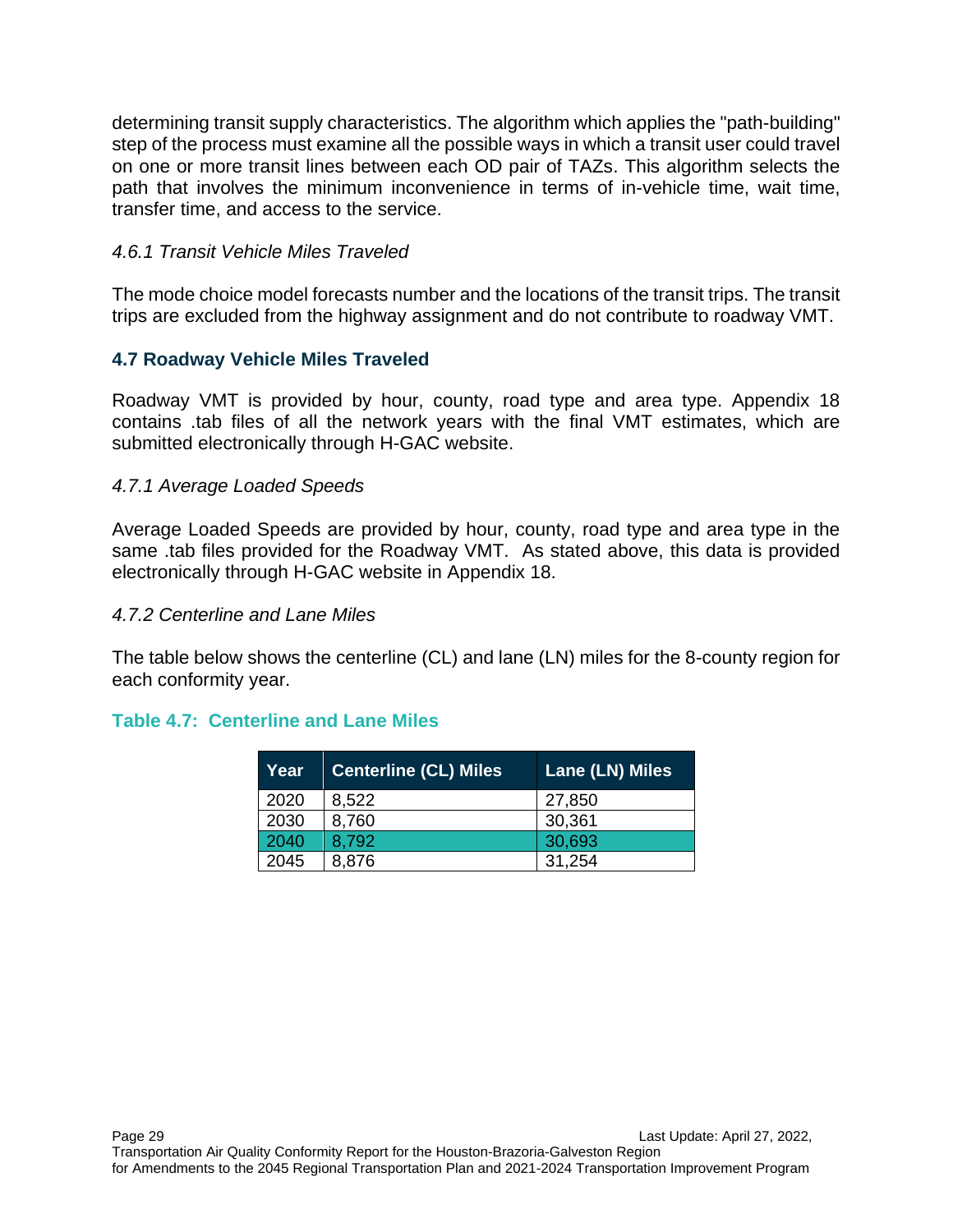# **Chapter 5: ESTIMATION OF OFF-NETWORK ACTIVITY**

The off-network activity is calculated using inputs from two Texas Transportation Institute's (TTI) modules. The MOVESpopulationBuild module is used to convert Texas Department of Motor Vehicles registration data for each county into 13 MOVES2014 source use type (SUT) population (or vehicle population). The county-level Source Hour Park (SHP), starts, Source Hour Idling (SHI), and APU hours of off-network activity were developed using the "OffNetActCalc" utility and methodology provided by TAMU TTI<sup>1</sup>.

The off-network emissions are calculated by multiplying rate per activity emission factors by the scenario specific activity.

#### **5.1 Estimation of Source Hours Parked**

The first activity measure needed to estimate the off-network emissions using the mass per activity emissions rates are county-level analysis year weekday estimates of SHP by hour and vehicle type. For each hour, the county-level vehicle type SHP was calculated by taking the difference between the vehicle type total available hours minus the vehicle type vehicle hours traveled (VHT). Since this calculation was performed at the hourly level, the vehicle type total available hours was set equal to the vehicle type population. The Source Hours Operating (SHO) was calculated using the link vehicle miles of travel (VMT) and speeds and the VMT mixes by MOVES road-type category.

Calculation of the off-network evaporative emissions is complicated slightly by the fact that MOVES does not generate rate per activity outputs for evaporative emissions.: Instead, it reports rates per vehicle in the ratePerVehicle (fuel leaks and permeation) and ratePerProfile (fuel vapor venting) tables. Therefore, an intermediate step is required to convert these rates per vehicle data into rate per activity. For evaporative emissions, activity is in terms of source hours parked (SHP).

Rate per SHP can be derived from rate per vehicle as follows:

RatePerSHP = RatePerVehicle x (vehicles/SHP)

where,

 $\_$ 

vehicles = is the vehicle population for a given hour, source type, and fuel type, and  $SHP =$  is the corresponding source hours parked for these vehicles. These activity data come from the County Scale Inventory Mode MOVES runs, and the emission

rates come from the County Scale Rate Mode runs.

<sup>1</sup>TTI Emission Inventory Estimation Utilities Using MOVES: MOVES2014aUtl User's Guide, August 2016*5.1.1 Vehicle Type Total Available Hours*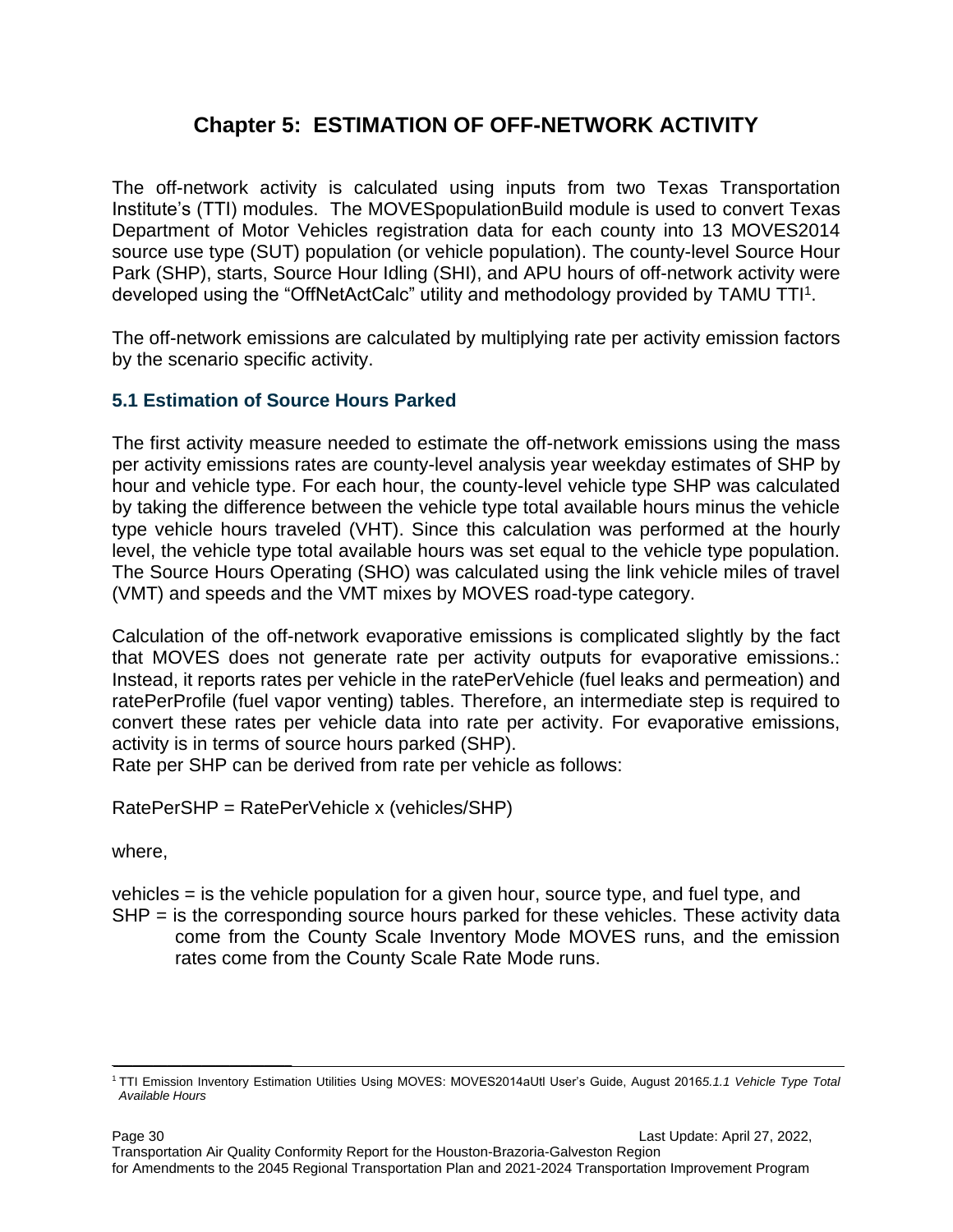#### *5.1.1 Vehicle Type Vehicle Hours Travelled*

To calculate the VHT for a given link, the VMT was allocated to each vehicle type using the Texas Department of Transportation district-level vehicle type VMT mixes by MOVES road-type category, which was then divided by the link speed to calculate the link vehicle type VHT. These VMT mixes are the same VMT mixes used to estimate emissions in the emissions estimation process. This SHO calculation was performed for each link in each hour, aggregating the VHT to one value per vehicle type per hour.

#### **5.2 Estimation of Starts**

The second activity measure needed to estimate the off-network emissions using the mass per activity emissions rates are county-level analysis year weekday estimates of starts by hour and vehicle type. The vehicle type hourly default starts per vehicle were multiplied by the analysis year county-level vehicle type vehicle population to estimate the county-level vehicle type starts by hour. Appendix 19 includes the 24-hour summaries of the county-level vehicle type starts by hour for each analysis year.

For the hourly default starts per vehicle, the MOVES defaults were used. The MOVES activity output was used to estimate the hourly starts per vehicle for a MOVES weekday run by dividing the MOVES start output by the MOVES vehicle population output. These MOVES national default starts per vehicle do not vary by year, only by MOVES day type. For this weekday analysis, the MOVES national default "weekday" starts per vehicle were used.

#### **5.3 Estimation of Source Hours Idling and Auxiliary Power Unit Hours**

The remaining activity measures needed to estimate the off-network emissions using the mass per activity emissions rates are the hourly, county-level analysis year weekday heavy-duty diesel truck (SUT 62, fuel type 2 [CLhT\_Diesel]) SHI and APU hours (hoteling activity). During hoteling, the truck's main engine is assumed to be in idling mode or its APU is in use. To calculate the SHI and APU hours activity, the hoteling hours activity were calculated, which was then allocated to the SHI and APU hours components.

The hoteling activity was based on information from a TCEQ extended idling study, which produced 2017 weekday extended idling estimates for each Texas County and hoteling activity data from MOVES. Hoteling scaling factors (by analysis year) were applied to the base 2017 weekday hoteling values from the study to estimate the 24-hour hoteling by analysis year. Hoteling hourly factors were then applied to allocate the 24 -hour hoteling by analysis year to each hour of the day. To ensure that valid hourly hoteling values are used, the hourly hoteling activity was compared to the CLhT\_Diesel hourly SHP (i.e., hourly hoteling values cannot exceed the hourly SHP values). SHI and APU hours factors were then applied to the hoteling hours to produce the hourly SHI and APU hours of activity.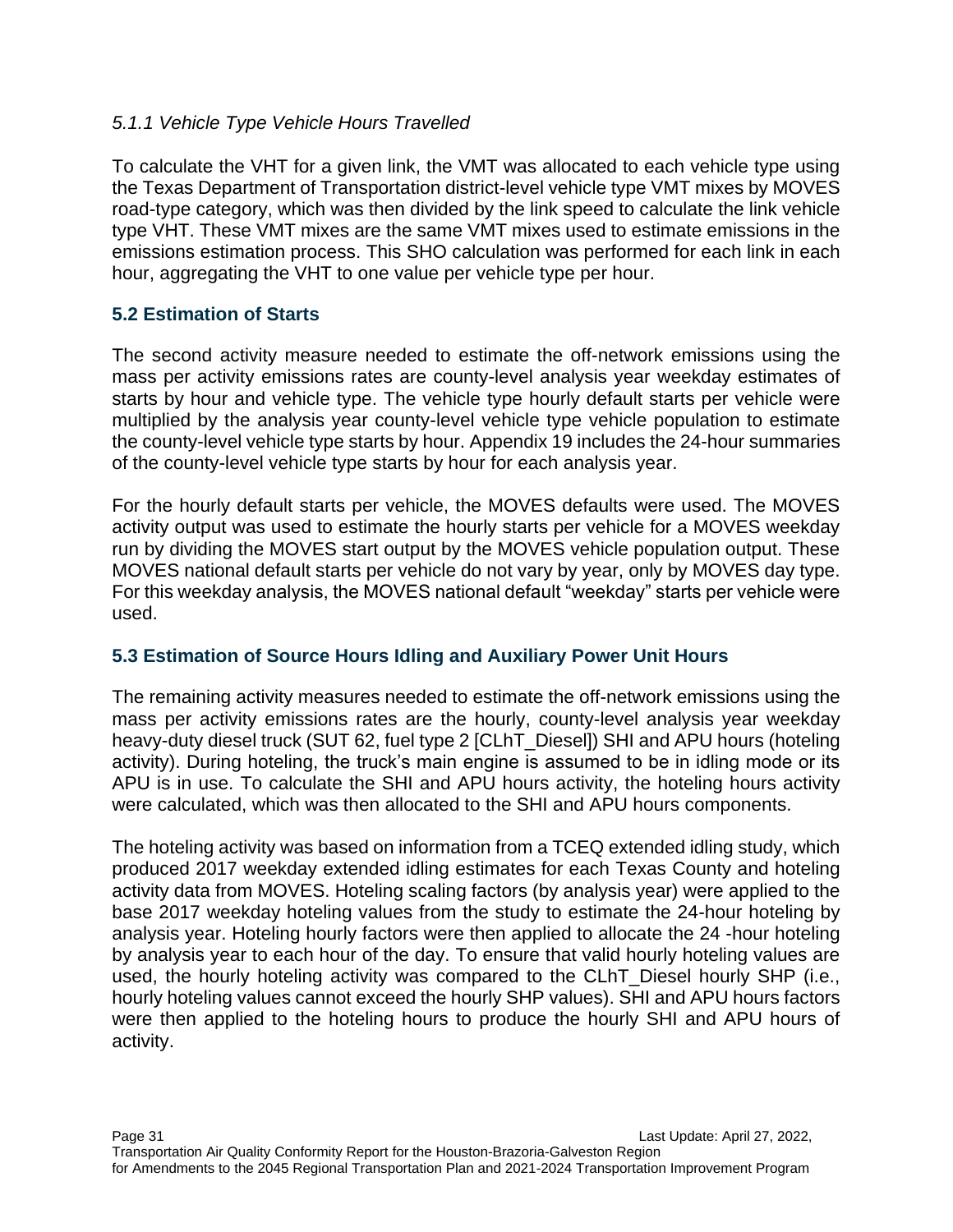#### *5.3.1 Hoteling Activity Scaling Factors*

To estimate the analysis year county-level 24-hour hoteling activity, county-level hoteling activity scaling factors were developed using the county-level 2017 weekday link-level VMT and speeds, the VMT mix (by MOVES road type), the county-level analysis year weekday link-level VMT and speeds, and the VMT mix (by MOVES road type). The 2017 weekday link-level VMT and speeds were developed using a process similar to the 2020, 2030, 2040 and 2045 weekday link-level VMT speed estimation. The vehicle type VMT mixes were the same VMT mixes used to estimate emissions in the emissions estimation process. For the base weekday vehicle type VMT mix, the 2015 weekday vehicle type VMT mix was used. For each link in the 2017 weekday link-level VMT and speeds, the link VMT was allocated to CLhT\_Diesel using the base weekday vehicle type VMT mix. This VMT allocation was performed for each link and hour in the 2017 weekday link-level VMT and speeds, with the individual link VMT aggregated by hour to produce the CLhT\_Diesel hourly and 24 -hour 2017 weekday VMT. Using a similar allocation process, the analysis year weekday CLhT\_Diesel hourly and 24-hour VMT was calculated using the analysis year weekday link-level VMT and speeds and the analysis year vehicle type VMT mix. The county-level 24-hour hoteling activity scaling factors by analysis year were calculated by dividing the analysis year and day type CLhT\_Diesel 24 -hour VMT by the CLhT\_Diesel 24-hour 2017 weekday VMT.

#### *5.3.2 Hoteling Activity Hourly Factors*

. To allocate the analysis year weekday county-level 24-hour hoteling activity to each hour of the day, hoteling activity hourly factors were used. These hoteling activity hourly factors were calculated as the inverse of the analysis year weekday CLhT\_Diesel hourly VMT fractions. The analysis year weekday CLhT\_Diesel hourly VMT fractions were calculated using the hourly analysis year weekday CLhT\_Diesel VMT. The hourly analysis year weekday CLhT\_Diesel VMT was converted to hourly fractions, therefore creating analysis year weekday CLhT\_Diesel hourly VMT fractions. The inverse of these hourly VMT fractions were calculated and the inverse for each hour was divided by the sum of the inverse hourly VMT fractions across all hours to calculate the county-level analysis year weekday hoteling activity hourly factors for each analysis year.

#### *5.3.3 County Level Fuel Type 2 (CLhT\_Diesel) Hoteling Activity by Hour Estimation*

The four analysis years' weekday CLhT\_Diesel hoteling activity by hour was calculated by multiplying the 24-hour 2017 weekday hoteling hours by the analysis year hoteling activity scaling factor and by the analysis year hoteling activity hourly factors. For each hour, the analysis year weekday hoteling activity was then compared to the analysis year weekday CLhT\_Diesel SHP to estimate the final analysis year weekday hoteling activity by hour. If the analysis year weekday hoteling activity value was greater than the analysis year weekday SHP value, then the final analysis year weekday hoteling activity for that hour was set to the analysis year weekday CLhT\_Diesel SHP value. Otherwise, the final analysis year weekday hoteling activity for that hour was set to the base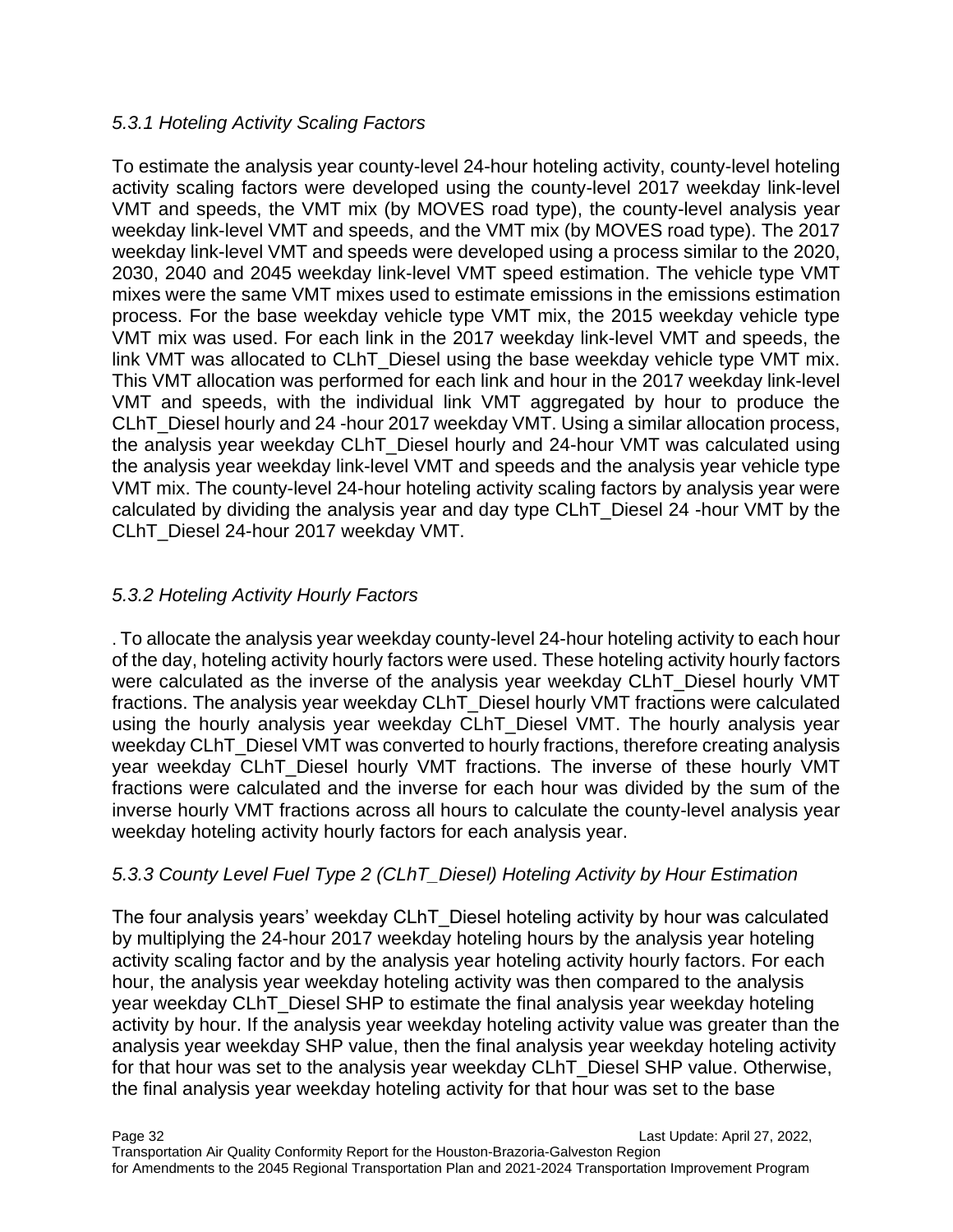analysis year weekday hoteling activity value. All calculations (scaling factors, hoteling activity hourly factors, and hoteling activity by hour calculations) were performed by county and analysis year (i.e., eight hoteling activity scaling factors were calculated per analysis year).

#### *5.3.4 County-Level Fuel Type 2 (CLhT\_Diesel) Source Hours Idling and Auxiliary Power Unit Hours Estimation*

Weekday hourly county-level hoteling activity for all analysis years was then allocated to SHI and APU hours activity components using the aggregate extended idle mode and APU mode fractions. For each hour, the analysis year weekday hoteling activity was multiplied by the SHI fraction to calculate the analysis year weekday hourly SHI activity and by the APU fraction to calculate the analysis year weekday hourly APU activity. The aggregate SHI and the APU fractions were estimated using model year travel fractions (based on source type age distribution and relative mileage accumulation rates used in the MOVES runs) and the MOVES default hoteling activity distribution (i.e., a bi-modal distribution of 1.0 SHI prior to the 2010 model year and a 0.7/0.3 SHI/APU activity allocation for 2010 and later model years). The associated travel fractions were applied to the appropriate extended idle and APU operating mode fractions (of the hoteling operating mode distribution) by model year and summed within each mode to estimate the aggregate (across model years) individual SHI and APU fractions (which sum to 1.0)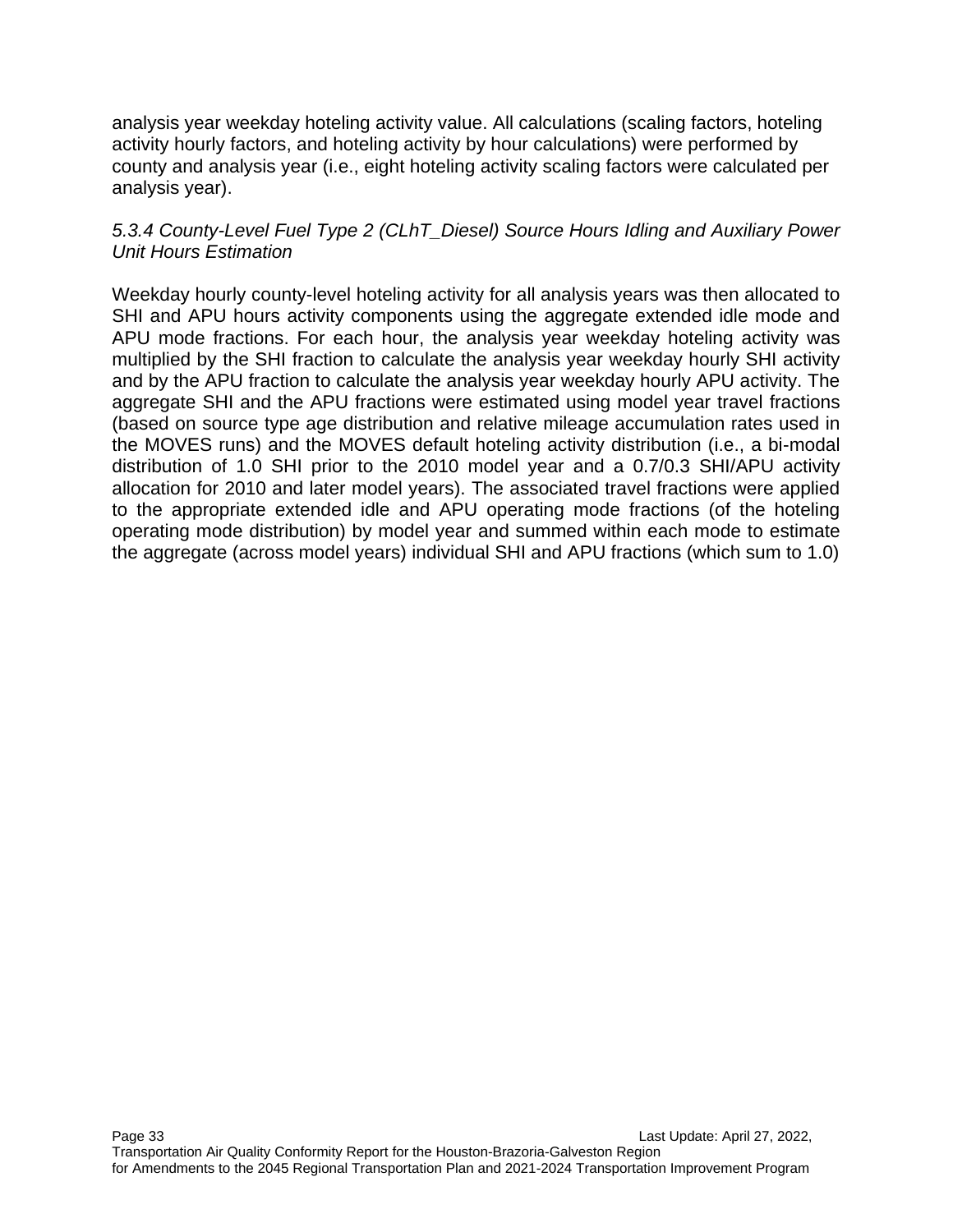# **Chapter 6: REGIONAL AIR QUALITY TRANSPORTATION EMISSIONS MODEL AND RESULTS**

#### **6.1 Overview**

Eastern Research Group, Inc. (ERG) and Cambridge Systematics, Inc. developed a modeling framework, the Spatial Emissions Estimator (SEE), for estimating regional onroad emission inventories of criteria, toxic and GHG emissions for each hour of a day. SEE provides highly detailed spatial resolution, including emission "hot-spots" not on the traditional travel

network, such as truck stops and port terminals. This framework employs the latest version of the U.S. EPA MOBILE model, MOVES2014b<sup>1</sup>, at the County Scale Rate Mode to calculate emission factors for on-network and off-network activities. SEE generates emissions factors (in grams/mile) for 13 vehicle categories for a wide variety of emission processes. The calculation methodologies for this conformity are consistent with the procedures used to estimate the emission budgets in the RFP SIP. The emission factors are combined with the activity output (either VMT, SHP, hours of hoteling, or stars) to generate the final emissions per vehicle type, fuel type, and road type for the on-road network and per vehicle type and fuel type for off-network activity. The equation below describes the overall calculation.

#### **Vehicle Emissions = Vehicle Activity x Emission Rate**

#### **6.2 Emissions Factor Estimation Model**

EPA's MOtor Vehicle Emission Simulator (MOVES) is a state-of-the-science emission modeling system that estimates emissions for mobile sources at the national, county, and project level for criteria air pollutants, greenhouse gases, and air toxics. Its latest version is MOVES3, however for this conformity determination, H-GAC is using MOVES2014b since the grace period to use MOVES 3 expires in January 2023. This model is used to generate emission factors for 13 different types of vehicles according to their ages and fuel used. These emission factors are sensitive to speed, temperature, and humidity. The analysis years used to calculate emission factors for this conformity are identified in Chapter 2, Table 2.3.

A full list of MOVES2014b input parameters can be found in Appendix 7. These parameters include the Texas Department of Motor Vehicle Registration, fuel supply, fuel formulation, meteorology, and Inspection and Maintenance (I/M) programs. The mentioned parameters correspond to the parameters used in the modeling for the RFP SIP, except where more recent planning assumptions have replaced the earlier data. Newer data from the previous conformity includes updated fuel formulation, Texas Low Emission Diesel Adjustments (TxLED) and new vehicle registration data. It should also be noted that there is no I/M program in the rural counties.

\_\_\_\_\_\_\_\_\_\_\_\_\_\_\_\_\_\_\_\_\_\_\_\_\_\_\_\_\_\_\_\_\_\_\_\_\_\_\_\_\_\_\_\_\_\_\_\_\_\_\_\_\_\_\_\_\_\_\_\_\_\_\_\_\_\_\_\_\_\_\_\_\_\_\_\_

<sup>1</sup> <https://www.epa.gov/moves/latest-version-motor-vehicle-emission-simulator-moves>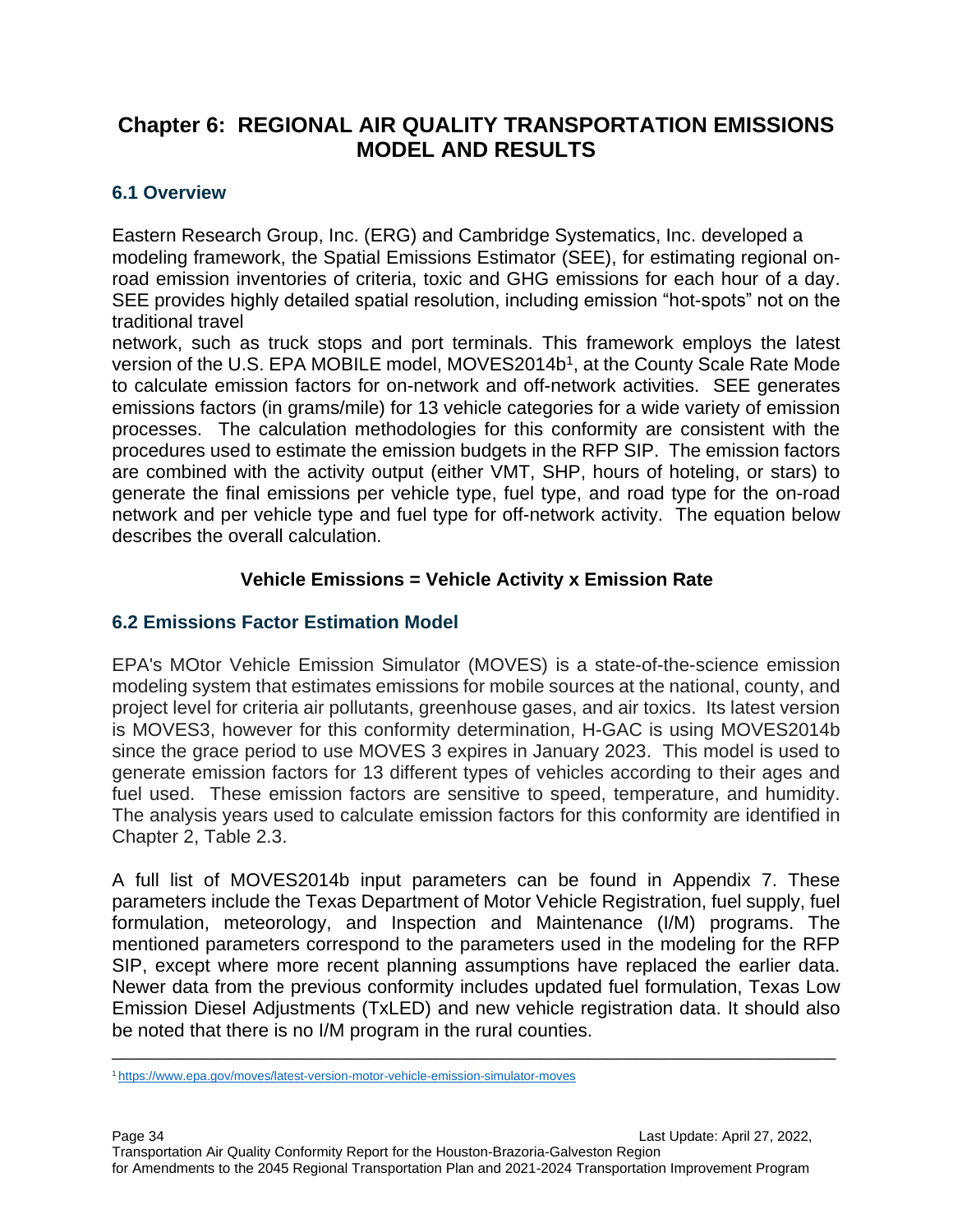Appendix 7 presents all data inputs, including local meteorological data, state control programs, federal control programs, and vehicle fleet characteristics.

#### **6.3 Adjustments to Emission Factors**

The nitrogen oxides (NOx) emission factors calculated by MOVES need to be adjusted due to the use of TxLED in Texas, which produces lower NOx emissions than the national low emission diesel fuel. The adjustment factors were developed by TCEQ using the latest available data (i.e., state-wide age distributions based on the latest available endof-year 2018 TxDMV vehicle registrations) and MOVES2014a (November 2016 update). These factors are listed below and in Appendix 10.

#### *6.3.1 Low Emissions Diesel NO<sup>X</sup> Adjustment*

| <b>Source Use Type</b>              | 2020<br><b>Factor</b> | 2030<br><b>Factor</b> | 2040<br><b>Factor</b> | 2045<br><b>Factor</b> |
|-------------------------------------|-----------------------|-----------------------|-----------------------|-----------------------|
| Passenger Car                       | 0.9506                | 0.9516                | 0.952                 | 0.952                 |
| Passenger Truck                     | 0.9492                | 0.9514                | 0.952                 | 0.952                 |
| <b>Light Commercial Truck</b>       | 0.9467                | 0.9504                | 0.952                 | 0.952                 |
| <b>Intercity Bus</b>                | 0.9438                | 0.9492                | 0.952                 | 0.952                 |
| <b>Transit Bus</b>                  | 0.9444                | 0.9497                | 0.952                 | 0.952                 |
| <b>School Bus</b>                   | 0.9439                | 0.9498                | 0.952                 | 0.952                 |
| <b>Refuse Truck</b>                 | 0.9469                | 0.9518                | 0.952                 | 0.952                 |
| Single Unit Short-Haul Truck        | 0.9511                | 0.9519                | 0.952                 | 0.952                 |
| <b>Single Unit Long-Haul Truck</b>  | 0.9510                | 0.9519                | 0.952                 | 0.952                 |
| Motor Home                          | 0.9472                | 0.9510                | 0.952                 | 0.952                 |
| <b>Combination Short-Haul Truck</b> | 0.9491                | 0.9518                | 0.952                 | 0.952                 |
| <b>Combination Long-Haul Truck</b>  | 0.9490                | 0.9518                | 0.952                 | 0.952                 |

#### **Table 6.1 – Texas Low Emission Diesel Adjustment Factors**

*Source: Texas A & M Transportation Institute*

#### **6.4 Modeled Emission Estimation**

#### *6.4.1 VMT Mix*

VMT mix (or fractions) is very important to be able to estimate link emissions. The VMT mix is applied to the emission factors in a post-process methodology. The VMT mix enables the assignment of emission factors by vehicle type to VMT to calculate emissions on a specified roadway facility or functional class. VMT mix is estimated for four MOVES roadway types: Rural Restricted (rural freeways), Rural Unrestricted (rural arterials and collectors), Urban Restricted (urban freeways) and Urban Unrestricted (urban arterials and collectors) for daily time periods for each of the modeled counties. Each county's roadway sections are classified as rural or urban by the vehicle activity behavior and the demographics of the county. The VMT mix methodology utilizes data, assumptions, and procedures from the Texas Department of Transportation, TTI, and the Houston region travel demand model.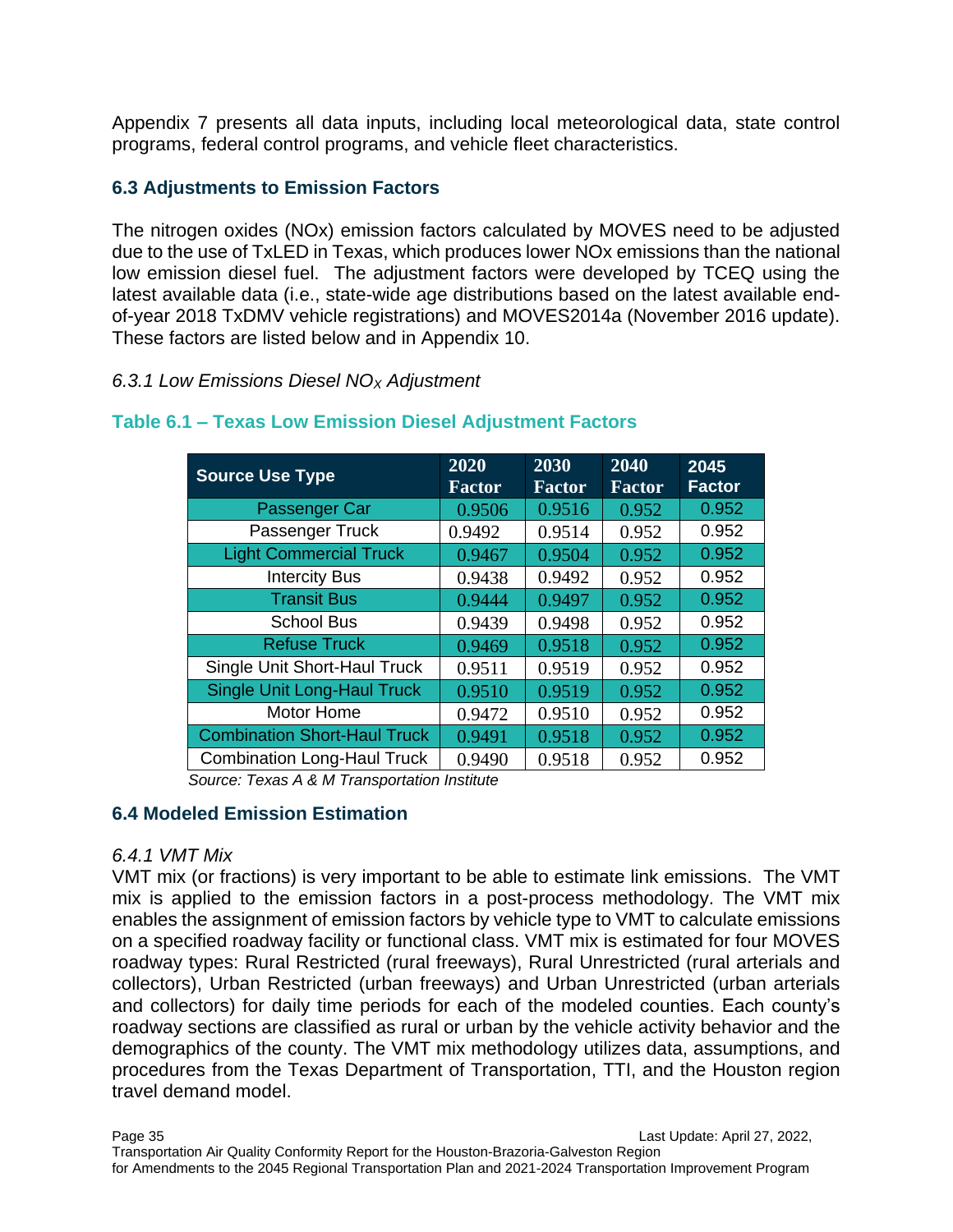TTI developed these weekday VMT mixes using new Vehicle Command Count (VCC) data (2009 through 2018) and new TxDMV vehicle registration data (2018 end-of-year data) and the same method/procedures as used on Texas A&M Transportation Institute's VMT mix method (Methodologies for Conversion of Data Sets for MOVES Model Compatibility. Texas A&M Transportation Institute, August 2009). The VMT mix was estimated for each TxDOT district associated with the eight-county HGB area (i.e., Houston and Beaumont districts). The VMT mixes were developed for the years 2020, 2030, 2040 and 2045.

This data will be included in Appendix 9 of final conformity report.

#### *6.4.2 Flow of Calculations*

The flow of calculations done by the SEE model are represented in Figure 6.1 and as follows:

- 1. The SEE model uses MOVES as an emission factor generator. The calculated emission factors are for all counties of the non-attainment region, all roadways, all vehicle types, all fuels, all processes, all MOVES speed bins and for all hours of a weekday. The pollutants calculated are NOx and VOCs.
- 2. The NOx emission factors are adjusted due to the use of TxLED
- 3. The next step is interpolation of the emission factors. MOVES rate mode generates emission factors or emission rates by average speed bin, which are generally 5 mph bins. To estimate emissions with the same level of precision as TCEQ's inventories, these rates are interpolated to three decimal places using harmonic averaging to generate rates for the intermediate speeds.
- 4. For on-network: the adjusted emission factors, expressed in grams/mile, are combined with the links coming from the TDM using the link average speeds and interpolated emission rates. The total emissions for on-network are calculated by multiplying the VMT by hour, road type, source type and fuel type with the corresponding emission factors for all the links depending on the speed. Results are then summed, and the total On-network emissions are expressed in Kilograms.
- 5. For off-network: the adjusted emission factors for off-network activities (activities = starts, idling, hoteling, hours parked), expressed in grams/activity are multiplied with the different activities generated from off-network, as explained in Chapter 5, to calculate the off-network emissions. These emissions are summed up to generate the total off-network emissions. The total off-network emissions are expressed in kilograms.
- 6. The final emissions per county are calculated by summing the on-network final emissions with the off-network final emissions.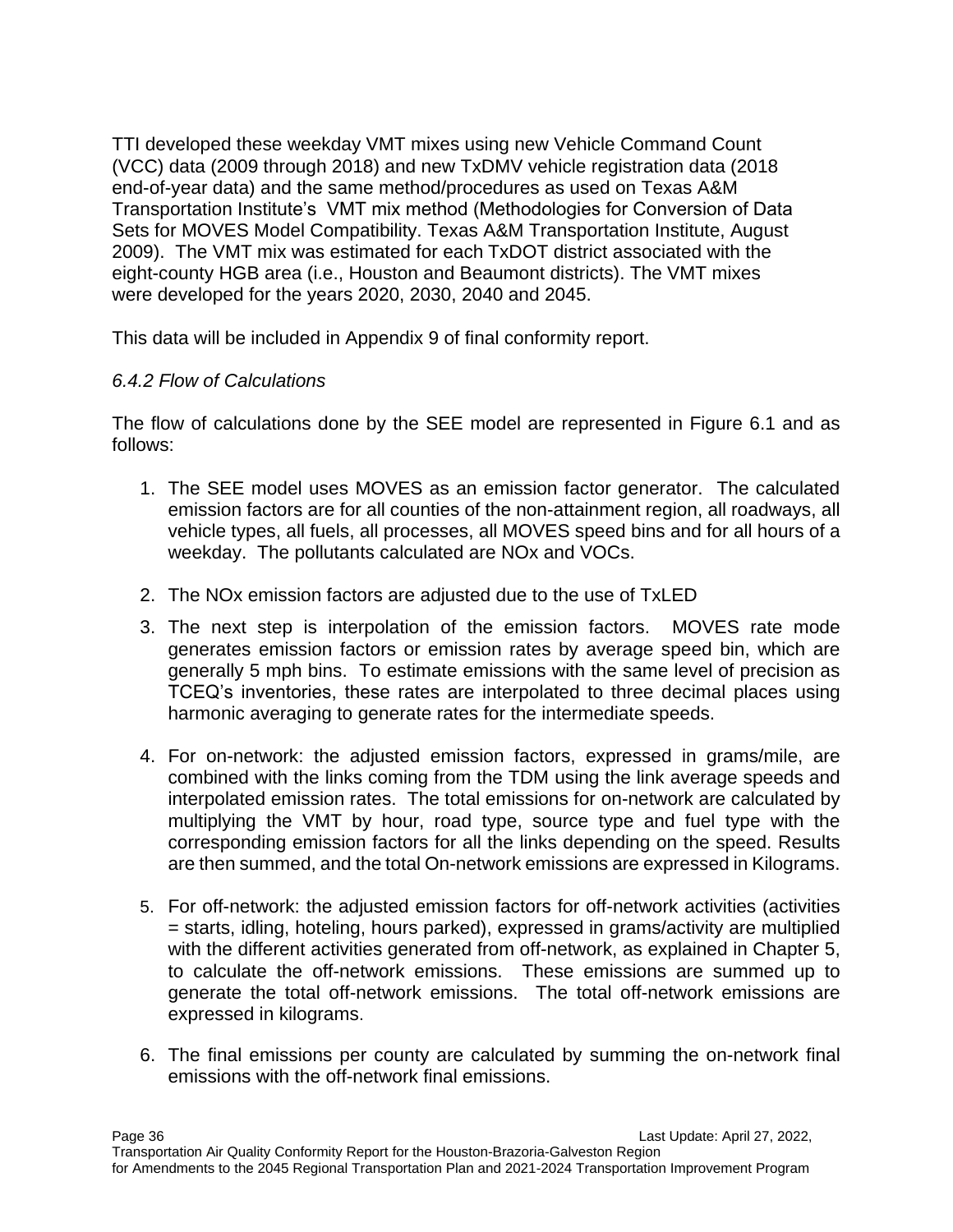

**Figure 6.1: Flow of SEE Model Calculations**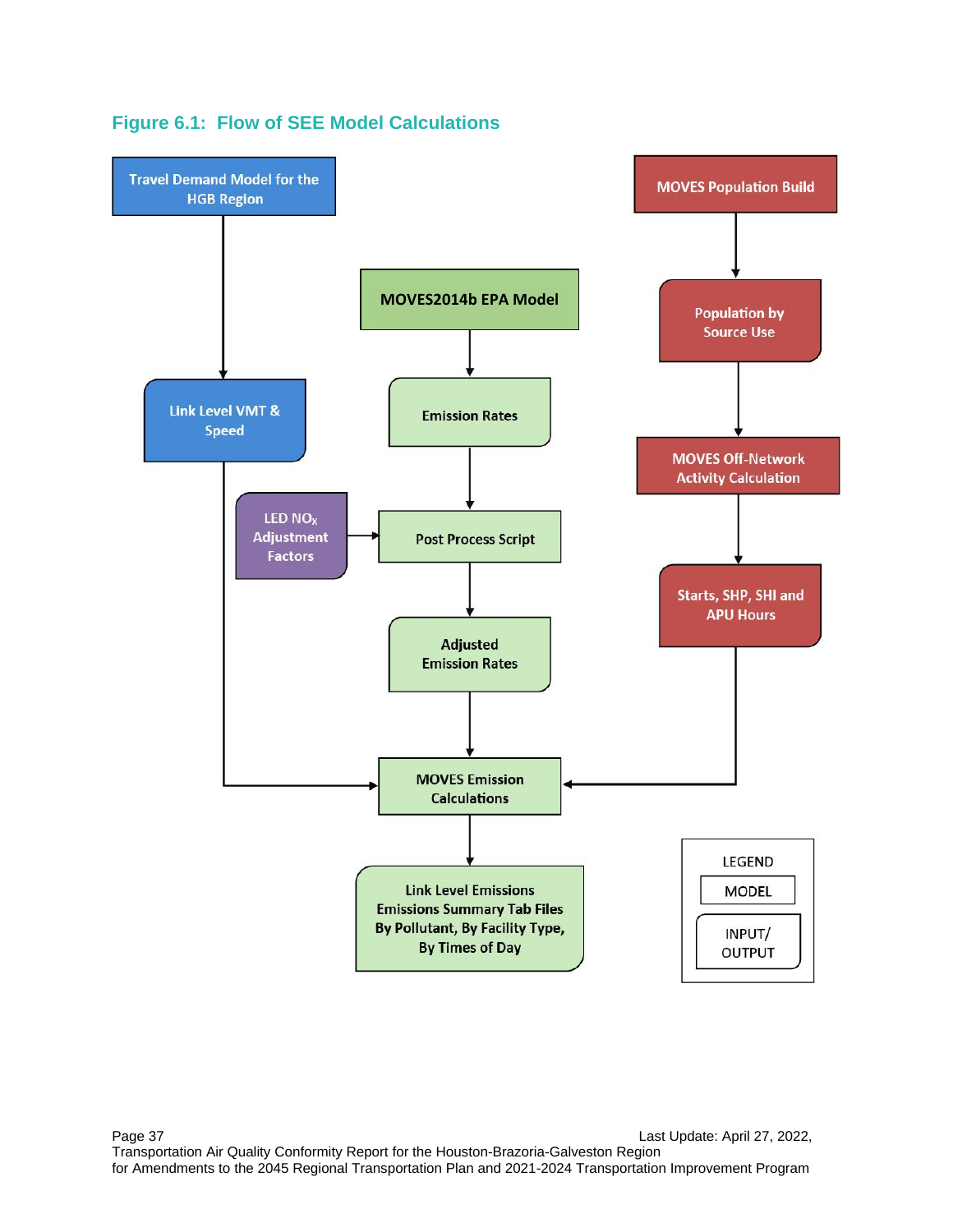The tables below show the final modeled emission results.

**Table 6.2: Modeled Emissions Analysis Results Versus MVEBs from RFP SIP for serious classification**

| Year | <b>NOx Emissions</b><br>(tpd) | <b>NOx Budget</b><br>(tpd) | <b>VOC Emissions</b><br>(tpd) | <b>VOC Budget</b><br>(tpd) | <b>VMT</b>  |
|------|-------------------------------|----------------------------|-------------------------------|----------------------------|-------------|
| 2020 | 77.03                         | 87.69                      | 51.04                         | 57.70                      | 188,200,352 |
| 2030 | 43.54                         | 87.69                      | 33.01                         | 57.70                      | 228,967,318 |
| 2040 | 37.96                         | 87.69                      | 24.84                         | 57.70                      | 267,995,566 |
| 2045 | 40.25                         | 87.69                      | 25.32                         | 57.70                      | 286,876,227 |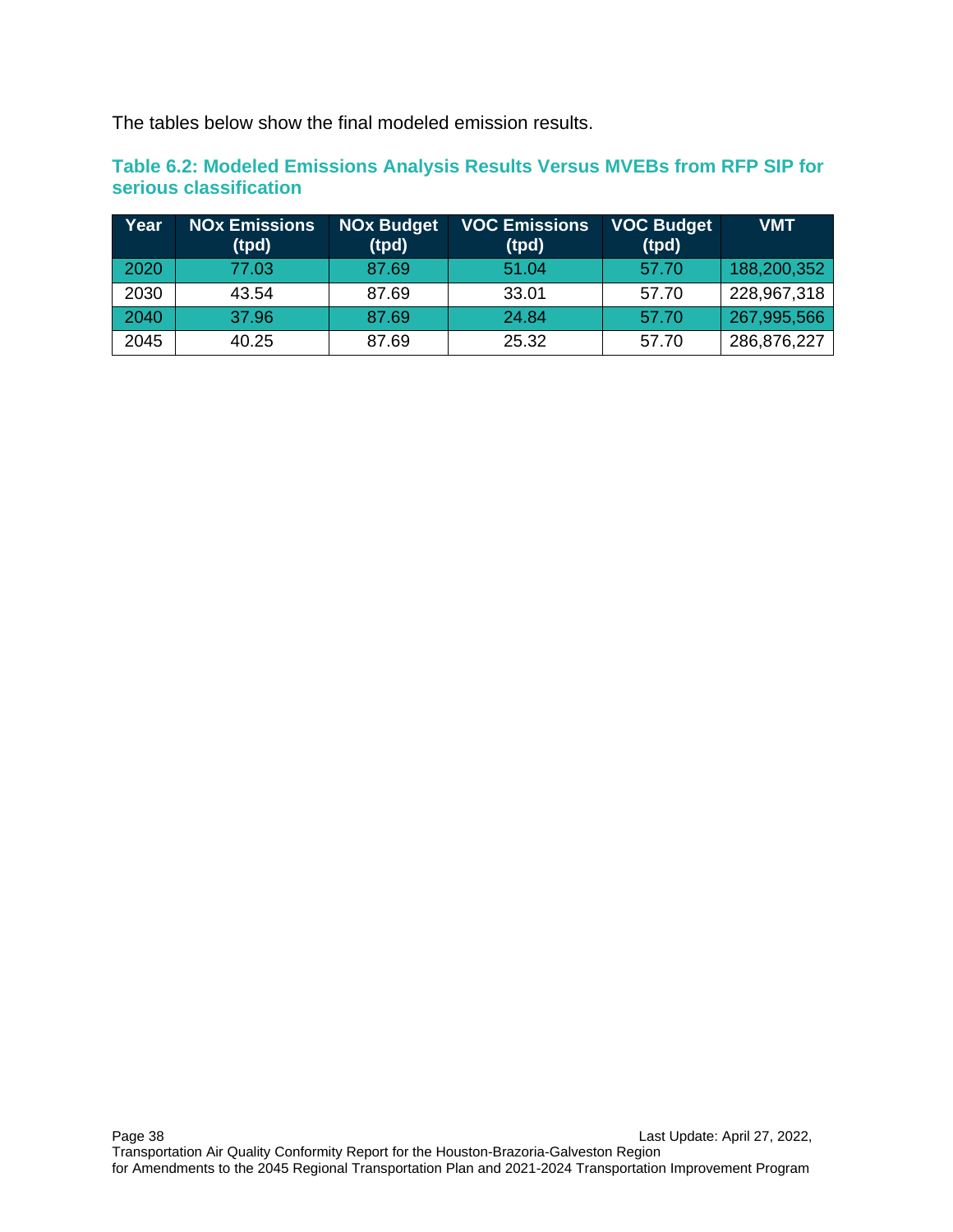# **Chapter 7: MOBILE SOURCE EMISSION REDUCTION STRATEGIES**

### **7.1 Transportation Control Measures**

A Transportation Control Measure (TCM) is a measure specifically committed to in a SIP for reducing emissions from transportation sources. TCMs are further defined in in [40](https://www.govinfo.gov/app/search/%7B%22query%22%3A%2240%20CFR%2093.101%22%2C%22offset%22%3A0%7D)  [CFR 93.101,](https://www.govinfo.gov/app/search/%7B%22query%22%3A%2240%20CFR%2093.101%22%2C%22offset%22%3A0%7D) as amended by 62 [CFR 43780.](https://www.govinfo.gov/app/search/%7B%22query%22%3A%2262%20CFR%2043780%22%2C%22offset%22%3A0%7D) The CAAA required that TCMs be included in SIPs for regions designated as serious and above ozone nonattainment areas. The TCMs committed to in the previous SIPs are listed in Appendix 12.

#### *7.1.1 Timely Implementation of Transportation Control Measures*

The transportation conformity rule includes specific criteria for determining if TCMs that are included in a SIP are being implemented in a timely manner. The intent of these provisions is to ensure that TCMs which are eligible for federal funding receive priority and that the SIP schedules and commitments are enforced. The TCM Appendix 12, has emission estimates associated with each project. While emissions were calculated for each project, these credits were not applied in this conformity analysis.

Table 7.1 identifies the applicable SIP actions which committed Transportation Control Measures.

#### **Table 7.1: Transportation Control Measures**

#### **Committed Transportation Control Measures**

- 1. 2000 HGB RFP and AD SIP, Approved Nov. 2001 ID#2000-0826-SIP
- 2. 2004 HGB Mid-Course Review SIP, Approved Dec. 2004 ID# 2004-42-NR
- 3. TCM Substitution for HGB 2006
- 4. 2010 HGB AD SIP for the 1997 8-hr Ozone Standard (2009-017-SIP-NR)

This conformity did not use any credits from voluntary mobile emission reduction programs or TCMs since they were not needed to show conformity to the emission budgets.

#### **7.2 Final Emissions Analysis Results**

Since this conformity determination does not use credits from voluntary mobile emission reduction programs or TCMs, the final emissions results are the same as the modeled emissions results. The table below shows the final emission results for this conformity using the MVEBs from the RFP SIP for serious classification.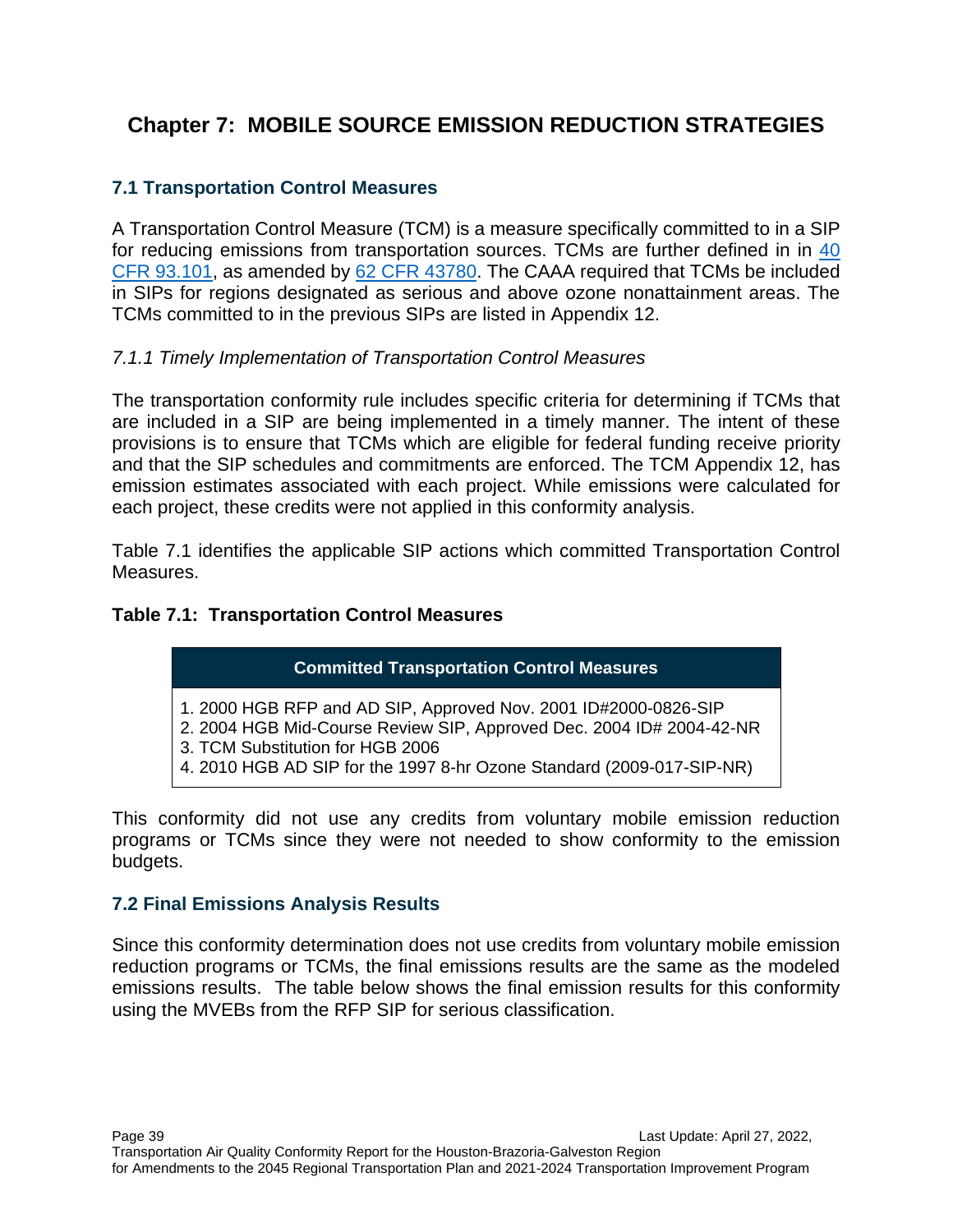| Year | <b>NOx Emissions</b><br>(tpd) | <b>NOx Budget</b><br>(tpd) | <b>VOC Emissions</b><br>(tpd) | <b>VOC Budget</b><br>(tpd) | <b>VMT</b>  |
|------|-------------------------------|----------------------------|-------------------------------|----------------------------|-------------|
| 2020 | 77.03                         | 87.69                      | 51.04                         | 57.70                      | 188,200,352 |
| 2030 | 43.54                         | 87.69                      | 33.01                         | 57.70                      | 228,967,318 |
| 2040 | 37.96                         | 87.69                      | 24.84                         | 57.70                      | 267,995,566 |
| 2045 | 40.25                         | 87.69                      | 25.32                         | 57.70                      | 286,876,227 |

### **Table 7.2: Final Emission Results versus HGB Serious RFP SIP MVEBs**

The results of this conformity determination demonstrate that the amendments to the 2045 RTP and to the 2021-2024 TIP for the HGB TMA conform to the SIP for the HGB ozone non -attainment area and are in accordance with the Clean Air Act [\(42 U.SC.,](https://codes.findlaw.com/us/title-42-the-public-health-and-welfare/42-usc-sect-7506.html)   $7506$  (c) and (d)), as amended on November 15, 1990, and the final conformity rule  $(40)$ [CFR Parts 51](https://www.govinfo.gov/app/search/%7B%22query%22%3A%22(40%20CFR%20Parts%2051%20%22%2C%22offset%22%3A0%7D) and [93\)](https://www.ecfr.gov/current/title-40/chapter-I/subchapter-C/part-93).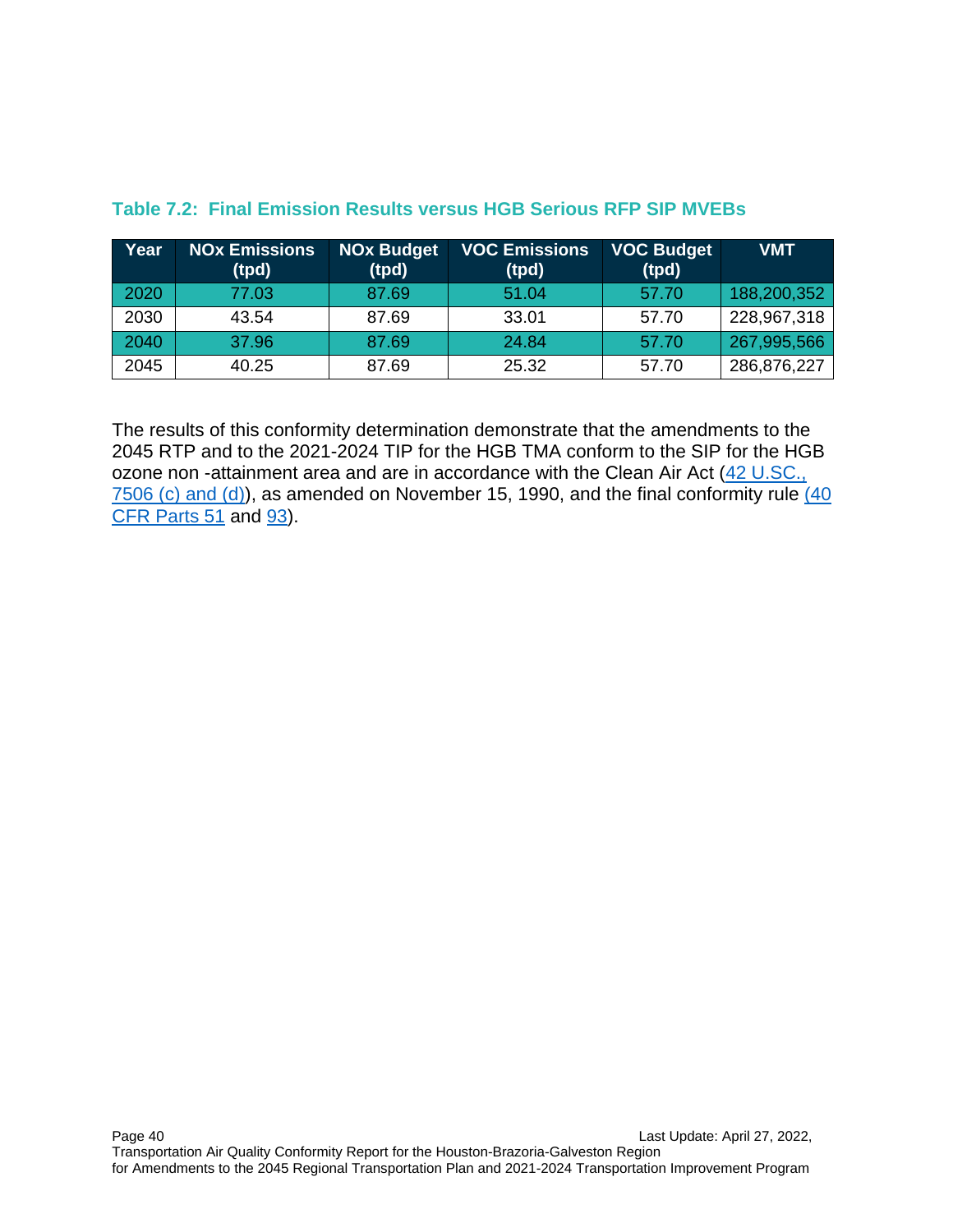# **Chapter 8: INTERAGENCY CONSULTATION**

## **8.1 Process Description**

Interagency review and comments on the conformity finding was conducted in accordance with the consultative process identified in the Conformity SIP and as required by 40 CFR [93.112.](https://www.govinfo.gov/app/search/%7B%22query%22%3A%2240%20CFR%2093.112%22%2C%22offset%22%3A0%7D) Local, state, and federal transportation and air quality agencies affected by this conformity analysis were consulted on the scope, methodologies and products of the conformity finding. A conformity steering committee (Conformity Consultation Committee (CCC)) composed of representatives of each of the following agencies was consulted regularly during the conformity process:

- Houston-Galveston Area Council (H-GAC)
- Metropolitan Transit Authority of Harris County (METRO)
- Texas Department of Transportation (TxDOT)
- Texas Commission on Environmental Quality (TCEQ)
- Texas Transportation Institute (TTI)
- Federal Highway Administration (FHWA)
- Federal Transit Administration (FTA)\*
- U.S. Environmental Protection Agency (EPA)

The purpose of this group was to ensure that the modeling methodology utilized in this conformity analysis was consistent with the on-road modeling utilized in the SIP and that the most recent planning assumptions were used. A comprehensive list of the CCC meeting agenda and decisions can be found in Appendix 14.

\*Note: FHWA acts as executive agent for the FTA